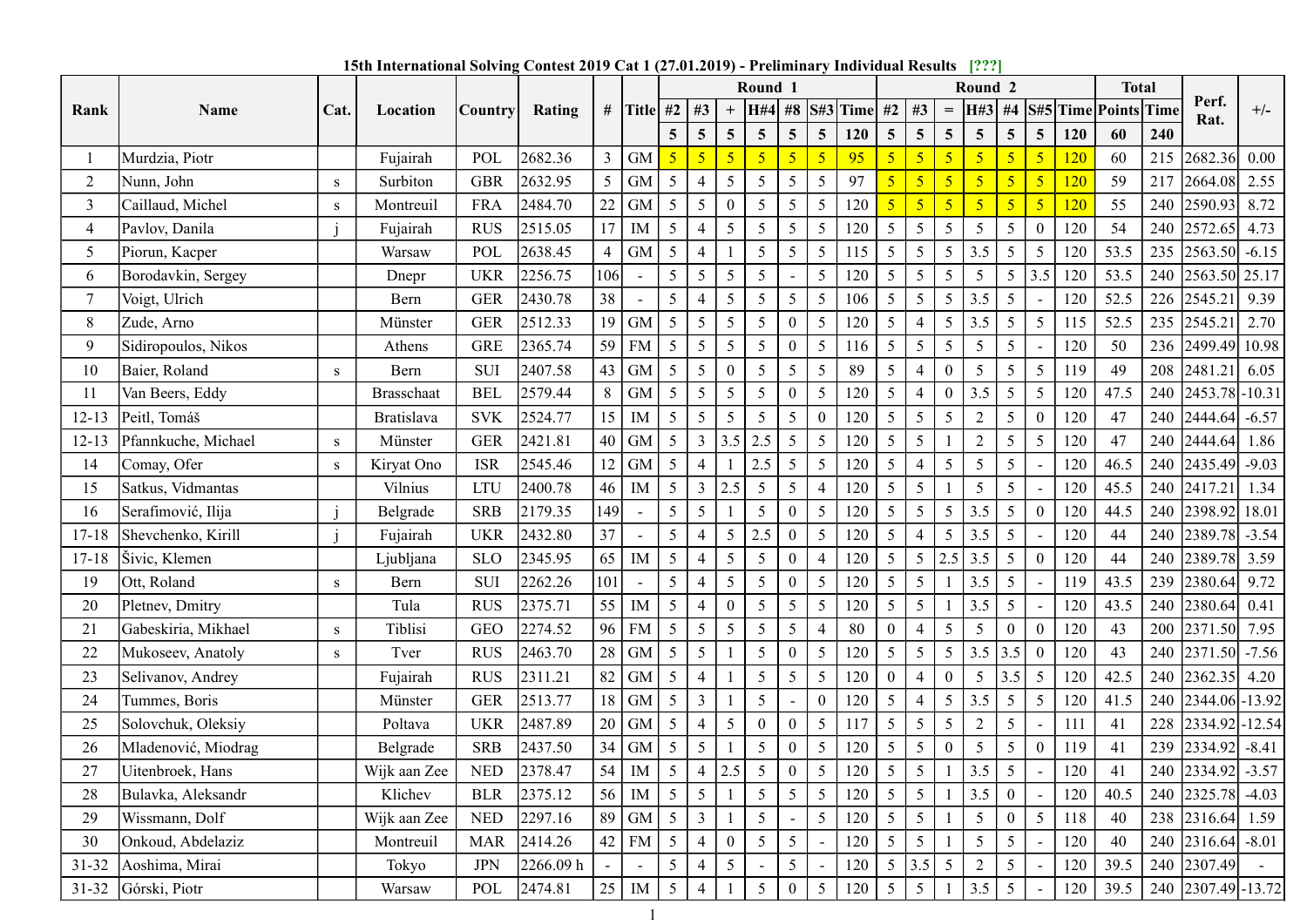|                 |                                            |      |                    |                             |                    |                          |                          |                         |                     | Round 1                            |                          |                            |                 |                                   |                                 |                   | Round <sub>2</sub> |                                   |                                |            | <b>Total</b> |            | Perf.                                                                 |         |
|-----------------|--------------------------------------------|------|--------------------|-----------------------------|--------------------|--------------------------|--------------------------|-------------------------|---------------------|------------------------------------|--------------------------|----------------------------|-----------------|-----------------------------------|---------------------------------|-------------------|--------------------|-----------------------------------|--------------------------------|------------|--------------|------------|-----------------------------------------------------------------------|---------|
| Rank            | Name                                       | Cat. | Location           | Country                     | Rating             |                          |                          | # Title #2   #3         |                     | <b>H#4</b>                         |                          |                            | #8 S#3 Time     | #2                                | #3                              | $\!\!\!=\!\!\!\!$ | H#3                | #4                                | S#5 Time Points Time           |            |              |            | Rat.                                                                  | $+/-$   |
|                 |                                            |      |                    |                             |                    |                          |                          | $5\overline{)}$         | $\overline{5}$      | $\overline{5}$<br>$\overline{5}$   | 5 <sup>5</sup>           | $5\overline{)}$            | <b>120</b>      | $5\overline{5}$                   | $\overline{5}$                  | $5\overline{)}$   | $5^{\circ}$        | $\overline{5}$                    | 5 <sup>5</sup>                 | 120        | 60           | 240        |                                                                       |         |
| 33              | Aravindh, Chithambaram. V.R                |      | Chennai            | <b>IND</b>                  | 2214.42 h          | $\overline{\phantom{a}}$ | $\sim$                   |                         | $\overline{4}$      |                                    | $\mathbf{0}$             |                            | 120             | $5\overline{)}$                   | $\overline{5}$                  | $5\overline{)}$   | 5                  | -5                                | $\mathbf{0}$                   | 120        | 39           | 240        | 2298.34                                                               |         |
| 34              | Crisan, Vlaicu                             |      | Cluj-Napoca        | <b>ROU</b>                  | 2328.34            | 74                       | IM                       | 5 <sup>5</sup>          | 5                   | 5                                  | 5                        |                            | 120             | $5\overline{)}$                   |                                 | 5 <sup>5</sup>    | 3.5                | -0                                | $\Omega$                       | 120        | 38.5         | 240        | $ 2289.20  -3.21$                                                     |         |
| 35              | Moiseev, Danila                            |      | Tula               | <b>RUS</b><br>POL           | 2080.38            | 203<br>136               | $\sim$                   | 5 <sup>5</sup>          | $5\overline{)}$     | -5<br>5                            | 5                        | 5                          | 120             | 5<br>-5                           | 5<br>-5                         | $\mathbf{0}$      | 2                  | -5                                |                                | 120        | 38           | 240        | 2280.06 16.38                                                         |         |
| 36<br>$37 - 38$ | Królikowski, Ryszard<br>Satkus, Vilimantas | S    | Warsaw<br>Vilnius  | <b>LTU</b>                  | 2192.31<br>2070.40 | 209                      | $\sim$<br>$\sim$         | 5                       | 3<br>$\overline{3}$ | -5                                 |                          | 5<br>5                     | 118             | 5                                 | $\overline{5}$                  | $\mathbf{0}$      | 3.5<br>3.5         | 5                                 | $\blacksquare$                 | 120<br>120 | 37.5<br>37.5 | 232<br>238 | 2270.92<br> 2270.92 16.45                                             | 6.45    |
| $37 - 38$       | Yoshioka, Masaki                           |      | Tokyo              | JPN                         | 2166.06            | 154                      | $\sim$                   | 5                       | $\overline{4}$      | -5                                 |                          | 5                          | 120             | 5                                 | 5                               | $\mathbf{0}$      | 3.5                | 5                                 | $\blacksquare$                 | 118        | 37.5         | 238        | $ 2270.92 $ 8.61                                                      |         |
| 39              | Hurme, Harri                               | S    | Helsinki           | FIN                         | 2189.28            | 141                      | IM                       | $5\overline{)}$         | 2.5                 | 5                                  | $\theta$                 | 5                          | 120             | $5\overline{)}$                   | 5                               |                   | $\bigcap$          | -5                                |                                | 120        | 36.5         | 240        | 2252.63                                                               | 5.19    |
| 40              | Romanov, Maksim                            |      | Volgograd          | <b>RUS</b>                  | 2018.44            | 243                      | $\sim$                   |                         | 3                   | 5                                  | 5                        | 5                          | 120             | $5\overline{)}$                   | $\overline{5}$                  | $\theta$          | $\bigcap$          | $\theta$                          | $\mathbf{0}$                   | 118        | 36           | 238        | 2243.49 18.47                                                         |         |
| 41              | Reinhold, Frank                            |      | Dresden            | <b>GER</b>                  | 1886.77 h          | $\overline{\phantom{a}}$ | $\sim$                   |                         | 3                   | $\overline{5}$                     | 5                        | $\Omega$                   | 120             | 5                                 | 5                               |                   | $\overline{2}$     | 5                                 | $\theta$                       | 120        | 36           | 240        | 2243.49                                                               |         |
| 42              | Schäfer, Ronald                            |      | Münster            | <b>GER</b>                  | 2238.84            |                          | 115 FM                   | $5\overline{)}$         | $\overline{4}$      | 2.5                                | 5 <sup>5</sup>           | $\theta$                   | 120             | $5\overline{)}$                   | $\overline{5}$                  |                   | $\bigcap$          | 5                                 |                                | 115        | 35.5         | 235        | $ 2234.35  -0.38$                                                     |         |
| 43              | Yacoubian, Garen                           | S.   | Bern               | <b>FRA</b>                  | 2382.03            | 52                       | $\rm IM$                 | $5\overline{)}$         | $\mathbf{3}$        | 2.5                                | $5\overline{)}$          | 5 <sup>5</sup>             | 120             | 5 <sup>5</sup>                    | $\overline{4}$                  |                   | 3.5                |                                   |                                | 119        | 35           | 239        | 2225.20 - 12.87                                                       |         |
| 44              | Boer, Johan de                             |      | Wijk aan Zee       | $\ensuremath{\mathsf{NED}}$ | 2171.93            |                          | $151$ FM                 | $5\overline{)}$         | $\bf{0}$            | $5\overline{)}$                    |                          | 5 <sup>5</sup>             | 120             | 5 <sup>5</sup>                    | $5\overline{)}$                 | $\overline{0}$    | 5 <sup>7</sup>     | $5\overline{)}$                   | $\overline{0}$                 | 120        | 35           |            | 240 2225.20 4.38                                                      |         |
| 45-46           | Konidaris, Panagiotis                      |      | Athens             | ${\tt GRE}$                 | 2204.14            | 130                      | $\sim$                   | 5 <sup>5</sup>          | $\mathbf{0}$        | $5\overline{)}$                    | $\overline{\mathcal{L}}$ | $\Omega$                   | 120             | $5\overline{)}$                   | $\overline{5}$                  | $\overline{0}$    | 3.5                | 5                                 |                                | 120        | 34.5         |            | 240 2216.06 0.97                                                      |         |
| 45-46           | Van Herck, Marcel                          | S    | Wijk aan Zee       | <b>BEL</b>                  | 2112.93            | 186                      | $\sim$                   | 5 <sup>1</sup>          | $\mathfrak{Z}$      | 2.5                                |                          | 2.5                        | 120             | 5 <sup>5</sup>                    | 3.5                             | 5 <sup>5</sup>    | 3.5                | 3.5                               |                                | 120        | 34.5         | 240        | $\begin{array}{ c c c c c } \hline 2216.06 & 8.46 \hline \end{array}$ |         |
| 47              | Karamanits, Anatoly                        | S    | Dnepr              | <b>UKR</b>                  | 2145.18            | 171                      | $\overline{\phantom{a}}$ | 5 <sup>5</sup>          | 4.5                 |                                    | $\theta$                 | $5\overline{)}$            | 60              | 5 <sup>5</sup>                    | 4.5                             | $\overline{0}$    | 5 <sup>5</sup>     | 5                                 | $\overline{0}$                 | 120        | 34           | 180        | 2206.91                                                               | 5.07    |
| 48-49           | Limontas, Martynas                         |      | Vilnius            | <b>LTU</b>                  | 2447.34            |                          | 32 GM                    | $5 \mid$                | $5\overline{)}$     | $5\overline{)}$                    | $\mathbf{0}$             | 5 <sup>5</sup>             | 120             | $5 \mid$                          | $5\overline{)}$                 |                   | $\overline{2}$     | $\mathbf{0}$                      |                                | 120        | 34           |            | 240 2206.91 - 19.72                                                   |         |
| 48-49           | Malyskin, Yury                             |      | Tver               | <b>RUS</b>                  | 2241.37            | $ 113 $ -                |                          | 5 <sup>7</sup>          | $\overline{4}$      | .5<br>5                            | $\overline{0}$           | 5                          | 120             | $5\overline{)}$                   | $\overline{4}$                  |                   | 3.5                |                                   |                                | 120        | 34           | 240        | 2206.91                                                               | $-2.82$ |
| 50-54           | Friedland, Omer                            |      | Kiryat Ono         | <b>ISR</b>                  | 2445.26            |                          | $33$ FM                  | 5 <sup>1</sup>          | $\overline{0}$      | $5\overline{)}$<br>$\theta$        | 5 <sup>5</sup>           | 5 <sup>5</sup>             | 120             | 5 <sup>5</sup>                    | $\overline{a}$                  | $\sim$ .          | 3.5                | $5\overline{)}$                   | $\sim$                         | 120        | 33.5         |            | 240 2197.77 - 20.30                                                   |         |
| 50-54           | Goldberg, Ehud                             |      | Kiryat Ono         | <b>ISR</b>                  |                    |                          | $\sim$                   | 5 <sup>5</sup>          |                     | -5                                 | 5                        |                            | 120             | 5 <sup>5</sup>                    | $\overline{5}$                  | $5\overline{)}$   | $\sim$             | 3.5                               | $\overline{0}$                 | 120        | 33.5         |            | 240 2197.77                                                           |         |
| 50-54           | Maeder, Thomas                             |      | Bern               | <b>SUI</b>                  | 2221.12            |                          | $ 123 $ IM               | $\overline{5}$   2.5    |                     | 2.5 $\vert$<br>$\sim$ $-$          | $\mathbf{0}$             | 5 <sup>5</sup>             | $\vert$ 120   5 |                                   | 5 <sup>5</sup>                  | $\sim$            | 3.5                | $\overline{0}$                    | $5\overline{)}$                | 120        | 33.5         |            | 240 2197.77 - 1.92                                                    |         |
| 50-54           | Paavilainen, Jorma                         |      | Helsinki           | <b>FIN</b>                  | 2452.44            |                          | $31$ GM                  | $5\overline{)}$         | $\overline{4}$      | $5\overline{)}$<br>$\Omega$        | $\overline{0}$           | 5 <sup>5</sup>             | 120             | 5 <sup>5</sup>                    | $\overline{5}$                  |                   | 3.5                |                                   | $\blacksquare$                 | 120        | 33.5         |            | 240 2197.77 - 20.90                                                   |         |
| 50-54           | Radchenko, Aleksandr                       |      | Tver               | <b>RUS</b>                  | 2307.41            | 86                       | $\sim$                   | 5 <sup>1</sup>          | $\mathbf{3}$        | $5\overline{)}$                    | $\mathbf{0}$             | $\overline{0}$             | 120             | 5 <sup>5</sup>                    | 5 <sup>5</sup>                  |                   | 3.5                | $\overline{5}$                    | $\overline{0}$                 | 120        | 33.5         |            | 240 2197.77 -9.00                                                     |         |
| 55              | Bender, Ivan                               |      | Zagreb             | CRO                         | 2156.37            | 161                      | $\sim$                   | 5 <sup>5</sup>          |                     | -5                                 |                          | $\Omega$                   | 120             | $5\overline{)}$                   | $\overline{5}$                  |                   |                    | 5                                 |                                | 120        | 33           |            | 240 2188.63 2.65                                                      |         |
| 56              | Yamada, Kohei                              |      | Tokyo              | <b>JPN</b>                  | 2280.17            |                          | $\sqrt{93}$ FM           | $5\overline{)}$         | $\overline{4}$      | 2.5                                | $\overline{0}$           | $\theta$                   | 120             | 5 <sup>5</sup>                    | $5\overline{)}$                 |                   | 5 <sup>5</sup>     | 5                                 |                                | 112        | 32.5         |            | 232 2179.49 -8.27                                                     |         |
| 57-60           | Chovnik, Mordechay                         | S    | Kiryat Ono         | <b>ISR</b>                  | 2329.30            | 73                       | $\sim$                   | 5 <sup>5</sup>          | $\overline{0}$      | 2.5                                |                          | $\theta$                   | 120             | $5\overline{)}$                   | 5                               | $5\overline{)}$   | 5 <sup>5</sup>     | 5                                 |                                | 120        | 32.5         |            | 240 2179.49 - 12.28                                                   |         |
| 57-60           | Heuvel, Peter van den                      |      | Münster            | <b>NED</b>                  | 2342.53            | 68                       | IM                       | 5 <sup>5</sup>          | $\mathfrak{Z}$      | 5                                  |                          | 5 <sup>5</sup>             | 120             | 5 <sup>5</sup>                    | 5                               | $\overline{0}$    | 3.5                | $\boldsymbol{0}$                  | $\overline{0}$                 | 120        | 32.5         |            | 240 2179.49 - 13.36                                                   |         |
| 57-60           | Hoffmann, Martin                           | S    | Bern               | SUI                         | 2163.09            | 156                      | $\sim$                   | 5 <sup>5</sup>          | $\overline{4}$      | 5<br>$\sim$                        | 5 <sup>5</sup>           | $\theta$                   | 120             | 5 <sup>5</sup>                    | $\overline{4}$                  | $\overline{0}$    | 3.5                | $\boldsymbol{0}$                  | $\overline{0}$                 | 120        | 32.5         |            | 240 2179.49 1.35                                                      |         |
| 57-60<br>61     | Vignesh, B.<br>Kopyl, Valery               |      | Chennai<br>Poltava | <b>IND</b><br><b>UKR</b>    | 2274.00            | 97                       | $\sim$<br>$\rm IM$       | 5 <sup>5</sup><br>5 2.5 | $5\overline{)}$     | $5\overline{)}$<br>$5\overline{)}$ | $\overline{0}$           | $\theta$<br>$\overline{0}$ | 120<br>120      | $5\overline{)}$<br>5 <sup>5</sup> | $\mathbf{0}$<br>$5\overline{)}$ | $\overline{0}$    | 1.5<br>3.5         | $5\overline{)}$<br>$\overline{5}$ | $\overline{0}$<br>$\mathbf{0}$ | 120<br>115 | 32.5<br>32   | 235        | 240 2179.49<br>$ 2170.35  - 8.51$                                     |         |
| 62-63           | Mikholap, Aleksandr                        | S    | Klichev            | <b>BLR</b>                  | 2071.15            | 207                      | $\sim$                   | 5 <sup>1</sup>          | $\overline{4}$      | 2.5                                |                          | $\theta$                   | 120             | 5 <sup>5</sup>                    | 5                               |                   | 3.5                | $5\overline{)}$                   |                                | 120        | 32           | 240        | $ 2170.35 $ 8.14                                                      |         |
| 62-63           | Zajcev, Viktor                             |      | Klichev            | <b>BLR</b>                  | 2240.79            | 114                      | $\sim$                   | 5 <sup>1</sup>          | $\overline{4}$      | $5\overline{)}$<br>5 <sup>5</sup>  | $\mathbf{0}$             | $\mathbf{0}$               |                 | $ 120 $ 5 3.5                     |                                 |                   | 3.5                | $\overline{0}$                    |                                | 120        | 32           |            | 240 2170.35 -5.77                                                     |         |
| 64              | Marlo, Terho                               |      | Helsinki           | FIN                         | 2193.74            |                          | 135 FM                   | 5 <sup>5</sup>          | $\mathbf{3}$        | -5                                 | 5 <sup>5</sup>           |                            | 119             | 5 <sup>5</sup>                    | 5                               | $\overline{0}$    | 3.5                | $\overline{0}$                    |                                | 120        | 31.5         |            | 239 2161.20 -2.67                                                     |         |
| 65              | Kosolapova, Lilia                          | W    | Tula               | <b>RUS</b>                  | 2026.51            | 235                      | $\sim$                   | 5 <sup>5</sup>          | $\mathbf{3}$        | 2.5                                | $\overline{0}$           |                            | 120             | 5 <sup>5</sup>                    | 3.5                             | 3.5               |                    | -5                                |                                | 120        | 31.5         |            | 240 2161.20 11.06                                                     |         |
|                 |                                            |      |                    |                             |                    |                          | $\overline{2}$           |                         |                     |                                    |                          |                            |                 |                                   |                                 |                   |                    |                                   |                                |            |              |            |                                                                       |         |
|                 |                                            |      |                    |                             |                    |                          |                          |                         |                     |                                    |                          |                            |                 |                                   |                                 |                   |                    |                                   |                                |            |              |            |                                                                       |         |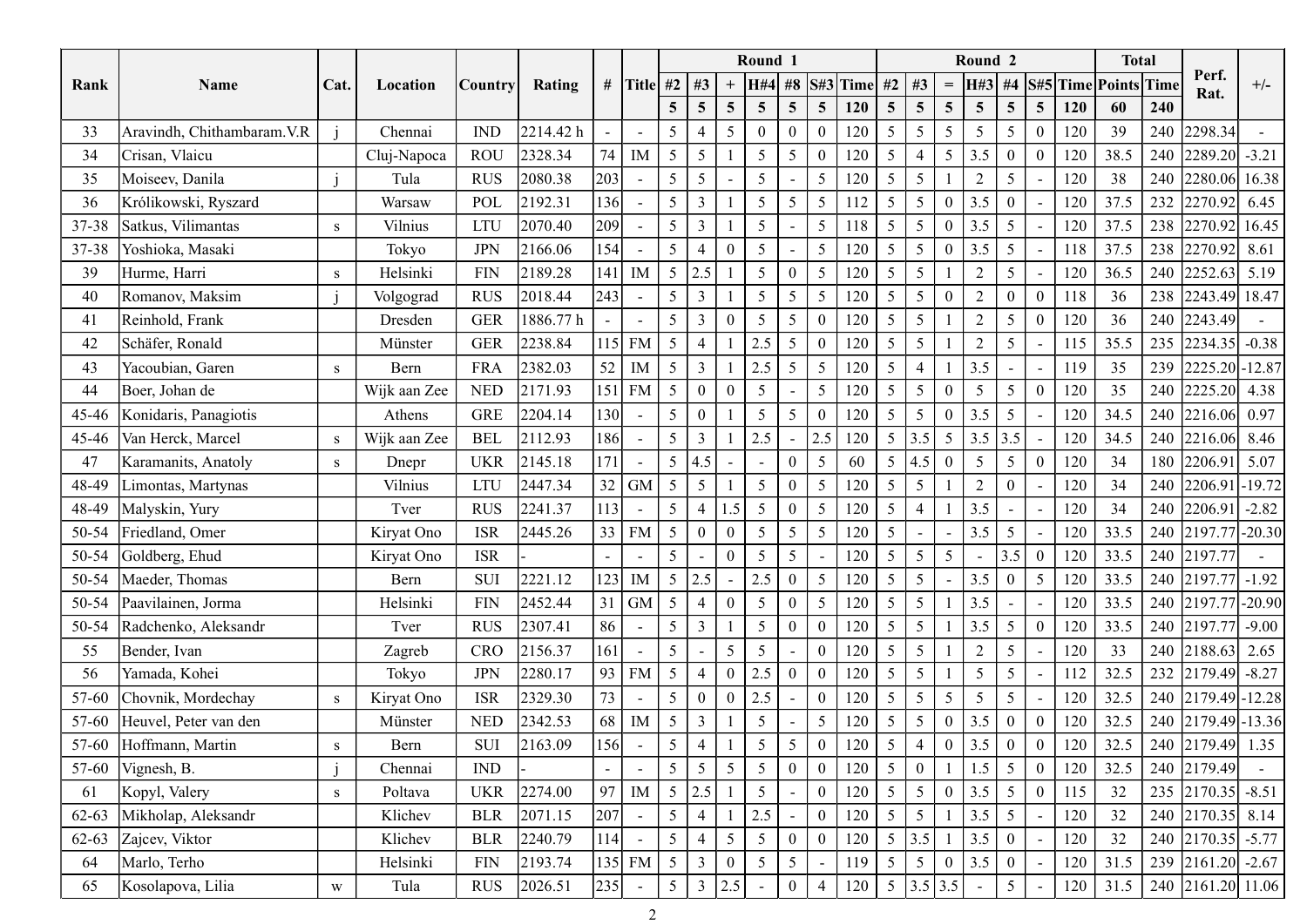|       |                              |              |                   |             |         |                          |                          |                |                          |                 | Round 1                  |                                      |            |                 |                          |                 | Round <sub>2</sub> |                 |                                 |      | <b>Total</b> |                                 |         |
|-------|------------------------------|--------------|-------------------|-------------|---------|--------------------------|--------------------------|----------------|--------------------------|-----------------|--------------------------|--------------------------------------|------------|-----------------|--------------------------|-----------------|--------------------|-----------------|---------------------------------|------|--------------|---------------------------------|---------|
| Rank  | Name                         | Cat.         | Location          | Country     | Rating  |                          | # Title $#2$             |                | #3                       |                 | <b>H#4</b>               | $\#8$                                | S#3 Time   | #2              | #3                       | $=$             | H#3                | $\#4$           | S#5 Time Points Time            |      |              | Perf.<br>Rat.                   | $+/-$   |
|       |                              |              |                   |             |         |                          |                          | 5 <sup>5</sup> | $\overline{5}$           | $5\overline{)}$ | $\overline{5}$           | 5<br>5 <sup>5</sup>                  | <b>120</b> | 5 <sup>5</sup>  | $\overline{5}$           | $5\overline{)}$ | $5\overline{)}$    | $\overline{5}$  | 5 <sup>5</sup><br>120           | 60   | 240          |                                 |         |
| 66    | Rijn, Wouter van             |              | Wijk aan Zee      | <b>NED</b>  | 2051.72 | 221                      |                          | 5 <sup>5</sup> |                          | 5               | 2.5                      | $\boldsymbol{0}$                     | 118        | 5 <sup>5</sup>  | 3.5                      | $5\overline{)}$ |                    | -5              | 118<br>$\overline{\phantom{a}}$ | 31   | 236          | 2152.05                         | 8.22    |
| 67    | Ooms, Andy                   |              | <b>Brasschaat</b> | <b>BEL</b>  | 2267.96 | 99                       |                          | 5 <sup>5</sup> |                          | 2.5             | 2.5                      | 5                                    | 120        | 5               | 5                        |                 | 5                  |                 | 120                             | 31   | 240          | $ 2152.05  -9.49$               |         |
| 68-69 | Landa, Konstantin            |              | Fujairah          | <b>RUS</b>  |         |                          | $\overline{\phantom{a}}$ | 5 <sup>5</sup> | $\boldsymbol{0}$         | 5 <sup>5</sup>  | $\bf{0}$                 | 5                                    | 120        | 5 <sup>5</sup>  | 3.5                      | $5\overline{)}$ | 2                  | $\theta$        | 120<br>$\overline{\phantom{a}}$ | 30.5 | 240          | 2142.9                          |         |
| 68-69 | Maximov, Aleksandr           |              | Tver              | <b>RUS</b>  | 2229.21 | 17                       | $\overline{\phantom{a}}$ | 5              |                          |                 | -5                       | $\Omega$<br>5                        | 120        | 5               | -5                       |                 | 3.5                |                 | 120                             | 30.5 | 240          | [2142.91]                       | $-7.08$ |
| 70    | Roland, Marcos               | <sup>S</sup> | Rio de Janeiro    | <b>BRA</b>  | 2188.79 | 143                      |                          | 5 <sup>5</sup> |                          |                 | 2.5                      | 4<br>$\overline{\phantom{a}}$        | 120        | 5               | $\overline{4}$           | $\theta$        | 3.5                | 5               | 117<br>$\overline{\phantom{a}}$ | 30   |              | 237 2133.77                     | $-4.51$ |
| 71-73 | McNab, Colin                 |              | Sheffield         | <b>GBR</b>  | 2398.29 | 47                       | IM                       | 5 <sup>5</sup> | $\mathbf{3}$             |                 | $\overline{\phantom{a}}$ | $\theta$                             | 120        | 5               | 4                        | 5               | $\overline{2}$     | -5              | 120<br>$\blacksquare$           | 30   |              | 240 2133.77 - 21.70             |         |
| 71-73 | Paliulionis, Viktoras        |              | Vilnius           | <b>LTU</b>  | 2164.59 | 155                      |                          | 5 <sup>5</sup> | $\overline{4}$           | $\theta$        | 5                        |                                      | 120        | 5 <sup>5</sup>  | 3.5                      | $\mathbf{0}$    | 3.5                |                 | $\boldsymbol{0}$<br>120         | 30   |              | 240 2133.77 -2.54               |         |
| 71-73 | Rüfenacht, Matthias          | S.           | Bern              | <b>SUI</b>  |         | $\blacksquare$           |                          | 5 <sup>5</sup> | $2.5$ 2.5                |                 | $\overline{\phantom{a}}$ |                                      | 120        | 5               | 5                        | $\overline{5}$  |                    | 5               | $\mathbf{0}$<br>120             | 30   |              | 240 2133.77                     |         |
| 74-76 | Karhunen, Kari               |              | Helsinki          | <b>FIN</b>  | 2434.21 | 35 <sup>°</sup>          | IM                       | 5 <sup>5</sup> | 5 <sup>5</sup>           | $\theta$        | 5                        |                                      | 120        | 5               | 5                        |                 | 3.5                |                 | 120                             | 29.5 |              | 240 2124.63 - 25.40             |         |
|       | 74-76   Kurylenko, Volodymyr |              | Poltava           | <b>UKR</b>  | 2327.92 | 75                       | $\sim$                   | $\overline{0}$ | $\mathbf{0}$             |                 | $\overline{5}$           | 5                                    | 120        | 5               | $\overline{\phantom{a}}$ | $5\overline{)}$ | 3.5                | 5               | 120<br>$\overline{\phantom{a}}$ | 29.5 |              | 240 2124.63 - 16.68             |         |
|       | 74-76 Mendrinos, Nikos       |              | Athens            | <b>GRE</b>  | 2280.07 |                          | 94 FM                    | 5 <sup>5</sup> | $\mathfrak{S}$           |                 | $5\overline{)}$          | $\bf{0}$<br>$\overline{\phantom{a}}$ | 120        | 5 <sup>5</sup>  | $5\overline{)}$          | $\mathbf{0}$    | 3.5                | $\sim$          | 120<br>$\overline{\phantom{0}}$ | 29.5 |              | 240 2124.63 - 12.75             |         |
| 77    | Viktorov, Evgeny             |              | Fujairah          | <b>RUS</b>  | 2477.70 |                          | $24$ M                   | 5 <sup>5</sup> | $\overline{2}$           |                 | 2.5                      | $\sim$                               | 120        | 5 <sup>5</sup>  | $5\phantom{.0}$          |                 | 3.5                | $5\overline{)}$ | 120<br>$\blacksquare$           | 29   |              | 240 2115.49 - 29.72             |         |
| 78    | El Taher, Fouad              |              | Fujairah          | EGY         |         |                          |                          | 5 <sup>5</sup> | $\overline{2}$           |                 | $\Omega$                 | $\boldsymbol{0}$                     | 108        |                 | $5 \mid 3.5$             | 5 <sup>5</sup>  | 2                  | 5               | 120                             | 28.5 |              | 228 2106.34                     |         |
| 79    | Aridov, Vladimir             |              | Poltava           | <b>UKR</b>  | 2346.26 |                          | $64$ FM                  | 5 <sup>5</sup> | $\overline{4}$           | $\overline{0}$  | 2.5                      |                                      | 120        | 5 <sup>5</sup>  | 5                        | $\overline{0}$  | $\overline{2}$     | 5               | 114                             | 28.5 |              | 234 2106.34 - 19.68             |         |
| 80    | Erenburg, Mark               |              | Kiryat Ono        | <b>ISR</b>  | 2388.88 |                          | $50$ M                   | 5 <sup>5</sup> |                          |                 |                          | $\mathbf{0}$<br>$5\overline{)}$      | 120        | 5 <sup>5</sup>  |                          | 5 <sup>5</sup>  | 3.5                | $\theta$        | $\overline{0}$<br>120           | 28.5 |              | 240 2106.34 - 23.17             |         |
| 81-82 | Rein, Andreas                |              | Münster           | <b>GER</b>  | 2188.71 | 144                      |                          | 5 <sup>1</sup> | 5 <sup>5</sup>           | $1 \mid 2.5$    |                          |                                      | 120        | 5 <sup>5</sup>  | $\overline{5}$           |                 | 3.5                |                 | 120                             | 28   |              | 240 $\big  2097.20 \big  -7.50$ |         |
| 81-82 | Svrček, Milan                |              | Bratislava        | <b>SVK</b>  | 2026.58 | 234                      |                          | 5 <sup>5</sup> | $\overline{0}$           |                 | 5                        | $\overline{0}$                       | 120        | 5 <sup>5</sup>  | $\overline{5}$           |                 | $3.5$ 3.5          |                 | 120                             | 28   |              | 240 2097.20 5.80                |         |
| 83    | Safarli, Eltaj               |              | Fujairah          | AZE         |         |                          |                          |                | $5 \mid 0 \mid 3.5 \mid$ |                 | $\overline{0}$           | $\mathbf{0}$                         | 120        | 5 <sup>1</sup>  | $\overline{4}$           | 5 <sup>5</sup>  |                    | 5               | 88<br>$\blacksquare$            | 27.5 |              | 208 2088.05                     |         |
| 84-85 | Ralik, Oliver                | S            | Levice            | <b>SVK</b>  | 1729.62 | 499                      |                          |                | 5 4.5 0                  |                 | $\bf{0}$                 | 5 <sup>5</sup>                       | 120        |                 | 5 4.5                    | $\mathbf{0}$    | $\overline{0}$     | 3.5             | $\overline{0}$<br>120           | 27.5 |              | 240 2088.05 29.40               |         |
| 84-85 | Trakhtman, Evgeniy           |              | Dnepr             | <b>UKR</b>  | 1978.12 | 274                      |                          |                | 5 4.5                    | -1-1            | 5 <sup>5</sup>           | $\boldsymbol{0}$<br>$\overline{0}$   |            | $5 \mid$<br>120 | $5\overline{)}$          | $\overline{0}$  | $\overline{2}$     | $\sim$          | $\mathbf{0}$<br>120             | 27.5 |              | 240 2088.05 9.03                |         |
| 86    | Sargissian, Gabriel          |              | Fujairah          | ARM         |         | $\overline{\phantom{0}}$ |                          | 5 <sup>5</sup> |                          | 5 <sup>5</sup>  |                          | $\overline{0}$                       | 117        | $\overline{0}$  | 3.5                      | 5 <sup>5</sup>  | 3.5                | 5               | 120<br>$\overline{\phantom{a}}$ | 27   |              | 237 2078.91                     |         |
| 87    | Bubanja, Bojan               |              | Belgrade          | <b>MNE</b>  | 1964.46 | 285                      |                          | 5 <sup>1</sup> | $\mathbf{3}$             |                 | $\overline{0}$           | $\mathbf{0}$<br>$\theta$             | 120        | 5 <sup>5</sup>  | $5\overline{)}$          |                 | $\overline{2}$     | $5\overline{)}$ | $\overline{0}$<br>119           | 27   |              | 239 2078.91 9.39                |         |
| 88-90 | Makhgalsuren, Janlavchariv   |              | Ulan Bator        | MGL         |         | $\overline{\phantom{0}}$ |                          | 5 <sup>1</sup> | 2                        | 3.5             | $\overline{0}$           | $\mathbf{0}$                         | 120        | 5 <sup>5</sup>  | 4.5                      |                 | $\mathfrak{Z}$     | $\overline{2}$  | $\overline{0}$<br>120           | 27   |              | 240 2078.91                     |         |
| 88-90 | Tanner, Henry                | S.           | Helsinki          | <b>FIN</b>  | 2192.30 |                          | $\overline{137}$ IM      | 5 <sup>5</sup> |                          |                 | $5\overline{)}$          |                                      | 120        | 5 <sup>5</sup>  | $\overline{5}$           | 5 <sup>5</sup>  |                    |                 | 120<br>$\blacksquare$           | 27   |              | 240 2078.91 -9.30               |         |
| 88-90 | Versmissen, Koen             |              | Wijk aan Zee      | <b>NED</b>  | 2055.82 | $ 219$ -                 |                          | 5 <sup>5</sup> | $\sim$                   | 2.5             |                          | 5 <sup>5</sup>                       | 120        | 5 <sup>5</sup>  | $\overline{\phantom{a}}$ |                 | 3.5                | $5\overline{)}$ | 120<br>$\blacksquare$           | 27   |              | 240 2078.91 1.89                |         |
| 91    | Magerramov, Elmar            | <sub>S</sub> | Fujairah          | ${\rm AZE}$ |         |                          | $\overline{\phantom{a}}$ |                | 5 2.5                    |                 | $\blacksquare$           |                                      | 118        | 5 <sup>5</sup>  | $\overline{4}$           | 5 <sup>5</sup>  |                    | 3.5             | 110<br>$\blacksquare$           | 26   |              | 228 2060.63                     |         |
| 92-93 | Klasinc, Marko               | $\mathbf{s}$ | Ljubljana         | <b>SLO</b>  | 2182.72 |                          | 148 FM                   | 5 <sup>5</sup> |                          |                 | $5\overline{)}$          |                                      | 120        | 5 <sup>5</sup>  | $\overline{4}$           |                 | 5 <sup>5</sup>     | $\Omega$        | 120<br>$\overline{a}$           | 26   |              | 240 2060.63 - 10.01             |         |
| 92-93 | McDowell, Michael            |              | Sheffield         | <b>GBR</b>  | 2290.45 |                          | $91$ M                   | 5 <sup>5</sup> | $\overline{4}$           | $\overline{0}$  | $\vert 2.5 \vert$        | $\overline{0}$                       | 120        | $\overline{0}$  | 5                        |                 | 3.5                | 5               | 120<br>$\mathbf{0}$             | 26   | 240          | $2060.63 - 18.85$               |         |
| 94    | Ostruh, Boris                |              | Ljubljana         | <b>SLO</b>  | 2103.69 | 192                      |                          | 5 <sup>1</sup> | $\mathbf{0}$             |                 | 5 <sup>5</sup>           |                                      | 120<br>2   | 5 <sup>5</sup>  | $\overline{4}$           | $\overline{0}$  | 3.5                |                 | 115<br>$\overline{\phantom{a}}$ | 25.5 |              | 235 2051.48 -4.27               |         |
| 95    | Perović, Živojin             |              | Belgrade          | <b>SRB</b>  | 2200.09 | 131                      |                          |                | $5 \,   \, 3.5 \,  $     |                 | $\mathbf{0}$             | $\overline{0}$                       | 120        |                 | 5 4.5                    | $\mathbf{0}$    | 1.5                | $\overline{5}$  | $\overline{0}$<br>118           | 25.5 |              | 238 2051.48 - 12.19             |         |
| 96    | Syväniemi, Janne             |              | Helsinki          | ${\rm FIN}$ | 1918.33 | $325$                    |                          | 5 <sup>5</sup> | 2                        |                 | $5\overline{)}$          | 5                                    | 120        | 5 <sup>5</sup>  |                          | $\sim$          | 3.5                |                 | 120<br>$\sim$                   | 25.5 |              | 240 2051.48 10.92               |         |
| 97    | Ehrlich, Roy                 |              | Kiryat Ono        | <b>ISR</b>  | 1882.55 | 362                      | $\sim$                   | 5 <sup>5</sup> | 5 <sup>5</sup>           | $\theta$        |                          | $\overline{0}$<br>5                  | 120        | 5 <sup>5</sup>  | 5                        | $\overline{0}$  |                    |                 | 115                             | 25   |              | 235 2042.34 13.11               |         |
| 98-99 | Amartaivan, Erkhembayar      |              | Ulan Bator        | <b>MGL</b>  |         |                          |                          |                | $5 \mid 2.5 \mid$        | $\theta$        |                          | 5 <sup>5</sup>                       | 120        | 5               | 3                        |                 | $\theta$           | 3.5             | $\mathbf{0}$<br>120             | 25   |              | 240 2042.34                     |         |
|       |                              |              |                   |             |         |                          | 3                        |                |                          |                 |                          |                                      |            |                 |                          |                 |                    |                 |                                 |      |              |                                 |         |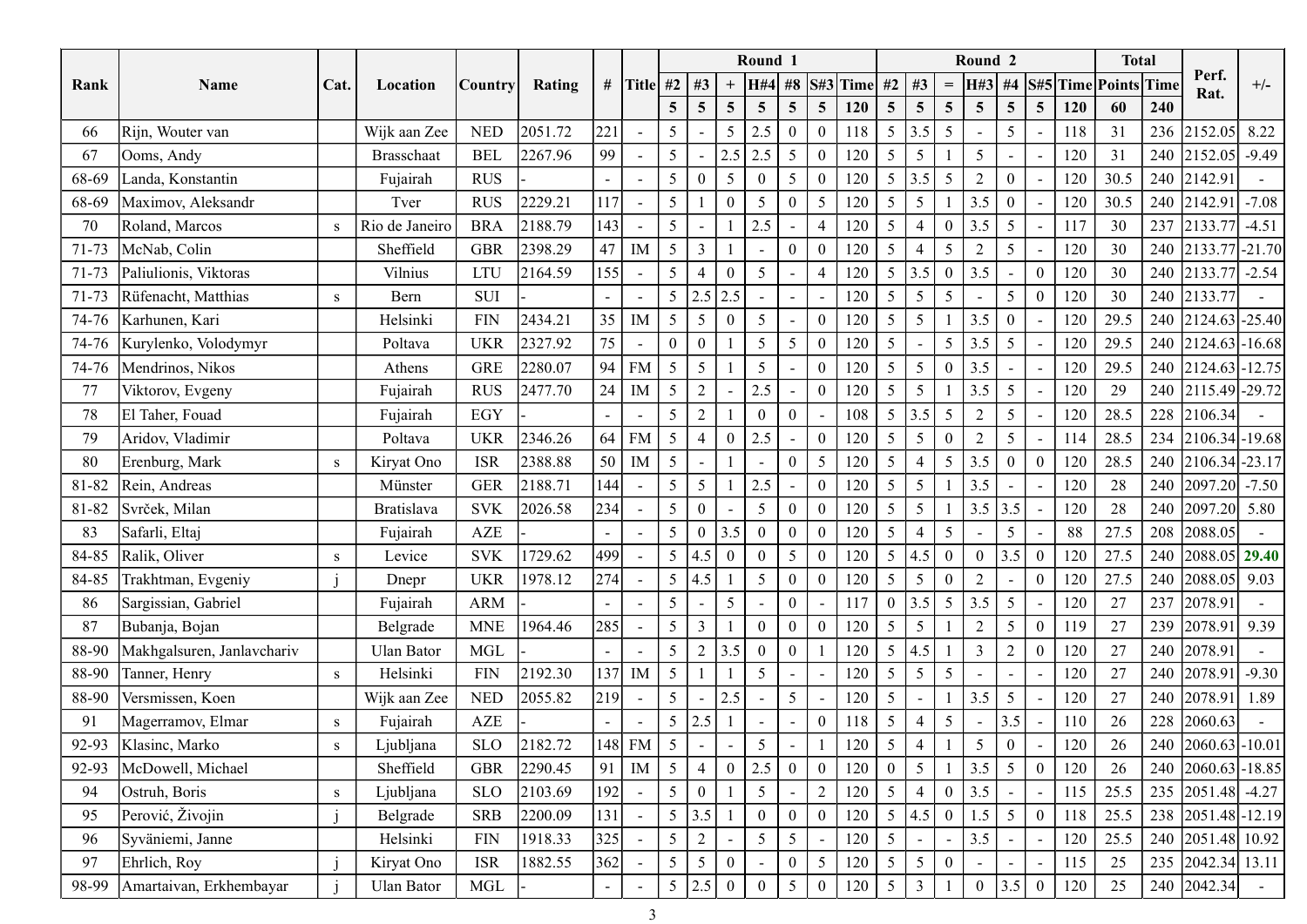|       |                                          |              |                      |                       |           |                          |                          |                |                  |                 | Round 1                                    |                          |                |            |                                   |                          | Round <sub>2</sub> |                  |                                 |      | <b>Total</b> |                                                                     |       |
|-------|------------------------------------------|--------------|----------------------|-----------------------|-----------|--------------------------|--------------------------|----------------|------------------|-----------------|--------------------------------------------|--------------------------|----------------|------------|-----------------------------------|--------------------------|--------------------|------------------|---------------------------------|------|--------------|---------------------------------------------------------------------|-------|
| Rank  | Name                                     | Cat.         | Location             | <i><b>Country</b></i> | Rating    |                          | # Title #2               |                | #3               |                 | <b>H#4</b>                                 | $\#8$                    |                | $S#3$ Time | #2<br>#3                          | $=$                      | H#3                | $\#4$            | S#5 Time Points Time            |      |              | Perf.                                                               | $+/-$ |
|       |                                          |              |                      |                       |           |                          |                          | 5 <sup>5</sup> | $\overline{5}$   | $5\overline{)}$ | $\overline{5}$                             | 5 <sup>5</sup>           | 5 <sup>5</sup> | 120        | $5\overline{)}$<br>$\overline{5}$ | $5\overline{)}$          | 5 <sup>5</sup>     | $\overline{5}$   | 5 <sup>5</sup><br>120           | 60   | 240          | Rat.                                                                |       |
| 98-99 | Kobayashi, Toshiki                       |              | Tokyo                | <b>JPN</b>            | 2044.59   | 223                      |                          | 5 <sup>5</sup> | $\overline{0}$   |                 | -5                                         |                          |                | 120        | 5<br>5                            | $\overline{\phantom{a}}$ | 5                  |                  | 120                             | 25   | 240          | $\left  2042.34 \right $ -0.18                                      |       |
| 100   |                                          |              |                      | <b>RUS</b>            | 1770.30   | 461                      |                          | 5 <sup>5</sup> | $\overline{0}$   | $\theta$        | -5                                         | 5                        |                | 118        | 5 <sup>5</sup><br>3.5             |                          |                    | - 0              | $\theta$<br>119                 | 24.5 | 237          | 2033.20 21.57                                                       |       |
|       | Novikov, Ivan<br>101-104 Guzewicz, Rafał |              | Volgograd<br>Wroclaw | POL                   | 2028.49   | 233                      | $\sim$                   | 5 <sup>5</sup> |                  | $\Omega$        | 5                                          | $\overline{\phantom{a}}$ | 5              | 120        | 5<br>$\overline{\phantom{a}}$     |                          | 3.5                |                  | 120                             | 24.5 | 240          | $\begin{array}{ c c c c } \hline 2033.20 & 0.39 \hline \end{array}$ |       |
|       | 101-104 Kobolka, Jozef                   |              | <b>Bratislava</b>    | <b>SVK</b>            | 1886.37   | 359                      | $\overline{a}$           | 5              |                  |                 | -5                                         | $\Omega$                 |                | 120        | 5<br>-5                           |                          | 3.5                |                  | 120                             | 24.5 |              | 240 2033.20 12.05                                                   |       |
|       | 101-104 Pervakov, Oleg                   |              | Fujairah             | <b>RUS</b>            | 2334.53   |                          | 70 FM                    | 5 <sup>5</sup> | $\boldsymbol{0}$ |                 |                                            |                          |                | 120        | 5<br>$\overline{4}$               | 2.5                      | 2                  | 5                |                                 | 24.5 |              | 240 2033.20 - 24.72                                                 |       |
|       | 101-104 Sebbar, Ali                      |              |                      | <b>MAR</b>            |           |                          | $\overline{\phantom{a}}$ | 5 <sup>5</sup> | 2.5              | $\theta$        | $\overline{\phantom{a}}$<br>$\overline{0}$ | $\mathfrak{S}$           |                |            | 5 <sup>5</sup><br>3.5             | $\overline{0}$           |                    |                  | 120<br>$\blacksquare$<br>120    |      |              | 240 2033.20                                                         |       |
|       |                                          |              | Fujairah             |                       |           |                          |                          |                |                  |                 |                                            |                          |                | 120        | $\overline{4}$                    |                          | $\sim$             | 3.5<br>$\Omega$  | $\overline{\phantom{a}}$        | 24.5 |              |                                                                     |       |
|       | 105-111 Hamdouchi, Hicham                |              | Fujairah             | <b>MAR</b>            |           |                          |                          | 5 <sup>5</sup> | 2.5              | $\theta$        | $\overline{\phantom{a}}$                   | $\boldsymbol{0}$         |                | 120        | 5                                 | $5\overline{)}$          | $\overline{2}$     |                  | 120                             | 23.5 |              | 240 2014.91                                                         |       |
|       | 105-111 Kiselev, Vladislav               |              | Tula                 | <b>RUS</b>            | 1780.45 h | $\overline{\phantom{a}}$ | $\blacksquare$           | 5              |                  |                 |                                            | 5                        |                | 120        | 5<br>$\theta$                     | $5\overline{)}$          |                    | 2.5              | 120<br>$\overline{\phantom{a}}$ | 23.5 |              | 240 2014.91                                                         |       |
|       | 105-111 Kolčák, Marek                    |              | <b>Bratislava</b>    | <b>SVK</b>            | 2285.61   |                          | $92$ M                   | 5 <sup>5</sup> |                  |                 | $\overline{\phantom{a}}$                   | $\mathbf{0}$             |                | 120        | 5<br>$\overline{4}$               |                          | 3.5                |                  | 120                             | 23.5 | 240          | $2014.91$ -22.20                                                    |       |
|       | 105-111 Shephard, Chris                  |              | Sheffield            | <b>GBR</b>            | 1835.63   | 397                      | $\sim$                   | 5 <sup>5</sup> | $\boldsymbol{0}$ | 5 <sup>5</sup>  | $\overline{a}$                             |                          |                | 120        | 5 <sup>5</sup><br>3.5             | $5\overline{)}$          |                    |                  | 120                             | 23.5 |              | 240 2014.91 14.70                                                   |       |
|       | 105-111 Shiomi, Ryo                      |              | Tokyo                | $\rm JPN$             | 1906.02   | 340                      |                          | 5 <sup>5</sup> | $\bf{0}$         | $2.5$ 2.5       |                                            | $\sim$                   | $\sim$ $-$     | 120        | 5 <sup>5</sup><br>$\overline{4}$  |                          | 3.5                |                  | 120                             | 23.5 |              | 240 2014.91 8.92                                                    |       |
|       | 105-111 Sibinović, Zoran                 |              | Belgrade             | <b>SRB</b>            | 1991.98   | $\vert 263 \vert$        |                          | 5 <sup>1</sup> | $\mathbf{0}$     | $1 \mid 2.5$    |                                            | $\mathbf{0}$             | 1.5            | 120        | $5 \mid$<br>$5\overline{)}$       | $\mathbf{0}$             | 3.5                | $\boldsymbol{0}$ | $\overline{0}$<br>120           | 23.5 |              | 240 2014.91 1.88                                                    |       |
|       | 105-111 Sitar, Darko                     |              | Ljubljana            | <b>SLO</b>            | 1953.34   | 295                      |                          | 5 <sup>1</sup> |                  |                 |                                            |                          |                | 120        | 5 <sup>5</sup>                    |                          | 3.5                | 5                | 120                             | 23.5 |              | 240 2014.91                                                         | 5.05  |
| 112   | Alainis, Artis                           |              | Riga                 | LAT                   | 1770.32   | 460                      |                          | 5 <sup>5</sup> | $\overline{2}$   | $\overline{0}$  |                                            | $\boldsymbol{0}$         |                | 120        | 5 <sup>5</sup><br>5               |                          |                    | 5                | 120                             | 23   |              | 240 2005.76 19.32                                                   |       |
|       | 113-114 Rogule, Laura                    | W            | Riga                 | <b>LAT</b>            | 2025.27   | 236                      |                          | 5 <sup>5</sup> | $\overline{4}$   | 2.5             |                                            | $\overline{0}$           |                | 120        | $\mathbf{0}$<br>5 <sup>5</sup>    | 2.5                      |                    | 3.5              | 120                             | 22.5 |              | 240   1996.62   -2.36                                               |       |
|       | 113-114 Udovčić, Branko                  |              | Zagreb               | CRO                   | 2070.28   | 210                      |                          | 5 <sup>5</sup> |                  |                 |                                            |                          | $\overline{4}$ | 120        | 5 <sup>5</sup><br>$\overline{5}$  | $\mathbf{0}$             | 3.5                |                  | 120                             | 22.5 |              | 240   1996.62   -6.05                                               |       |
|       | 115-117 Kayumov, Sergey                  |              | Fujairah             | <b>UZB</b>            |           |                          | $\sim$                   | $\overline{0}$ | $\mathbf{3}$     |                 |                                            | $\overline{0}$           |                | 120        | 5 <sup>5</sup><br>$\overline{3}$  | 5 <sup>5</sup>           |                    | 5                | $\overline{0}$<br>120           | 22   | 240          | 1987.48                                                             |       |
|       | 115-117 Köchli, Klaus                    |              | Bern                 | SUI                   | 2227.67   | 118                      |                          | 5 <sup>1</sup> | 5 <sup>5</sup>   | $\overline{0}$  |                                            | $\mathbf{0}$             |                | 120        | 5 <sup>5</sup><br>5               |                          | $\overline{2}$     | $\theta$         | 120                             | 22   |              | 240   1987.48   - 19.71                                             |       |
|       | 115-117 Muheim, Lukas                    |              | Bern                 | SUI                   | 1775.80 h | $\overline{\phantom{a}}$ | $\overline{\phantom{a}}$ | 5 <sup>1</sup> | $\overline{0}$   | $1 \mid 2.5$    |                                            | $\overline{0}$           |                | 120        | $\overline{3}$<br>5 <sup>1</sup>  | $\overline{0}$           | 2                  | 3.5              | $\mathbf{0}$<br>120             | 22   |              | 240   1987.48                                                       |       |
|       | 118-122 Chramcevic, Michail              |              | Klichev              | <b>BLR</b>            | 2084.21   | 201                      |                          | 5 <sup>1</sup> | $\mathfrak{Z}$   | $\sim$ $^{-1}$  | $\sim$                                     |                          | $\theta$       | 120        | 5 <sup>5</sup><br>$\overline{4}$  |                          | 3.5                | $\sim$           | 120<br>$\overline{\phantom{0}}$ | 21.5 |              | $240$   1978.34   -8.68                                             |       |
|       | 118-122 Masouros, Panagiotis             |              | Patras               | <b>GRE</b>            | 1847.92   | 388                      |                          | 5 <sup>5</sup> |                  |                 |                                            |                          |                | 120        | $\overline{5}$<br>5 <sup>5</sup>  |                          |                    | 3.5              | 120<br>$\overline{\phantom{a}}$ | 21.5 |              | 240   1978.34   10.69                                               |       |
|       | 118-122 Stojchevski, Zoran               |              | Skopje               | MKD                   | 2042.39   | 224                      |                          | 5 <sup>1</sup> | 2                | 2.5 2.5         |                                            |                          | $\Omega$       | 120        | $\bf{0}$<br>5 <sup>5</sup>        |                          |                    | 3.5              | $\overline{0}$<br>120           | 21.5 |              | 240   1978.34   -5.25                                               |       |
|       | 118-122 Thielsch, Norman                 |              | Dresden              | <b>GER</b>            |           | $\overline{\phantom{0}}$ |                          | 5 <sup>5</sup> | $\overline{0}$   |                 | $\overline{\phantom{a}}$                   |                          |                | 120        | 5<br>5 <sup>5</sup>               | $\overline{0}$           | 2                  | 3.5              | $\overline{0}$<br>120           | 21.5 |              | 240   1978.34                                                       |       |
|       | 118-122 Watson, Ian                      | <sup>S</sup> | Sheffield            | <b>GBR</b>            | 2247.61   | 110                      |                          | 5 <sup>1</sup> | $\mathbf{0}$     |                 | $\sqrt{2.5}$                               | $\boldsymbol{0}$         |                | 120        | $\overline{5}$<br>5 <sup>5</sup>  |                          | $\overline{2}$     | $\Omega$         | 120                             | 21.5 |              | 240 1978.34 - 22.08                                                 |       |
| 123   | Dimitriadis, Alexandros                  |              | Bern                 | <b>GRE</b>            | 1869.75   | 369                      |                          | 5 <sup>5</sup> | $\mathbf{0}$     | $\overline{0}$  | 2.5                                        | $5\overline{)}$          | $\Omega$       | 118        | 5<br>$\overline{0}$               | $\overline{0}$           | $\sim$             | 3.5              | 119<br>$\blacksquare$           | 21   |              | 237 1969.20 8.14                                                    |       |
|       | 124-127 Korolewicz, Paweł                |              | Wroclaw              | POL                   | 1783.26   | 448                      |                          | 5 <sup>5</sup> |                  |                 | 2.5                                        | $\blacksquare$           |                | 120        | 5 <sup>5</sup>                    | $\sim$                   | 3.5                | $\overline{5}$   | 120                             | 21   |              | 240 1969.20 15.26                                                   |       |
|       | 124-127 Libiš, Zdeněk                    | S            | Praha                | ${\rm CZE}$           | 2061.95   | 213                      |                          | 5 <sup>5</sup> | $\mathbf{0}$     | $\overline{0}$  | 5 <sup>5</sup>                             | $\overline{0}$           |                | 120        | $\overline{5}$<br>5 <sup>5</sup>  |                          |                    | $\Omega$         | $\overline{0}$<br>120           | 21   |              | 240 $ 1969.20  -7.61$                                               |       |
|       | 124-127 Nielsen, Steffen Slumstrup       |              | Glostrup             | <b>DEN</b>            | 2097.61   | 193                      |                          | 5 <sup>5</sup> |                  | 2.5             |                                            |                          |                | 120        | $5 \mid 3.5$                      |                          | $5\overline{)}$    |                  | 120                             | 21   |              | 240 1969.20 - 10.53                                                 |       |
|       | 124-127 Seetharaman, Kalyan              | S            | Chennai              | <b>IND</b>            | 2049.10 h |                          |                          | 5 <sup>5</sup> |                  | $\overline{0}$  |                                            | $5\overline{)}$          |                | 120        | $5 \,   \, 3.5 \,  $              | $\mathbf{0}$             | 1.5                | $\boldsymbol{0}$ | $\overline{0}$<br>120           | 21   | 240          | 1969.20                                                             |       |
| 128   | Georgakopoulos, Nikolaos                 |              | Patras               | <b>GRE</b>            | 1856.15   | 378                      |                          | $\overline{0}$ | $\mathfrak{Z}$   | 2.5             |                                            |                          |                | 120        | 5<br>5 <sup>5</sup>               | 5 <sup>5</sup>           |                    | $\Omega$         | 107                             | 20.5 | 227          | $ 1960.06 $ 8.52                                                    |       |
| 129   | Petras, Milan                            | $\mathbf{s}$ | Praha                | <b>CZE</b>            | 2001.20   | $\vert 255 \vert$        |                          | 5 <sup>1</sup> | $\mathbf{0}$     |                 |                                            | $\overline{0}$           |                | 119        | 5 <sup>5</sup><br>$\overline{5}$  | $2.5$                    | 2                  |                  | 120<br>$\overline{\phantom{a}}$ | 20.5 |              | 239 $ 1960.06  -3.38$                                               |       |
|       | 130-132 Dobiáš, Richard                  |              | Luxembourg           | <b>SVK</b>            | 2195.04   | 134                      |                          | 5 <sup>5</sup> | $\overline{0}$   |                 |                                            |                          |                | 120        | 5 <sup>5</sup><br>5               | 2.5                      | 2                  |                  | 120                             | 20.5 |              | 240 1960.06 - 19.28                                                 |       |
|       | 130-132 Heijden, Harold van der          |              | Wijk aan Zee         | <b>NED</b>            | 1791.90   | 436                      |                          | 5 <sup>5</sup> |                  | 3.5             | 5                                          |                          |                | 120        | 5                                 | $\overline{0}$           |                    |                  | 120                             | 20.5 |              | 240 1960.06 13.80                                                   |       |
|       |                                          |              |                      |                       |           |                          |                          |                |                  |                 |                                            |                          |                |            |                                   |                          |                    |                  |                                 |      |              |                                                                     |       |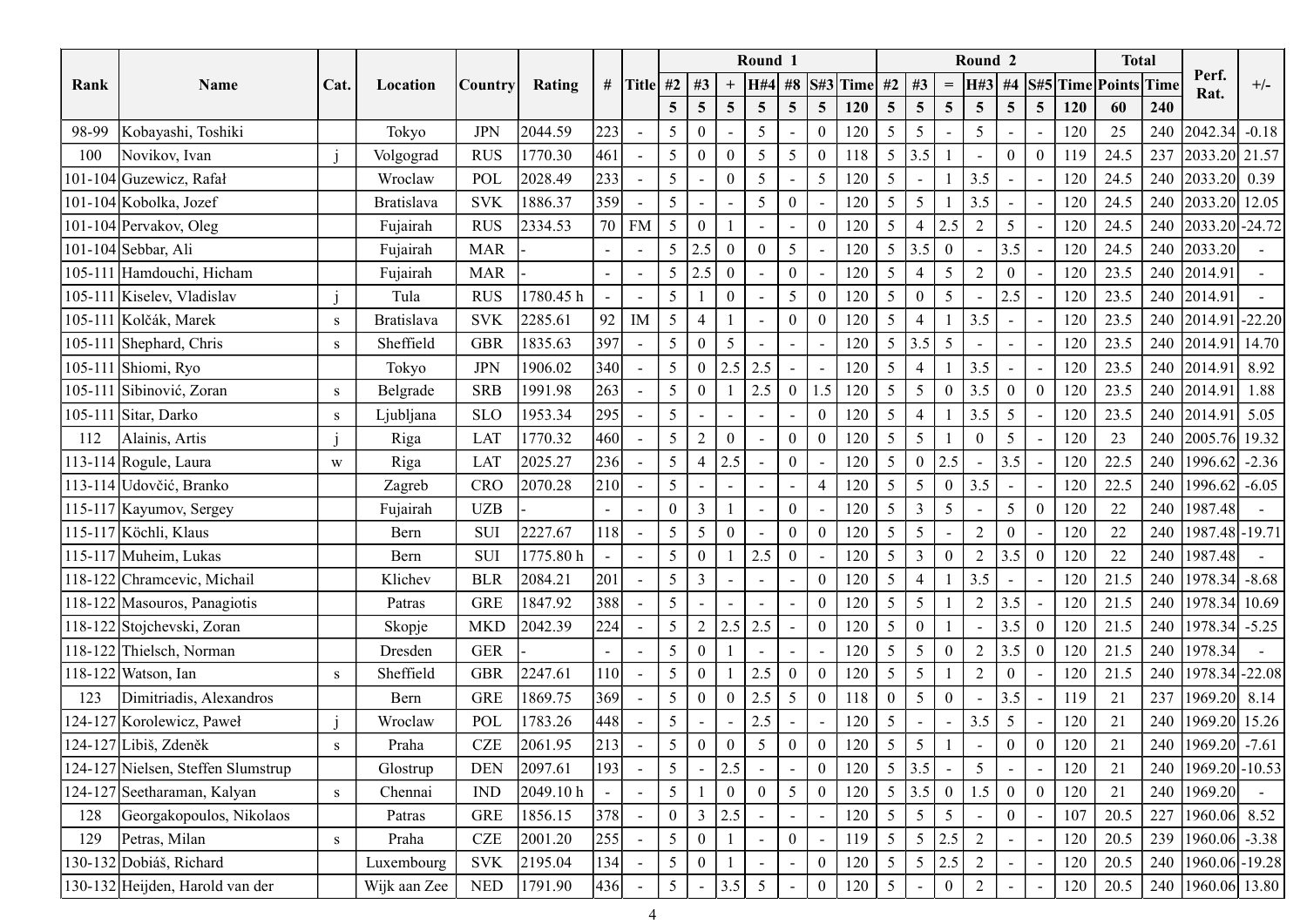| Round 1<br><b>Total</b><br>Round <sub>2</sub><br>Perf.<br>S#5 Time Points Time<br># Title #2   #3<br>#8 $S$ #3 Time<br>#2<br>$+/-$<br>#3<br>H#3<br>#4<br>Cat.<br><b>H#4</b><br>Rank<br>Name<br>Rating<br>  Country<br>Location<br>$\!\!\!=\!\!\!\!$<br>Rat.<br>240<br>5 <sup>5</sup><br>$\overline{5}$<br>$5\overline{)}$<br>5 <sup>5</sup><br>120<br>60<br>5 <sup>5</sup><br>$\overline{5}$<br>$\overline{5}$<br>5 <sup>5</sup><br>$5\overline{)}$<br><b>120</b><br>$\overline{5}$<br>$\overline{5}$<br>5 <sup>5</sup><br>240<br>2076.09<br>206<br>$\overline{0}$<br>20.5<br>1960.06 -9.51<br>130-132 Radomirović, Miodrag<br><b>SRB</b><br>$5\overline{)}$<br> 2.5 <br>3.5<br>Belgrade<br>5 <sup>5</sup><br>4.5<br>$\mathbf{0}$<br>120<br>$\overline{0}$<br>120<br>$\bf{0}$<br>$\bf{0}$<br>S<br>$\sim$<br>433<br>20<br>240<br><b>FRA</b><br>1794.20<br>$5\overline{)}$<br>$\overline{3}$<br>$\overline{0}$<br>1950.90 12.85<br>Kerhuel, Maryan<br>$\overline{0}$<br>2.5<br>$\overline{0}$<br>3.5<br>120<br>$\bf{0}$<br>120<br>133<br>Montreuil<br>S<br>$\sim$<br>209<br>5<br>2<br>$5\overline{)}$<br>19.5<br>1941.76<br>Iordachescu, Viorel<br>Fujairah<br><b>MDA</b><br>$\overline{0}$<br>92<br>$\boldsymbol{0}$<br>$\mathbf{0}$<br>117<br>5 <sup>5</sup><br>2.5<br>134<br>$\sim$<br>$\overline{\phantom{a}}$<br>232<br><b>ROU</b><br>$\overline{0}$<br>19.5<br>Garbea, Bogdan<br>Fujairah<br>$\overline{0}$<br>5<br>3<br>$\overline{0}$<br> 1941.76 <br>135<br>$\Omega$<br>$\sim$<br>1.5<br>116<br>116<br>$\overline{0}$<br>$\sim$<br>$\blacksquare$<br>240<br><b>UKR</b><br>5<br>$\overline{3}$<br>$\overline{0}$<br>19.5<br>[1941.76]<br>136-137 Komarov, Dimitri<br>5<br>2<br>$\overline{0}$<br>120<br>3.5<br>120<br>Fujairah<br>$\overline{\phantom{0}}$<br>$\sim$<br>$\sim$<br>$\overline{\phantom{a}}$<br>$\sim$<br> 419 <br>136-137 Priednieks, Ēriks<br>$\overline{5}$<br>$\overline{0}$<br>3.5<br>240   1941.76   11.17<br>1805.39<br>5<br>120<br>5<br>19.5<br>LAT<br>$\Omega$<br>120<br>Riga<br>S<br>$\sim$<br>$\blacksquare$<br>236<br>1932.62<br>Graovac, Balša Vidak<br><b>SRB</b><br>5 <sup>5</sup><br>$\overline{0}$<br>2.5<br>$5\overline{)}$<br>120<br>3<br>$\overline{0}$<br>116<br>19<br>$\overline{0}$<br>1.5<br>Belgrade<br>$\theta$<br>$\theta$<br>138<br>$\sim$<br>$\blacksquare$<br>353<br>CZE<br>1894.76<br>$5\overline{)}$<br>19<br>237<br>$ 1932.62 $ 3.11<br>Ursta, Lubomir<br>5<br>-5<br>$\mathbf{0}$<br>119<br>$\boldsymbol{0}$<br>$\bigcap$<br>118<br>139<br>Praha<br>$\sim$<br>238<br>1932.62<br><b>FRA</b><br>1832.11 h<br>5<br>$\overline{3}$<br>120<br>5<br>118<br>19<br>Meillon, Judicael<br>$\mathbf{0}$<br>$\overline{4}$<br>$\Omega$<br>140<br>Montreuil<br>$\sim$<br>$\overline{\phantom{a}}$<br>318<br>240<br>$ 1932.62 $ 0.18<br>141-145 Harkola, Hannu<br><b>FIN</b><br>1930.54<br>5 <sup>5</sup><br>$\boldsymbol{0}$<br>120<br>$5\overline{)}$<br>120<br>19<br>5<br>$\bigcap$<br>Helsinki<br>$\Omega$<br>S<br>$\sim$<br>$\overline{\phantom{a}}$<br>240 1932.62 -0.24<br>141-145 Jong, Migchiel de<br>1935.63<br>Wijk aan Zee<br><b>NED</b><br> 313 <br>120<br>$5\overline{)}$<br>$\mathbf{0}$<br>120<br>19<br>$\overline{0}$<br>$\mathfrak{S}$<br>$\mathbf{0}$<br>$\overline{4}$<br>$\bf{0}$<br>3<br>$\sim$<br>$5 \mid$<br>$5\overline{)}$<br>$\overline{0}$<br>240   1932.62  <br>141-145 Kurokawa, Tomoki<br><b>JPN</b><br>120<br>$\overline{0}$<br>120<br>19<br>5 <sup>1</sup><br>$\overline{4}$<br>$\overline{0}$<br>Tokyo<br>$\sim$<br>$\sim$<br>120<br>240<br>2222.99<br>5 <sup>5</sup><br>$ 1932.62 $ -23.82<br>141-145 Sihnevich, Mikalai<br>$\mathbf{0}$<br>120<br>$5\overline{)}$<br>5<br>120<br>19<br><b>BLR</b><br>$\Omega$<br>Klichev<br>$\Omega$<br>$\Omega$<br>S<br>$\overline{a}$<br>199<br>240<br>$ 1932.62 $ -12.75<br>141-145 Vaulin, Evgeny<br><b>RUS</b><br>2088.07<br>5 <sup>5</sup><br>2.5<br>120<br>5 <sup>5</sup><br>120<br>19<br>$\boldsymbol{0}$<br>1.5<br>Volgograd<br>$\overline{0}$<br>$\theta$<br>$\sim$<br><sub>S</sub><br>294<br>236 1923.48 -2.54<br>Gaasbeek, Alfred<br>1954.29<br>5 <sup>5</sup><br>$5\overline{)}$<br>$\overline{0}$<br>3.5<br>18.5<br><b>NED</b><br>$\mathbf{0}$<br>5<br>$\overline{0}$<br>116<br>120<br>Wijk aan Zee<br>146<br>$\theta$<br> 403 <br> 2.5 <br>240   1923.48   8.39<br>1821.19<br>$5 \mid 2$<br>$\mathbf{0}$<br>$120 \mid 5$<br>$\mathbf{0}$<br>$\mathbf{0}$<br>18.5<br>Bojković, Slobodan<br><b>SRB</b><br>$\overline{4}$<br>120<br>Belgrade<br>$\mathbf{0}$<br>$\overline{0}$<br>147<br>$\sim$<br>S<br>2028.43 h<br>5 <sup>5</sup><br>220<br>Ravishankar, S.N<br><b>IND</b><br>5 <sup>5</sup><br>5<br>$\overline{3}$<br>18<br>1914.34<br>148<br>$\theta$<br>113<br>$\theta$<br>107<br>Bangalore<br>$\overline{0}$<br>$\theta$<br>$\theta$<br>$\sim$<br>$\mathbf{0}$<br>5 <sup>5</sup><br>$\overline{0}$<br>18<br>238   1914.34<br><b>RUS</b><br>5 <sup>1</sup><br>119<br>$\boldsymbol{0}$<br>119<br>Emel'yanenko, Leonid<br>$\overline{0}$<br>$\overline{0}$<br>$\overline{4}$<br>$\overline{2}$<br>149<br>Volgograd<br>$\sim$<br>246<br>2012.89<br>$\overline{0}$<br>150-153 Haribalu, Venkata Ramanaraju<br>5 <sup>7</sup><br>2<br>120<br>5 <sup>5</sup><br>$\overline{5}$<br>$\overline{0}$<br>240   1914.34   -8.09<br><b>IND</b><br>$\overline{0}$<br>$\overline{0}$<br>120<br>18<br>Surbiton<br>$\Omega$<br>$\sim$<br>429<br>5 <sup>1</sup><br>$120 \mid 5$<br>240   1914.34   9.67<br>1796.54<br>$2.5$ 2.5<br>18<br>150-153 Mikelsons, Mikelis Emīls<br>120<br>Riga<br>LAT<br>$\sim$<br>$\sim$<br>398<br>3.5<br>$5\overline{)}$<br>150-153 Nakamura, Ryuji<br>JPN<br>1827.28<br>5 <sup>1</sup><br>120<br>240   1914.34   7.14<br>$\overline{0}$<br>2.5<br>$\overline{0}$<br>120<br>18<br>Tokyo<br>$\Omega$<br>$\sim$<br>165<br>18<br>240   1914.34   - 19.50<br>$150-153$ Rāviņš, Modris<br>2152.07<br>5 <sup>5</sup><br>$\boldsymbol{0}$<br>120<br>5 <sup>5</sup><br>$\overline{0}$<br>$\overline{2}$<br>$\mathbf{3}$<br>120<br>LAT<br>$\overline{3}$<br>Riga<br>$\overline{0}$<br>$\sim$<br>5 <sup>5</sup><br>5 <sup>5</sup><br>233 1905.19<br>Arencibia, Walter<br>$\mathbf{0}$<br>17.5<br>CUB<br>2.5<br>116<br>$\overline{0}$<br>$\theta$<br>117<br>154<br>Fujairah<br>$\blacksquare$<br>$\sim$<br>$\blacksquare$<br>$\overline{\phantom{a}}$<br> 532 <br>1688.73<br>234 1905.19 17.76<br>$\frac{1}{5}$<br>5 <sup>5</sup><br>3.5<br>17.5<br>Petridis, Evaggelos<br><b>GRE</b><br>$\mathbf{0}$<br>2<br>120<br>114<br>$\overline{0}$<br>155<br>Athens<br>S<br>$\sim$<br>385<br>$\overline{0}$<br>120<br>$5\overline{)}$<br>1.5<br>$\overline{0}$<br>1849.54<br>5 <sup>5</sup><br>17.5<br>240 1905.19 4.57<br>Manikumar, Solaiappan<br><b>IND</b><br>5<br>$\mathbf{0}$<br>$\boldsymbol{0}$<br>120<br>156<br>Chennai<br>$\mathbf{0}$<br>$\Omega$<br>$\sim$<br>238 1896.05<br>Prilepin, Mikhail<br><b>RUS</b><br>$5\overline{)}$<br>$\mathbf{0}$<br>119<br>17<br>157<br>5 <sup>5</sup><br>$\overline{0}$<br>119<br>$\mathbf{0}$<br>Volgograd<br>$\Omega$<br>$\overline{4}$<br>$\sim$<br>2018.10 h<br>120<br>5 <sup>5</sup><br>$\overline{0}$<br>158-162 Amon, Nejc<br>5 <sup>5</sup><br>120<br>17<br>240<br>1896.05<br><b>SLO</b><br>$\overline{0}$<br>$\overline{4}$<br>$\overline{2}$<br>Ljubljana<br>$\sim$<br>349<br>240<br>$158-162$ Bates, Caspar<br>5 <sup>1</sup><br>2<br>$\overline{0}$<br>120<br>$\overline{0}$<br>1896.05<br>Surbiton<br><b>GBR</b><br>1897.23<br>$5\overline{)}$<br>120<br>17<br>$-0.11$<br>$\overline{4}$<br>$\theta$<br>$\sim$<br>$ 103 $ IM<br>2261.36<br>240<br>1896.05 - 29.97<br>158-162 Friedgood, David<br><b>GBR</b><br>5 <sup>5</sup><br>$\overline{5}$<br>$\overline{0}$<br>120<br>$\overline{0}$<br>17<br>Surbiton<br>$\overline{2}$<br>120<br>$\bf{0}$<br>$\overline{4}$<br>$\theta$<br>S<br>2.5<br>2.5<br>5 <sup>1</sup><br>120<br>$\overline{5}$<br>240<br>1896.05<br>158-162 Matsuo, Tomohiko<br><b>JPN</b><br>1987.10 h<br>$\mathbf{0}$<br>$\overline{2}$<br>120<br>17<br>$\overline{0}$<br>Tokyo<br>$\theta$<br>$\sim$<br>$339$<br>$\vert 5 \vert$<br>158-162 Tsutsui, Hiromi<br>1907.17<br>5 <sup>5</sup><br>120<br>$\mathbf{0}$<br>17<br>240<br>$ 1896.05  -0.92$<br><b>JPN</b><br>120<br>$5\overline{)}$<br>$\overline{2}$<br>$\Omega$<br>Tokyo<br>$\sim$<br> 465 <br>$5 \mid 2.5$<br>234   1886.90   9.83<br>Pountzas, Chrisanthos<br><b>GRE</b><br>1767.03<br>5 <sup>5</sup><br>$\overline{2}$<br>16.5<br>120<br>163<br>114<br>S<br>Patras<br>$\sim$<br>1689.53<br>Leib, Britta<br> 531 <br>3.5<br>235 1886.90 16.20<br><b>GER</b><br>5 <sup>5</sup><br>$\overline{0}$<br>120<br>16.5<br>2<br>$\sim$<br>164<br>115<br>W<br>Münster<br>$\sim$ |  |  |  |  |  |  |  |  |  |  |  |  |  |
|-------------------------------------------------------------------------------------------------------------------------------------------------------------------------------------------------------------------------------------------------------------------------------------------------------------------------------------------------------------------------------------------------------------------------------------------------------------------------------------------------------------------------------------------------------------------------------------------------------------------------------------------------------------------------------------------------------------------------------------------------------------------------------------------------------------------------------------------------------------------------------------------------------------------------------------------------------------------------------------------------------------------------------------------------------------------------------------------------------------------------------------------------------------------------------------------------------------------------------------------------------------------------------------------------------------------------------------------------------------------------------------------------------------------------------------------------------------------------------------------------------------------------------------------------------------------------------------------------------------------------------------------------------------------------------------------------------------------------------------------------------------------------------------------------------------------------------------------------------------------------------------------------------------------------------------------------------------------------------------------------------------------------------------------------------------------------------------------------------------------------------------------------------------------------------------------------------------------------------------------------------------------------------------------------------------------------------------------------------------------------------------------------------------------------------------------------------------------------------------------------------------------------------------------------------------------------------------------------------------------------------------------------------------------------------------------------------------------------------------------------------------------------------------------------------------------------------------------------------------------------------------------------------------------------------------------------------------------------------------------------------------------------------------------------------------------------------------------------------------------------------------------------------------------------------------------------------------------------------------------------------------------------------------------------------------------------------------------------------------------------------------------------------------------------------------------------------------------------------------------------------------------------------------------------------------------------------------------------------------------------------------------------------------------------------------------------------------------------------------------------------------------------------------------------------------------------------------------------------------------------------------------------------------------------------------------------------------------------------------------------------------------------------------------------------------------------------------------------------------------------------------------------------------------------------------------------------------------------------------------------------------------------------------------------------------------------------------------------------------------------------------------------------------------------------------------------------------------------------------------------------------------------------------------------------------------------------------------------------------------------------------------------------------------------------------------------------------------------------------------------------------------------------------------------------------------------------------------------------------------------------------------------------------------------------------------------------------------------------------------------------------------------------------------------------------------------------------------------------------------------------------------------------------------------------------------------------------------------------------------------------------------------------------------------------------------------------------------------------------------------------------------------------------------------------------------------------------------------------------------------------------------------------------------------------------------------------------------------------------------------------------------------------------------------------------------------------------------------------------------------------------------------------------------------------------------------------------------------------------------------------------------------------------------------------------------------------------------------------------------------------------------------------------------------------------------------------------------------------------------------------------------------------------------------------------------------------------------------------------------------------------------------------------------------------------------------------------------------------------------------------------------------------------------------------------------------------------------------------------------------------------------------------------------------------------------------------------------------------------------------------------------------------------------------------------------------------------------------------------------------------------------------------------------------------------------------------------------------------------------------------------------------------------------------------------------------------------------------------------------------------------------------------------------------------------------------------------------------------------------------------------------------------------------------------------------------------------------------------------------------------------------------------------------------------------------------------------------------------------------------------------------------------------------------------------------------------------------------------------------------------------------------------------------------------------------------------------------------------------------------------------------------------------------------------------------------------------------------------------------------------------------------------------------------------------------------------------------------------------------------------------------------------------------------------------------------------------------------------------------------------------------------------------------------------------------------------------------------------------------------------------------------------------------------------------------------------------------------------------------------------------------------------------------------------------------------------------------------------------------------------------------------------------------------------------------------------------------------------------------------------------------------------------------------------------------------------------------------------------------------------|--|--|--|--|--|--|--|--|--|--|--|--|--|
|                                                                                                                                                                                                                                                                                                                                                                                                                                                                                                                                                                                                                                                                                                                                                                                                                                                                                                                                                                                                                                                                                                                                                                                                                                                                                                                                                                                                                                                                                                                                                                                                                                                                                                                                                                                                                                                                                                                                                                                                                                                                                                                                                                                                                                                                                                                                                                                                                                                                                                                                                                                                                                                                                                                                                                                                                                                                                                                                                                                                                                                                                                                                                                                                                                                                                                                                                                                                                                                                                                                                                                                                                                                                                                                                                                                                                                                                                                                                                                                                                                                                                                                                                                                                                                                                                                                                                                                                                                                                                                                                                                                                                                                                                                                                                                                                                                                                                                                                                                                                                                                                                                                                                                                                                                                                                                                                                                                                                                                                                                                                                                                                                                                                                                                                                                                                                                                                                                                                                                                                                                                                                                                                                                                                                                                                                                                                                                                                                                                                                                                                                                                                                                                                                                                                                                                                                                                                                                                                                                                                                                                                                                                                                                                                                                                                                                                                                                                                                                                                                                                                                                                                                                                                                                                                                                                                                                                                                                                                                                                                                                                                                                                                                                                                                                                                                                                                                                                                                                                                                                                                                                                                                               |  |  |  |  |  |  |  |  |  |  |  |  |  |
|                                                                                                                                                                                                                                                                                                                                                                                                                                                                                                                                                                                                                                                                                                                                                                                                                                                                                                                                                                                                                                                                                                                                                                                                                                                                                                                                                                                                                                                                                                                                                                                                                                                                                                                                                                                                                                                                                                                                                                                                                                                                                                                                                                                                                                                                                                                                                                                                                                                                                                                                                                                                                                                                                                                                                                                                                                                                                                                                                                                                                                                                                                                                                                                                                                                                                                                                                                                                                                                                                                                                                                                                                                                                                                                                                                                                                                                                                                                                                                                                                                                                                                                                                                                                                                                                                                                                                                                                                                                                                                                                                                                                                                                                                                                                                                                                                                                                                                                                                                                                                                                                                                                                                                                                                                                                                                                                                                                                                                                                                                                                                                                                                                                                                                                                                                                                                                                                                                                                                                                                                                                                                                                                                                                                                                                                                                                                                                                                                                                                                                                                                                                                                                                                                                                                                                                                                                                                                                                                                                                                                                                                                                                                                                                                                                                                                                                                                                                                                                                                                                                                                                                                                                                                                                                                                                                                                                                                                                                                                                                                                                                                                                                                                                                                                                                                                                                                                                                                                                                                                                                                                                                                                               |  |  |  |  |  |  |  |  |  |  |  |  |  |
|                                                                                                                                                                                                                                                                                                                                                                                                                                                                                                                                                                                                                                                                                                                                                                                                                                                                                                                                                                                                                                                                                                                                                                                                                                                                                                                                                                                                                                                                                                                                                                                                                                                                                                                                                                                                                                                                                                                                                                                                                                                                                                                                                                                                                                                                                                                                                                                                                                                                                                                                                                                                                                                                                                                                                                                                                                                                                                                                                                                                                                                                                                                                                                                                                                                                                                                                                                                                                                                                                                                                                                                                                                                                                                                                                                                                                                                                                                                                                                                                                                                                                                                                                                                                                                                                                                                                                                                                                                                                                                                                                                                                                                                                                                                                                                                                                                                                                                                                                                                                                                                                                                                                                                                                                                                                                                                                                                                                                                                                                                                                                                                                                                                                                                                                                                                                                                                                                                                                                                                                                                                                                                                                                                                                                                                                                                                                                                                                                                                                                                                                                                                                                                                                                                                                                                                                                                                                                                                                                                                                                                                                                                                                                                                                                                                                                                                                                                                                                                                                                                                                                                                                                                                                                                                                                                                                                                                                                                                                                                                                                                                                                                                                                                                                                                                                                                                                                                                                                                                                                                                                                                                                                               |  |  |  |  |  |  |  |  |  |  |  |  |  |
|                                                                                                                                                                                                                                                                                                                                                                                                                                                                                                                                                                                                                                                                                                                                                                                                                                                                                                                                                                                                                                                                                                                                                                                                                                                                                                                                                                                                                                                                                                                                                                                                                                                                                                                                                                                                                                                                                                                                                                                                                                                                                                                                                                                                                                                                                                                                                                                                                                                                                                                                                                                                                                                                                                                                                                                                                                                                                                                                                                                                                                                                                                                                                                                                                                                                                                                                                                                                                                                                                                                                                                                                                                                                                                                                                                                                                                                                                                                                                                                                                                                                                                                                                                                                                                                                                                                                                                                                                                                                                                                                                                                                                                                                                                                                                                                                                                                                                                                                                                                                                                                                                                                                                                                                                                                                                                                                                                                                                                                                                                                                                                                                                                                                                                                                                                                                                                                                                                                                                                                                                                                                                                                                                                                                                                                                                                                                                                                                                                                                                                                                                                                                                                                                                                                                                                                                                                                                                                                                                                                                                                                                                                                                                                                                                                                                                                                                                                                                                                                                                                                                                                                                                                                                                                                                                                                                                                                                                                                                                                                                                                                                                                                                                                                                                                                                                                                                                                                                                                                                                                                                                                                                                               |  |  |  |  |  |  |  |  |  |  |  |  |  |
|                                                                                                                                                                                                                                                                                                                                                                                                                                                                                                                                                                                                                                                                                                                                                                                                                                                                                                                                                                                                                                                                                                                                                                                                                                                                                                                                                                                                                                                                                                                                                                                                                                                                                                                                                                                                                                                                                                                                                                                                                                                                                                                                                                                                                                                                                                                                                                                                                                                                                                                                                                                                                                                                                                                                                                                                                                                                                                                                                                                                                                                                                                                                                                                                                                                                                                                                                                                                                                                                                                                                                                                                                                                                                                                                                                                                                                                                                                                                                                                                                                                                                                                                                                                                                                                                                                                                                                                                                                                                                                                                                                                                                                                                                                                                                                                                                                                                                                                                                                                                                                                                                                                                                                                                                                                                                                                                                                                                                                                                                                                                                                                                                                                                                                                                                                                                                                                                                                                                                                                                                                                                                                                                                                                                                                                                                                                                                                                                                                                                                                                                                                                                                                                                                                                                                                                                                                                                                                                                                                                                                                                                                                                                                                                                                                                                                                                                                                                                                                                                                                                                                                                                                                                                                                                                                                                                                                                                                                                                                                                                                                                                                                                                                                                                                                                                                                                                                                                                                                                                                                                                                                                                                               |  |  |  |  |  |  |  |  |  |  |  |  |  |
|                                                                                                                                                                                                                                                                                                                                                                                                                                                                                                                                                                                                                                                                                                                                                                                                                                                                                                                                                                                                                                                                                                                                                                                                                                                                                                                                                                                                                                                                                                                                                                                                                                                                                                                                                                                                                                                                                                                                                                                                                                                                                                                                                                                                                                                                                                                                                                                                                                                                                                                                                                                                                                                                                                                                                                                                                                                                                                                                                                                                                                                                                                                                                                                                                                                                                                                                                                                                                                                                                                                                                                                                                                                                                                                                                                                                                                                                                                                                                                                                                                                                                                                                                                                                                                                                                                                                                                                                                                                                                                                                                                                                                                                                                                                                                                                                                                                                                                                                                                                                                                                                                                                                                                                                                                                                                                                                                                                                                                                                                                                                                                                                                                                                                                                                                                                                                                                                                                                                                                                                                                                                                                                                                                                                                                                                                                                                                                                                                                                                                                                                                                                                                                                                                                                                                                                                                                                                                                                                                                                                                                                                                                                                                                                                                                                                                                                                                                                                                                                                                                                                                                                                                                                                                                                                                                                                                                                                                                                                                                                                                                                                                                                                                                                                                                                                                                                                                                                                                                                                                                                                                                                                                               |  |  |  |  |  |  |  |  |  |  |  |  |  |
|                                                                                                                                                                                                                                                                                                                                                                                                                                                                                                                                                                                                                                                                                                                                                                                                                                                                                                                                                                                                                                                                                                                                                                                                                                                                                                                                                                                                                                                                                                                                                                                                                                                                                                                                                                                                                                                                                                                                                                                                                                                                                                                                                                                                                                                                                                                                                                                                                                                                                                                                                                                                                                                                                                                                                                                                                                                                                                                                                                                                                                                                                                                                                                                                                                                                                                                                                                                                                                                                                                                                                                                                                                                                                                                                                                                                                                                                                                                                                                                                                                                                                                                                                                                                                                                                                                                                                                                                                                                                                                                                                                                                                                                                                                                                                                                                                                                                                                                                                                                                                                                                                                                                                                                                                                                                                                                                                                                                                                                                                                                                                                                                                                                                                                                                                                                                                                                                                                                                                                                                                                                                                                                                                                                                                                                                                                                                                                                                                                                                                                                                                                                                                                                                                                                                                                                                                                                                                                                                                                                                                                                                                                                                                                                                                                                                                                                                                                                                                                                                                                                                                                                                                                                                                                                                                                                                                                                                                                                                                                                                                                                                                                                                                                                                                                                                                                                                                                                                                                                                                                                                                                                                                               |  |  |  |  |  |  |  |  |  |  |  |  |  |
|                                                                                                                                                                                                                                                                                                                                                                                                                                                                                                                                                                                                                                                                                                                                                                                                                                                                                                                                                                                                                                                                                                                                                                                                                                                                                                                                                                                                                                                                                                                                                                                                                                                                                                                                                                                                                                                                                                                                                                                                                                                                                                                                                                                                                                                                                                                                                                                                                                                                                                                                                                                                                                                                                                                                                                                                                                                                                                                                                                                                                                                                                                                                                                                                                                                                                                                                                                                                                                                                                                                                                                                                                                                                                                                                                                                                                                                                                                                                                                                                                                                                                                                                                                                                                                                                                                                                                                                                                                                                                                                                                                                                                                                                                                                                                                                                                                                                                                                                                                                                                                                                                                                                                                                                                                                                                                                                                                                                                                                                                                                                                                                                                                                                                                                                                                                                                                                                                                                                                                                                                                                                                                                                                                                                                                                                                                                                                                                                                                                                                                                                                                                                                                                                                                                                                                                                                                                                                                                                                                                                                                                                                                                                                                                                                                                                                                                                                                                                                                                                                                                                                                                                                                                                                                                                                                                                                                                                                                                                                                                                                                                                                                                                                                                                                                                                                                                                                                                                                                                                                                                                                                                                                               |  |  |  |  |  |  |  |  |  |  |  |  |  |
|                                                                                                                                                                                                                                                                                                                                                                                                                                                                                                                                                                                                                                                                                                                                                                                                                                                                                                                                                                                                                                                                                                                                                                                                                                                                                                                                                                                                                                                                                                                                                                                                                                                                                                                                                                                                                                                                                                                                                                                                                                                                                                                                                                                                                                                                                                                                                                                                                                                                                                                                                                                                                                                                                                                                                                                                                                                                                                                                                                                                                                                                                                                                                                                                                                                                                                                                                                                                                                                                                                                                                                                                                                                                                                                                                                                                                                                                                                                                                                                                                                                                                                                                                                                                                                                                                                                                                                                                                                                                                                                                                                                                                                                                                                                                                                                                                                                                                                                                                                                                                                                                                                                                                                                                                                                                                                                                                                                                                                                                                                                                                                                                                                                                                                                                                                                                                                                                                                                                                                                                                                                                                                                                                                                                                                                                                                                                                                                                                                                                                                                                                                                                                                                                                                                                                                                                                                                                                                                                                                                                                                                                                                                                                                                                                                                                                                                                                                                                                                                                                                                                                                                                                                                                                                                                                                                                                                                                                                                                                                                                                                                                                                                                                                                                                                                                                                                                                                                                                                                                                                                                                                                                                               |  |  |  |  |  |  |  |  |  |  |  |  |  |
|                                                                                                                                                                                                                                                                                                                                                                                                                                                                                                                                                                                                                                                                                                                                                                                                                                                                                                                                                                                                                                                                                                                                                                                                                                                                                                                                                                                                                                                                                                                                                                                                                                                                                                                                                                                                                                                                                                                                                                                                                                                                                                                                                                                                                                                                                                                                                                                                                                                                                                                                                                                                                                                                                                                                                                                                                                                                                                                                                                                                                                                                                                                                                                                                                                                                                                                                                                                                                                                                                                                                                                                                                                                                                                                                                                                                                                                                                                                                                                                                                                                                                                                                                                                                                                                                                                                                                                                                                                                                                                                                                                                                                                                                                                                                                                                                                                                                                                                                                                                                                                                                                                                                                                                                                                                                                                                                                                                                                                                                                                                                                                                                                                                                                                                                                                                                                                                                                                                                                                                                                                                                                                                                                                                                                                                                                                                                                                                                                                                                                                                                                                                                                                                                                                                                                                                                                                                                                                                                                                                                                                                                                                                                                                                                                                                                                                                                                                                                                                                                                                                                                                                                                                                                                                                                                                                                                                                                                                                                                                                                                                                                                                                                                                                                                                                                                                                                                                                                                                                                                                                                                                                                                               |  |  |  |  |  |  |  |  |  |  |  |  |  |
|                                                                                                                                                                                                                                                                                                                                                                                                                                                                                                                                                                                                                                                                                                                                                                                                                                                                                                                                                                                                                                                                                                                                                                                                                                                                                                                                                                                                                                                                                                                                                                                                                                                                                                                                                                                                                                                                                                                                                                                                                                                                                                                                                                                                                                                                                                                                                                                                                                                                                                                                                                                                                                                                                                                                                                                                                                                                                                                                                                                                                                                                                                                                                                                                                                                                                                                                                                                                                                                                                                                                                                                                                                                                                                                                                                                                                                                                                                                                                                                                                                                                                                                                                                                                                                                                                                                                                                                                                                                                                                                                                                                                                                                                                                                                                                                                                                                                                                                                                                                                                                                                                                                                                                                                                                                                                                                                                                                                                                                                                                                                                                                                                                                                                                                                                                                                                                                                                                                                                                                                                                                                                                                                                                                                                                                                                                                                                                                                                                                                                                                                                                                                                                                                                                                                                                                                                                                                                                                                                                                                                                                                                                                                                                                                                                                                                                                                                                                                                                                                                                                                                                                                                                                                                                                                                                                                                                                                                                                                                                                                                                                                                                                                                                                                                                                                                                                                                                                                                                                                                                                                                                                                                               |  |  |  |  |  |  |  |  |  |  |  |  |  |
|                                                                                                                                                                                                                                                                                                                                                                                                                                                                                                                                                                                                                                                                                                                                                                                                                                                                                                                                                                                                                                                                                                                                                                                                                                                                                                                                                                                                                                                                                                                                                                                                                                                                                                                                                                                                                                                                                                                                                                                                                                                                                                                                                                                                                                                                                                                                                                                                                                                                                                                                                                                                                                                                                                                                                                                                                                                                                                                                                                                                                                                                                                                                                                                                                                                                                                                                                                                                                                                                                                                                                                                                                                                                                                                                                                                                                                                                                                                                                                                                                                                                                                                                                                                                                                                                                                                                                                                                                                                                                                                                                                                                                                                                                                                                                                                                                                                                                                                                                                                                                                                                                                                                                                                                                                                                                                                                                                                                                                                                                                                                                                                                                                                                                                                                                                                                                                                                                                                                                                                                                                                                                                                                                                                                                                                                                                                                                                                                                                                                                                                                                                                                                                                                                                                                                                                                                                                                                                                                                                                                                                                                                                                                                                                                                                                                                                                                                                                                                                                                                                                                                                                                                                                                                                                                                                                                                                                                                                                                                                                                                                                                                                                                                                                                                                                                                                                                                                                                                                                                                                                                                                                                                               |  |  |  |  |  |  |  |  |  |  |  |  |  |
|                                                                                                                                                                                                                                                                                                                                                                                                                                                                                                                                                                                                                                                                                                                                                                                                                                                                                                                                                                                                                                                                                                                                                                                                                                                                                                                                                                                                                                                                                                                                                                                                                                                                                                                                                                                                                                                                                                                                                                                                                                                                                                                                                                                                                                                                                                                                                                                                                                                                                                                                                                                                                                                                                                                                                                                                                                                                                                                                                                                                                                                                                                                                                                                                                                                                                                                                                                                                                                                                                                                                                                                                                                                                                                                                                                                                                                                                                                                                                                                                                                                                                                                                                                                                                                                                                                                                                                                                                                                                                                                                                                                                                                                                                                                                                                                                                                                                                                                                                                                                                                                                                                                                                                                                                                                                                                                                                                                                                                                                                                                                                                                                                                                                                                                                                                                                                                                                                                                                                                                                                                                                                                                                                                                                                                                                                                                                                                                                                                                                                                                                                                                                                                                                                                                                                                                                                                                                                                                                                                                                                                                                                                                                                                                                                                                                                                                                                                                                                                                                                                                                                                                                                                                                                                                                                                                                                                                                                                                                                                                                                                                                                                                                                                                                                                                                                                                                                                                                                                                                                                                                                                                                                               |  |  |  |  |  |  |  |  |  |  |  |  |  |
|                                                                                                                                                                                                                                                                                                                                                                                                                                                                                                                                                                                                                                                                                                                                                                                                                                                                                                                                                                                                                                                                                                                                                                                                                                                                                                                                                                                                                                                                                                                                                                                                                                                                                                                                                                                                                                                                                                                                                                                                                                                                                                                                                                                                                                                                                                                                                                                                                                                                                                                                                                                                                                                                                                                                                                                                                                                                                                                                                                                                                                                                                                                                                                                                                                                                                                                                                                                                                                                                                                                                                                                                                                                                                                                                                                                                                                                                                                                                                                                                                                                                                                                                                                                                                                                                                                                                                                                                                                                                                                                                                                                                                                                                                                                                                                                                                                                                                                                                                                                                                                                                                                                                                                                                                                                                                                                                                                                                                                                                                                                                                                                                                                                                                                                                                                                                                                                                                                                                                                                                                                                                                                                                                                                                                                                                                                                                                                                                                                                                                                                                                                                                                                                                                                                                                                                                                                                                                                                                                                                                                                                                                                                                                                                                                                                                                                                                                                                                                                                                                                                                                                                                                                                                                                                                                                                                                                                                                                                                                                                                                                                                                                                                                                                                                                                                                                                                                                                                                                                                                                                                                                                                                               |  |  |  |  |  |  |  |  |  |  |  |  |  |
|                                                                                                                                                                                                                                                                                                                                                                                                                                                                                                                                                                                                                                                                                                                                                                                                                                                                                                                                                                                                                                                                                                                                                                                                                                                                                                                                                                                                                                                                                                                                                                                                                                                                                                                                                                                                                                                                                                                                                                                                                                                                                                                                                                                                                                                                                                                                                                                                                                                                                                                                                                                                                                                                                                                                                                                                                                                                                                                                                                                                                                                                                                                                                                                                                                                                                                                                                                                                                                                                                                                                                                                                                                                                                                                                                                                                                                                                                                                                                                                                                                                                                                                                                                                                                                                                                                                                                                                                                                                                                                                                                                                                                                                                                                                                                                                                                                                                                                                                                                                                                                                                                                                                                                                                                                                                                                                                                                                                                                                                                                                                                                                                                                                                                                                                                                                                                                                                                                                                                                                                                                                                                                                                                                                                                                                                                                                                                                                                                                                                                                                                                                                                                                                                                                                                                                                                                                                                                                                                                                                                                                                                                                                                                                                                                                                                                                                                                                                                                                                                                                                                                                                                                                                                                                                                                                                                                                                                                                                                                                                                                                                                                                                                                                                                                                                                                                                                                                                                                                                                                                                                                                                                                               |  |  |  |  |  |  |  |  |  |  |  |  |  |
|                                                                                                                                                                                                                                                                                                                                                                                                                                                                                                                                                                                                                                                                                                                                                                                                                                                                                                                                                                                                                                                                                                                                                                                                                                                                                                                                                                                                                                                                                                                                                                                                                                                                                                                                                                                                                                                                                                                                                                                                                                                                                                                                                                                                                                                                                                                                                                                                                                                                                                                                                                                                                                                                                                                                                                                                                                                                                                                                                                                                                                                                                                                                                                                                                                                                                                                                                                                                                                                                                                                                                                                                                                                                                                                                                                                                                                                                                                                                                                                                                                                                                                                                                                                                                                                                                                                                                                                                                                                                                                                                                                                                                                                                                                                                                                                                                                                                                                                                                                                                                                                                                                                                                                                                                                                                                                                                                                                                                                                                                                                                                                                                                                                                                                                                                                                                                                                                                                                                                                                                                                                                                                                                                                                                                                                                                                                                                                                                                                                                                                                                                                                                                                                                                                                                                                                                                                                                                                                                                                                                                                                                                                                                                                                                                                                                                                                                                                                                                                                                                                                                                                                                                                                                                                                                                                                                                                                                                                                                                                                                                                                                                                                                                                                                                                                                                                                                                                                                                                                                                                                                                                                                                               |  |  |  |  |  |  |  |  |  |  |  |  |  |
|                                                                                                                                                                                                                                                                                                                                                                                                                                                                                                                                                                                                                                                                                                                                                                                                                                                                                                                                                                                                                                                                                                                                                                                                                                                                                                                                                                                                                                                                                                                                                                                                                                                                                                                                                                                                                                                                                                                                                                                                                                                                                                                                                                                                                                                                                                                                                                                                                                                                                                                                                                                                                                                                                                                                                                                                                                                                                                                                                                                                                                                                                                                                                                                                                                                                                                                                                                                                                                                                                                                                                                                                                                                                                                                                                                                                                                                                                                                                                                                                                                                                                                                                                                                                                                                                                                                                                                                                                                                                                                                                                                                                                                                                                                                                                                                                                                                                                                                                                                                                                                                                                                                                                                                                                                                                                                                                                                                                                                                                                                                                                                                                                                                                                                                                                                                                                                                                                                                                                                                                                                                                                                                                                                                                                                                                                                                                                                                                                                                                                                                                                                                                                                                                                                                                                                                                                                                                                                                                                                                                                                                                                                                                                                                                                                                                                                                                                                                                                                                                                                                                                                                                                                                                                                                                                                                                                                                                                                                                                                                                                                                                                                                                                                                                                                                                                                                                                                                                                                                                                                                                                                                                                               |  |  |  |  |  |  |  |  |  |  |  |  |  |
|                                                                                                                                                                                                                                                                                                                                                                                                                                                                                                                                                                                                                                                                                                                                                                                                                                                                                                                                                                                                                                                                                                                                                                                                                                                                                                                                                                                                                                                                                                                                                                                                                                                                                                                                                                                                                                                                                                                                                                                                                                                                                                                                                                                                                                                                                                                                                                                                                                                                                                                                                                                                                                                                                                                                                                                                                                                                                                                                                                                                                                                                                                                                                                                                                                                                                                                                                                                                                                                                                                                                                                                                                                                                                                                                                                                                                                                                                                                                                                                                                                                                                                                                                                                                                                                                                                                                                                                                                                                                                                                                                                                                                                                                                                                                                                                                                                                                                                                                                                                                                                                                                                                                                                                                                                                                                                                                                                                                                                                                                                                                                                                                                                                                                                                                                                                                                                                                                                                                                                                                                                                                                                                                                                                                                                                                                                                                                                                                                                                                                                                                                                                                                                                                                                                                                                                                                                                                                                                                                                                                                                                                                                                                                                                                                                                                                                                                                                                                                                                                                                                                                                                                                                                                                                                                                                                                                                                                                                                                                                                                                                                                                                                                                                                                                                                                                                                                                                                                                                                                                                                                                                                                                               |  |  |  |  |  |  |  |  |  |  |  |  |  |
|                                                                                                                                                                                                                                                                                                                                                                                                                                                                                                                                                                                                                                                                                                                                                                                                                                                                                                                                                                                                                                                                                                                                                                                                                                                                                                                                                                                                                                                                                                                                                                                                                                                                                                                                                                                                                                                                                                                                                                                                                                                                                                                                                                                                                                                                                                                                                                                                                                                                                                                                                                                                                                                                                                                                                                                                                                                                                                                                                                                                                                                                                                                                                                                                                                                                                                                                                                                                                                                                                                                                                                                                                                                                                                                                                                                                                                                                                                                                                                                                                                                                                                                                                                                                                                                                                                                                                                                                                                                                                                                                                                                                                                                                                                                                                                                                                                                                                                                                                                                                                                                                                                                                                                                                                                                                                                                                                                                                                                                                                                                                                                                                                                                                                                                                                                                                                                                                                                                                                                                                                                                                                                                                                                                                                                                                                                                                                                                                                                                                                                                                                                                                                                                                                                                                                                                                                                                                                                                                                                                                                                                                                                                                                                                                                                                                                                                                                                                                                                                                                                                                                                                                                                                                                                                                                                                                                                                                                                                                                                                                                                                                                                                                                                                                                                                                                                                                                                                                                                                                                                                                                                                                                               |  |  |  |  |  |  |  |  |  |  |  |  |  |
|                                                                                                                                                                                                                                                                                                                                                                                                                                                                                                                                                                                                                                                                                                                                                                                                                                                                                                                                                                                                                                                                                                                                                                                                                                                                                                                                                                                                                                                                                                                                                                                                                                                                                                                                                                                                                                                                                                                                                                                                                                                                                                                                                                                                                                                                                                                                                                                                                                                                                                                                                                                                                                                                                                                                                                                                                                                                                                                                                                                                                                                                                                                                                                                                                                                                                                                                                                                                                                                                                                                                                                                                                                                                                                                                                                                                                                                                                                                                                                                                                                                                                                                                                                                                                                                                                                                                                                                                                                                                                                                                                                                                                                                                                                                                                                                                                                                                                                                                                                                                                                                                                                                                                                                                                                                                                                                                                                                                                                                                                                                                                                                                                                                                                                                                                                                                                                                                                                                                                                                                                                                                                                                                                                                                                                                                                                                                                                                                                                                                                                                                                                                                                                                                                                                                                                                                                                                                                                                                                                                                                                                                                                                                                                                                                                                                                                                                                                                                                                                                                                                                                                                                                                                                                                                                                                                                                                                                                                                                                                                                                                                                                                                                                                                                                                                                                                                                                                                                                                                                                                                                                                                                                               |  |  |  |  |  |  |  |  |  |  |  |  |  |
|                                                                                                                                                                                                                                                                                                                                                                                                                                                                                                                                                                                                                                                                                                                                                                                                                                                                                                                                                                                                                                                                                                                                                                                                                                                                                                                                                                                                                                                                                                                                                                                                                                                                                                                                                                                                                                                                                                                                                                                                                                                                                                                                                                                                                                                                                                                                                                                                                                                                                                                                                                                                                                                                                                                                                                                                                                                                                                                                                                                                                                                                                                                                                                                                                                                                                                                                                                                                                                                                                                                                                                                                                                                                                                                                                                                                                                                                                                                                                                                                                                                                                                                                                                                                                                                                                                                                                                                                                                                                                                                                                                                                                                                                                                                                                                                                                                                                                                                                                                                                                                                                                                                                                                                                                                                                                                                                                                                                                                                                                                                                                                                                                                                                                                                                                                                                                                                                                                                                                                                                                                                                                                                                                                                                                                                                                                                                                                                                                                                                                                                                                                                                                                                                                                                                                                                                                                                                                                                                                                                                                                                                                                                                                                                                                                                                                                                                                                                                                                                                                                                                                                                                                                                                                                                                                                                                                                                                                                                                                                                                                                                                                                                                                                                                                                                                                                                                                                                                                                                                                                                                                                                                                               |  |  |  |  |  |  |  |  |  |  |  |  |  |
|                                                                                                                                                                                                                                                                                                                                                                                                                                                                                                                                                                                                                                                                                                                                                                                                                                                                                                                                                                                                                                                                                                                                                                                                                                                                                                                                                                                                                                                                                                                                                                                                                                                                                                                                                                                                                                                                                                                                                                                                                                                                                                                                                                                                                                                                                                                                                                                                                                                                                                                                                                                                                                                                                                                                                                                                                                                                                                                                                                                                                                                                                                                                                                                                                                                                                                                                                                                                                                                                                                                                                                                                                                                                                                                                                                                                                                                                                                                                                                                                                                                                                                                                                                                                                                                                                                                                                                                                                                                                                                                                                                                                                                                                                                                                                                                                                                                                                                                                                                                                                                                                                                                                                                                                                                                                                                                                                                                                                                                                                                                                                                                                                                                                                                                                                                                                                                                                                                                                                                                                                                                                                                                                                                                                                                                                                                                                                                                                                                                                                                                                                                                                                                                                                                                                                                                                                                                                                                                                                                                                                                                                                                                                                                                                                                                                                                                                                                                                                                                                                                                                                                                                                                                                                                                                                                                                                                                                                                                                                                                                                                                                                                                                                                                                                                                                                                                                                                                                                                                                                                                                                                                                                               |  |  |  |  |  |  |  |  |  |  |  |  |  |
|                                                                                                                                                                                                                                                                                                                                                                                                                                                                                                                                                                                                                                                                                                                                                                                                                                                                                                                                                                                                                                                                                                                                                                                                                                                                                                                                                                                                                                                                                                                                                                                                                                                                                                                                                                                                                                                                                                                                                                                                                                                                                                                                                                                                                                                                                                                                                                                                                                                                                                                                                                                                                                                                                                                                                                                                                                                                                                                                                                                                                                                                                                                                                                                                                                                                                                                                                                                                                                                                                                                                                                                                                                                                                                                                                                                                                                                                                                                                                                                                                                                                                                                                                                                                                                                                                                                                                                                                                                                                                                                                                                                                                                                                                                                                                                                                                                                                                                                                                                                                                                                                                                                                                                                                                                                                                                                                                                                                                                                                                                                                                                                                                                                                                                                                                                                                                                                                                                                                                                                                                                                                                                                                                                                                                                                                                                                                                                                                                                                                                                                                                                                                                                                                                                                                                                                                                                                                                                                                                                                                                                                                                                                                                                                                                                                                                                                                                                                                                                                                                                                                                                                                                                                                                                                                                                                                                                                                                                                                                                                                                                                                                                                                                                                                                                                                                                                                                                                                                                                                                                                                                                                                                               |  |  |  |  |  |  |  |  |  |  |  |  |  |
|                                                                                                                                                                                                                                                                                                                                                                                                                                                                                                                                                                                                                                                                                                                                                                                                                                                                                                                                                                                                                                                                                                                                                                                                                                                                                                                                                                                                                                                                                                                                                                                                                                                                                                                                                                                                                                                                                                                                                                                                                                                                                                                                                                                                                                                                                                                                                                                                                                                                                                                                                                                                                                                                                                                                                                                                                                                                                                                                                                                                                                                                                                                                                                                                                                                                                                                                                                                                                                                                                                                                                                                                                                                                                                                                                                                                                                                                                                                                                                                                                                                                                                                                                                                                                                                                                                                                                                                                                                                                                                                                                                                                                                                                                                                                                                                                                                                                                                                                                                                                                                                                                                                                                                                                                                                                                                                                                                                                                                                                                                                                                                                                                                                                                                                                                                                                                                                                                                                                                                                                                                                                                                                                                                                                                                                                                                                                                                                                                                                                                                                                                                                                                                                                                                                                                                                                                                                                                                                                                                                                                                                                                                                                                                                                                                                                                                                                                                                                                                                                                                                                                                                                                                                                                                                                                                                                                                                                                                                                                                                                                                                                                                                                                                                                                                                                                                                                                                                                                                                                                                                                                                                                                               |  |  |  |  |  |  |  |  |  |  |  |  |  |
|                                                                                                                                                                                                                                                                                                                                                                                                                                                                                                                                                                                                                                                                                                                                                                                                                                                                                                                                                                                                                                                                                                                                                                                                                                                                                                                                                                                                                                                                                                                                                                                                                                                                                                                                                                                                                                                                                                                                                                                                                                                                                                                                                                                                                                                                                                                                                                                                                                                                                                                                                                                                                                                                                                                                                                                                                                                                                                                                                                                                                                                                                                                                                                                                                                                                                                                                                                                                                                                                                                                                                                                                                                                                                                                                                                                                                                                                                                                                                                                                                                                                                                                                                                                                                                                                                                                                                                                                                                                                                                                                                                                                                                                                                                                                                                                                                                                                                                                                                                                                                                                                                                                                                                                                                                                                                                                                                                                                                                                                                                                                                                                                                                                                                                                                                                                                                                                                                                                                                                                                                                                                                                                                                                                                                                                                                                                                                                                                                                                                                                                                                                                                                                                                                                                                                                                                                                                                                                                                                                                                                                                                                                                                                                                                                                                                                                                                                                                                                                                                                                                                                                                                                                                                                                                                                                                                                                                                                                                                                                                                                                                                                                                                                                                                                                                                                                                                                                                                                                                                                                                                                                                                                               |  |  |  |  |  |  |  |  |  |  |  |  |  |
|                                                                                                                                                                                                                                                                                                                                                                                                                                                                                                                                                                                                                                                                                                                                                                                                                                                                                                                                                                                                                                                                                                                                                                                                                                                                                                                                                                                                                                                                                                                                                                                                                                                                                                                                                                                                                                                                                                                                                                                                                                                                                                                                                                                                                                                                                                                                                                                                                                                                                                                                                                                                                                                                                                                                                                                                                                                                                                                                                                                                                                                                                                                                                                                                                                                                                                                                                                                                                                                                                                                                                                                                                                                                                                                                                                                                                                                                                                                                                                                                                                                                                                                                                                                                                                                                                                                                                                                                                                                                                                                                                                                                                                                                                                                                                                                                                                                                                                                                                                                                                                                                                                                                                                                                                                                                                                                                                                                                                                                                                                                                                                                                                                                                                                                                                                                                                                                                                                                                                                                                                                                                                                                                                                                                                                                                                                                                                                                                                                                                                                                                                                                                                                                                                                                                                                                                                                                                                                                                                                                                                                                                                                                                                                                                                                                                                                                                                                                                                                                                                                                                                                                                                                                                                                                                                                                                                                                                                                                                                                                                                                                                                                                                                                                                                                                                                                                                                                                                                                                                                                                                                                                                                               |  |  |  |  |  |  |  |  |  |  |  |  |  |
|                                                                                                                                                                                                                                                                                                                                                                                                                                                                                                                                                                                                                                                                                                                                                                                                                                                                                                                                                                                                                                                                                                                                                                                                                                                                                                                                                                                                                                                                                                                                                                                                                                                                                                                                                                                                                                                                                                                                                                                                                                                                                                                                                                                                                                                                                                                                                                                                                                                                                                                                                                                                                                                                                                                                                                                                                                                                                                                                                                                                                                                                                                                                                                                                                                                                                                                                                                                                                                                                                                                                                                                                                                                                                                                                                                                                                                                                                                                                                                                                                                                                                                                                                                                                                                                                                                                                                                                                                                                                                                                                                                                                                                                                                                                                                                                                                                                                                                                                                                                                                                                                                                                                                                                                                                                                                                                                                                                                                                                                                                                                                                                                                                                                                                                                                                                                                                                                                                                                                                                                                                                                                                                                                                                                                                                                                                                                                                                                                                                                                                                                                                                                                                                                                                                                                                                                                                                                                                                                                                                                                                                                                                                                                                                                                                                                                                                                                                                                                                                                                                                                                                                                                                                                                                                                                                                                                                                                                                                                                                                                                                                                                                                                                                                                                                                                                                                                                                                                                                                                                                                                                                                                                               |  |  |  |  |  |  |  |  |  |  |  |  |  |
|                                                                                                                                                                                                                                                                                                                                                                                                                                                                                                                                                                                                                                                                                                                                                                                                                                                                                                                                                                                                                                                                                                                                                                                                                                                                                                                                                                                                                                                                                                                                                                                                                                                                                                                                                                                                                                                                                                                                                                                                                                                                                                                                                                                                                                                                                                                                                                                                                                                                                                                                                                                                                                                                                                                                                                                                                                                                                                                                                                                                                                                                                                                                                                                                                                                                                                                                                                                                                                                                                                                                                                                                                                                                                                                                                                                                                                                                                                                                                                                                                                                                                                                                                                                                                                                                                                                                                                                                                                                                                                                                                                                                                                                                                                                                                                                                                                                                                                                                                                                                                                                                                                                                                                                                                                                                                                                                                                                                                                                                                                                                                                                                                                                                                                                                                                                                                                                                                                                                                                                                                                                                                                                                                                                                                                                                                                                                                                                                                                                                                                                                                                                                                                                                                                                                                                                                                                                                                                                                                                                                                                                                                                                                                                                                                                                                                                                                                                                                                                                                                                                                                                                                                                                                                                                                                                                                                                                                                                                                                                                                                                                                                                                                                                                                                                                                                                                                                                                                                                                                                                                                                                                                                               |  |  |  |  |  |  |  |  |  |  |  |  |  |
|                                                                                                                                                                                                                                                                                                                                                                                                                                                                                                                                                                                                                                                                                                                                                                                                                                                                                                                                                                                                                                                                                                                                                                                                                                                                                                                                                                                                                                                                                                                                                                                                                                                                                                                                                                                                                                                                                                                                                                                                                                                                                                                                                                                                                                                                                                                                                                                                                                                                                                                                                                                                                                                                                                                                                                                                                                                                                                                                                                                                                                                                                                                                                                                                                                                                                                                                                                                                                                                                                                                                                                                                                                                                                                                                                                                                                                                                                                                                                                                                                                                                                                                                                                                                                                                                                                                                                                                                                                                                                                                                                                                                                                                                                                                                                                                                                                                                                                                                                                                                                                                                                                                                                                                                                                                                                                                                                                                                                                                                                                                                                                                                                                                                                                                                                                                                                                                                                                                                                                                                                                                                                                                                                                                                                                                                                                                                                                                                                                                                                                                                                                                                                                                                                                                                                                                                                                                                                                                                                                                                                                                                                                                                                                                                                                                                                                                                                                                                                                                                                                                                                                                                                                                                                                                                                                                                                                                                                                                                                                                                                                                                                                                                                                                                                                                                                                                                                                                                                                                                                                                                                                                                                               |  |  |  |  |  |  |  |  |  |  |  |  |  |
|                                                                                                                                                                                                                                                                                                                                                                                                                                                                                                                                                                                                                                                                                                                                                                                                                                                                                                                                                                                                                                                                                                                                                                                                                                                                                                                                                                                                                                                                                                                                                                                                                                                                                                                                                                                                                                                                                                                                                                                                                                                                                                                                                                                                                                                                                                                                                                                                                                                                                                                                                                                                                                                                                                                                                                                                                                                                                                                                                                                                                                                                                                                                                                                                                                                                                                                                                                                                                                                                                                                                                                                                                                                                                                                                                                                                                                                                                                                                                                                                                                                                                                                                                                                                                                                                                                                                                                                                                                                                                                                                                                                                                                                                                                                                                                                                                                                                                                                                                                                                                                                                                                                                                                                                                                                                                                                                                                                                                                                                                                                                                                                                                                                                                                                                                                                                                                                                                                                                                                                                                                                                                                                                                                                                                                                                                                                                                                                                                                                                                                                                                                                                                                                                                                                                                                                                                                                                                                                                                                                                                                                                                                                                                                                                                                                                                                                                                                                                                                                                                                                                                                                                                                                                                                                                                                                                                                                                                                                                                                                                                                                                                                                                                                                                                                                                                                                                                                                                                                                                                                                                                                                                                               |  |  |  |  |  |  |  |  |  |  |  |  |  |
|                                                                                                                                                                                                                                                                                                                                                                                                                                                                                                                                                                                                                                                                                                                                                                                                                                                                                                                                                                                                                                                                                                                                                                                                                                                                                                                                                                                                                                                                                                                                                                                                                                                                                                                                                                                                                                                                                                                                                                                                                                                                                                                                                                                                                                                                                                                                                                                                                                                                                                                                                                                                                                                                                                                                                                                                                                                                                                                                                                                                                                                                                                                                                                                                                                                                                                                                                                                                                                                                                                                                                                                                                                                                                                                                                                                                                                                                                                                                                                                                                                                                                                                                                                                                                                                                                                                                                                                                                                                                                                                                                                                                                                                                                                                                                                                                                                                                                                                                                                                                                                                                                                                                                                                                                                                                                                                                                                                                                                                                                                                                                                                                                                                                                                                                                                                                                                                                                                                                                                                                                                                                                                                                                                                                                                                                                                                                                                                                                                                                                                                                                                                                                                                                                                                                                                                                                                                                                                                                                                                                                                                                                                                                                                                                                                                                                                                                                                                                                                                                                                                                                                                                                                                                                                                                                                                                                                                                                                                                                                                                                                                                                                                                                                                                                                                                                                                                                                                                                                                                                                                                                                                                                               |  |  |  |  |  |  |  |  |  |  |  |  |  |
|                                                                                                                                                                                                                                                                                                                                                                                                                                                                                                                                                                                                                                                                                                                                                                                                                                                                                                                                                                                                                                                                                                                                                                                                                                                                                                                                                                                                                                                                                                                                                                                                                                                                                                                                                                                                                                                                                                                                                                                                                                                                                                                                                                                                                                                                                                                                                                                                                                                                                                                                                                                                                                                                                                                                                                                                                                                                                                                                                                                                                                                                                                                                                                                                                                                                                                                                                                                                                                                                                                                                                                                                                                                                                                                                                                                                                                                                                                                                                                                                                                                                                                                                                                                                                                                                                                                                                                                                                                                                                                                                                                                                                                                                                                                                                                                                                                                                                                                                                                                                                                                                                                                                                                                                                                                                                                                                                                                                                                                                                                                                                                                                                                                                                                                                                                                                                                                                                                                                                                                                                                                                                                                                                                                                                                                                                                                                                                                                                                                                                                                                                                                                                                                                                                                                                                                                                                                                                                                                                                                                                                                                                                                                                                                                                                                                                                                                                                                                                                                                                                                                                                                                                                                                                                                                                                                                                                                                                                                                                                                                                                                                                                                                                                                                                                                                                                                                                                                                                                                                                                                                                                                                                               |  |  |  |  |  |  |  |  |  |  |  |  |  |
|                                                                                                                                                                                                                                                                                                                                                                                                                                                                                                                                                                                                                                                                                                                                                                                                                                                                                                                                                                                                                                                                                                                                                                                                                                                                                                                                                                                                                                                                                                                                                                                                                                                                                                                                                                                                                                                                                                                                                                                                                                                                                                                                                                                                                                                                                                                                                                                                                                                                                                                                                                                                                                                                                                                                                                                                                                                                                                                                                                                                                                                                                                                                                                                                                                                                                                                                                                                                                                                                                                                                                                                                                                                                                                                                                                                                                                                                                                                                                                                                                                                                                                                                                                                                                                                                                                                                                                                                                                                                                                                                                                                                                                                                                                                                                                                                                                                                                                                                                                                                                                                                                                                                                                                                                                                                                                                                                                                                                                                                                                                                                                                                                                                                                                                                                                                                                                                                                                                                                                                                                                                                                                                                                                                                                                                                                                                                                                                                                                                                                                                                                                                                                                                                                                                                                                                                                                                                                                                                                                                                                                                                                                                                                                                                                                                                                                                                                                                                                                                                                                                                                                                                                                                                                                                                                                                                                                                                                                                                                                                                                                                                                                                                                                                                                                                                                                                                                                                                                                                                                                                                                                                                                               |  |  |  |  |  |  |  |  |  |  |  |  |  |
|                                                                                                                                                                                                                                                                                                                                                                                                                                                                                                                                                                                                                                                                                                                                                                                                                                                                                                                                                                                                                                                                                                                                                                                                                                                                                                                                                                                                                                                                                                                                                                                                                                                                                                                                                                                                                                                                                                                                                                                                                                                                                                                                                                                                                                                                                                                                                                                                                                                                                                                                                                                                                                                                                                                                                                                                                                                                                                                                                                                                                                                                                                                                                                                                                                                                                                                                                                                                                                                                                                                                                                                                                                                                                                                                                                                                                                                                                                                                                                                                                                                                                                                                                                                                                                                                                                                                                                                                                                                                                                                                                                                                                                                                                                                                                                                                                                                                                                                                                                                                                                                                                                                                                                                                                                                                                                                                                                                                                                                                                                                                                                                                                                                                                                                                                                                                                                                                                                                                                                                                                                                                                                                                                                                                                                                                                                                                                                                                                                                                                                                                                                                                                                                                                                                                                                                                                                                                                                                                                                                                                                                                                                                                                                                                                                                                                                                                                                                                                                                                                                                                                                                                                                                                                                                                                                                                                                                                                                                                                                                                                                                                                                                                                                                                                                                                                                                                                                                                                                                                                                                                                                                                                               |  |  |  |  |  |  |  |  |  |  |  |  |  |
|                                                                                                                                                                                                                                                                                                                                                                                                                                                                                                                                                                                                                                                                                                                                                                                                                                                                                                                                                                                                                                                                                                                                                                                                                                                                                                                                                                                                                                                                                                                                                                                                                                                                                                                                                                                                                                                                                                                                                                                                                                                                                                                                                                                                                                                                                                                                                                                                                                                                                                                                                                                                                                                                                                                                                                                                                                                                                                                                                                                                                                                                                                                                                                                                                                                                                                                                                                                                                                                                                                                                                                                                                                                                                                                                                                                                                                                                                                                                                                                                                                                                                                                                                                                                                                                                                                                                                                                                                                                                                                                                                                                                                                                                                                                                                                                                                                                                                                                                                                                                                                                                                                                                                                                                                                                                                                                                                                                                                                                                                                                                                                                                                                                                                                                                                                                                                                                                                                                                                                                                                                                                                                                                                                                                                                                                                                                                                                                                                                                                                                                                                                                                                                                                                                                                                                                                                                                                                                                                                                                                                                                                                                                                                                                                                                                                                                                                                                                                                                                                                                                                                                                                                                                                                                                                                                                                                                                                                                                                                                                                                                                                                                                                                                                                                                                                                                                                                                                                                                                                                                                                                                                                                               |  |  |  |  |  |  |  |  |  |  |  |  |  |
|                                                                                                                                                                                                                                                                                                                                                                                                                                                                                                                                                                                                                                                                                                                                                                                                                                                                                                                                                                                                                                                                                                                                                                                                                                                                                                                                                                                                                                                                                                                                                                                                                                                                                                                                                                                                                                                                                                                                                                                                                                                                                                                                                                                                                                                                                                                                                                                                                                                                                                                                                                                                                                                                                                                                                                                                                                                                                                                                                                                                                                                                                                                                                                                                                                                                                                                                                                                                                                                                                                                                                                                                                                                                                                                                                                                                                                                                                                                                                                                                                                                                                                                                                                                                                                                                                                                                                                                                                                                                                                                                                                                                                                                                                                                                                                                                                                                                                                                                                                                                                                                                                                                                                                                                                                                                                                                                                                                                                                                                                                                                                                                                                                                                                                                                                                                                                                                                                                                                                                                                                                                                                                                                                                                                                                                                                                                                                                                                                                                                                                                                                                                                                                                                                                                                                                                                                                                                                                                                                                                                                                                                                                                                                                                                                                                                                                                                                                                                                                                                                                                                                                                                                                                                                                                                                                                                                                                                                                                                                                                                                                                                                                                                                                                                                                                                                                                                                                                                                                                                                                                                                                                                                               |  |  |  |  |  |  |  |  |  |  |  |  |  |
|                                                                                                                                                                                                                                                                                                                                                                                                                                                                                                                                                                                                                                                                                                                                                                                                                                                                                                                                                                                                                                                                                                                                                                                                                                                                                                                                                                                                                                                                                                                                                                                                                                                                                                                                                                                                                                                                                                                                                                                                                                                                                                                                                                                                                                                                                                                                                                                                                                                                                                                                                                                                                                                                                                                                                                                                                                                                                                                                                                                                                                                                                                                                                                                                                                                                                                                                                                                                                                                                                                                                                                                                                                                                                                                                                                                                                                                                                                                                                                                                                                                                                                                                                                                                                                                                                                                                                                                                                                                                                                                                                                                                                                                                                                                                                                                                                                                                                                                                                                                                                                                                                                                                                                                                                                                                                                                                                                                                                                                                                                                                                                                                                                                                                                                                                                                                                                                                                                                                                                                                                                                                                                                                                                                                                                                                                                                                                                                                                                                                                                                                                                                                                                                                                                                                                                                                                                                                                                                                                                                                                                                                                                                                                                                                                                                                                                                                                                                                                                                                                                                                                                                                                                                                                                                                                                                                                                                                                                                                                                                                                                                                                                                                                                                                                                                                                                                                                                                                                                                                                                                                                                                                                               |  |  |  |  |  |  |  |  |  |  |  |  |  |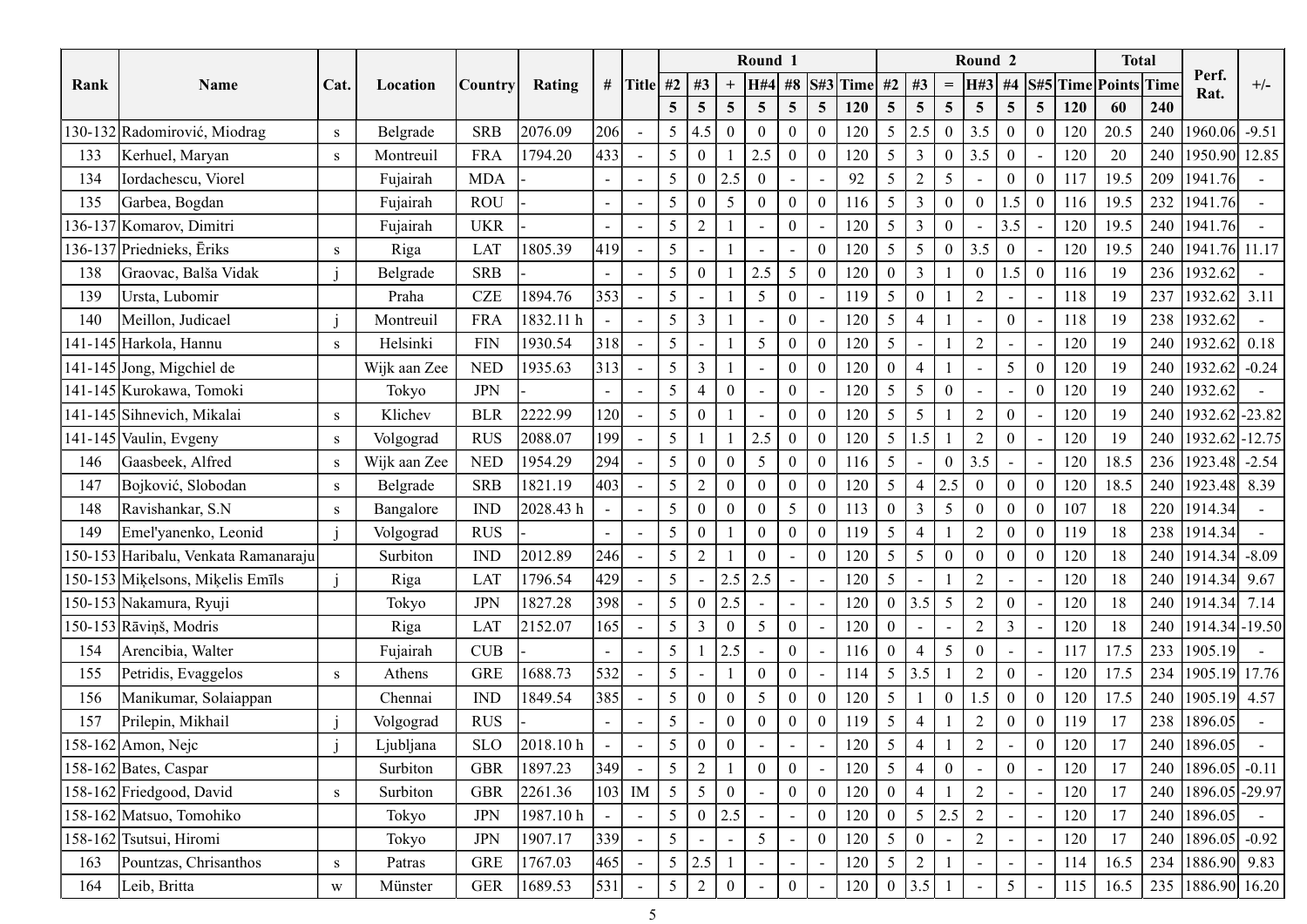| Round 1<br><b>Total</b><br>Round <sub>2</sub><br>Perf.<br>S#5 Time Points Time<br># Title #2 #3<br>#8 S#3 Time<br><b>H#4</b><br>#2<br>#3<br>H#3<br>#4<br>$+/-$<br>Cat.<br>Rank<br>Name<br>Rating<br><i>Country</i><br>Location<br>$=$<br>Rat.<br>240<br>5 <sup>5</sup><br>$5\overline{)}$<br>$\overline{5}$<br>60<br>$\overline{5}$<br>5 <sup>5</sup><br>$\overline{5}$<br>$\overline{5}$<br>5 <sup>5</sup><br>120<br>5 <sup>5</sup><br>$\overline{5}$<br>5 <sup>5</sup><br>$\overline{5}$<br><b>120</b><br>240<br><b>MGL</b><br>1825.89<br>400<br>16.5<br>1886.90 5.01<br>5 <sup>5</sup><br>$\overline{3}$<br>3.5<br>$5\overline{)}$<br>$\overline{0}$<br>Biziya, Buyannemekh<br><b>Ulan Bator</b><br>120<br>$\boldsymbol{0}$<br>$\overline{0}$<br>$\boldsymbol{0}$<br>120<br>165<br>$\overline{0}$<br>$\overline{0}$<br>$\theta$<br>S<br>$\sim$<br> 434 <br>$5\overline{)}$<br>236<br>1877.76 6.89<br>$\ensuremath{\mathrm{FIN}}$<br>1793.72<br>5 <sup>5</sup><br>2.5<br>2.5<br>$\overline{0}$<br>118<br>$\overline{0}$<br>118<br>16<br>166<br>Parkkinen, Antti<br>$\overline{0}$<br>Montreuil<br>$\sim$<br>5 <sup>5</sup><br>15.5<br>173<br>1868.62<br><b>RUS</b><br>5 <sup>5</sup><br>100<br>3.5<br>$\overline{0}$<br>73<br>167<br>$\bf{0}$<br>Popov, Ivan<br>Volgograd<br>$\theta$<br>$\sim$<br>$\overline{\phantom{a}}$<br>$\overline{\phantom{a}}$<br>$\overline{\phantom{a}}$<br>617<br>1611.22<br>$\theta$<br>15.5<br>Safronova, Aleksandra<br>jw<br><b>RUS</b><br>120<br>5<br>2<br>3.5<br>80<br>200<br>168<br>Tula<br>$\Omega$<br>$\Omega$<br>1868.62 21.12<br>$\sim$<br>$\overline{\phantom{a}}$<br>$\overline{\phantom{0}}$<br>573<br>1650.22<br>$\boldsymbol{0}$<br>97<br>15.5<br>212<br>1868.62 17.91<br>Christodoulou, Panormitis<br><b>GRE</b><br>5<br>$\vert 2.5 \vert$<br>$\overline{0}$<br>115<br>5<br>$\boldsymbol{0}$<br>2<br>$\Omega$<br>169<br>$\overline{0}$<br>Patras<br>$\Omega$<br>$\Omega$<br>$\sim$<br>1741.03<br>489<br>5 <sup>5</sup><br>235<br>120<br>5 <sup>5</sup><br>3.5<br>115<br>15.5<br>1868.62 10.45<br>170<br>Riga<br>LAT<br>Kalinin, Andrey<br>$\overline{\phantom{a}}$<br>$\blacksquare$<br>$\sim$<br>$\overline{\phantom{a}}$<br>$\overline{\phantom{a}}$<br>437<br>1791.46<br>5 <sup>5</sup><br>5<br>3.5<br>15.5<br>239<br>1868.62<br>FIN<br>$\theta$<br>119<br>120<br>171<br>Möttönen, Ari<br>Helsinki<br>6.33<br>$\sim$<br>$\overline{a}$<br><b>SRB</b><br>1947.60<br>300<br>5<br>15.5<br>240<br>1868.62<br>172-174 Miljanić, Mirko<br>$\overline{0}$<br>120<br>3.5<br>$\mathbf{0}$<br>$\overline{0}$<br>$\overline{0}$<br>120<br>$-6.48$<br>Belgrade<br>S<br>$\overline{\phantom{a}}$<br>1868.62<br>2<br>2.5<br>$\theta$<br>120<br>$5\overline{)}$<br>$\boldsymbol{0}$<br>120<br>15.5<br>240<br>172-174 Moskalenko, Viktor<br><b>RUS</b><br>-5<br>$\overline{0}$<br>Fujairah<br>$\sim$<br>$\sim$<br>452<br>2.5<br>$ 1868.62 $ 7.34<br>172-174 Wilen, Eero<br>${\rm FIN}$<br>1779.21<br>5 <sup>5</sup><br>120<br>$5\overline{)}$<br>$\overline{2}$<br>120<br>15.5<br>240<br>Helsinki<br>S<br>$\sim$<br>327<br>$ 1859.47  -4.73$<br><b>FRA</b><br>1917.07<br>231<br>Riguet, Laurent<br>120<br>5 <sup>5</sup><br>$\overline{0}$<br>$\bf{0}$<br>111<br>15<br>175<br>Montreuil<br>5<br>5<br>$\boldsymbol{0}$<br>$\overline{\phantom{a}}$<br>$\sim$<br>$\overline{a}$<br>$\sim$<br>276<br>5 <sup>5</sup><br>232   1859.47   -9.43<br>1974.49<br>5 <sup>5</sup><br>15<br>176<br>Fougiaxis, Harry<br><b>GRE</b><br>$5\overline{)}$<br>116<br>116<br>Athens<br>$\sim$<br>$\overline{a}$<br>$\sim$<br>$\overline{\phantom{a}}$<br>$\blacksquare$<br>$\sim$<br>265<br>5 <sup>1</sup><br>240<br>1859.47 - 10.68<br>177-180 Gađanski, Borislav<br><b>SRB</b><br>1989.78<br>5 <sup>5</sup><br>$\mathbf{0}$<br>$\mathbf{0}$<br>120<br>15<br>120<br>$5\overline{)}$<br>$\boldsymbol{0}$<br>$\overline{0}$<br>$\Omega$<br>$\Omega$<br>Belgrade<br>$\sim$<br>S<br>579<br>240<br>1859.47 17.61<br>177-180 Hacaperka, Michal<br><b>CZE</b><br>1644.80<br>5 <sup>1</sup><br>120<br>$5\overline{)}$<br>15<br>5 <sup>5</sup><br>120<br>Praha<br>$\sim$<br>1859.47<br>177-180 Jahn, Dietmar<br>1886.77 h<br>5 <sup>1</sup><br>240<br><b>GER</b><br>5<br>120<br>$5\overline{)}$<br>$\overline{0}$<br>15<br>Dresden<br>$\theta$<br>120<br>$\blacksquare$<br>$\sim$<br>544<br>177-180 Strasman, Nery<br>5 <sup>5</sup><br>5 <sup>5</sup><br>15<br>240 1859.47 15.05<br><b>ISR</b><br>1675.96<br>5 <sup>7</sup><br>120<br>$\overline{0}$<br>120<br>Kiryat Ono<br>$\theta$<br>$\Omega$<br>$\sim$<br>Nikolić, Nikola<br>420<br>$5 \mid 3.5$<br>14.5<br>182<br><b>SRB</b><br>1804.39<br>5 <sup>5</sup><br>$\mathbf{0}$<br>$\overline{0}$<br>67<br>$ 1850.33 $ 3.76<br>181<br>$\overline{0}$<br>115<br>$\overline{0}$<br>$\overline{0}$<br>Belgrade<br>$\overline{0}$<br>S<br>$\sim$<br>$5 \mid 0$<br>3.5<br>5 <sup>5</sup><br>14.5<br>240 1850.33<br>182-185 Fedotov, Andrey<br><b>RUS</b><br>120<br>$\overline{0}$<br>120<br>Volgograd<br>$\overline{0}$<br>$\sim$<br>$\sim$<br>$\overline{\phantom{a}}$<br>450<br>1781.73<br>182-185 Oblyashevskiy, Georgiy<br>5 <sup>5</sup><br>$\vert 2.5 \vert$<br>$\overline{0}$<br>120<br>5 <sup>5</sup><br>14.5<br>240   1850.33   5.62<br><b>UKR</b><br>$\overline{2}$<br>$\theta$<br>120<br>S<br>Dnepr<br>$\sim$<br>$\blacksquare$<br>642<br>$5\overline{)}$<br>$5 \mid 3.5 \mid$<br>$\mathbf{0}$<br>14.5<br>240 1850.33 20.49<br>1600.54<br>120<br>$\mathbf{0}$<br>182-185 Strods, Kristaps Reinis<br>120<br>$\theta$<br>Riga<br>LAT<br>$\sim$<br>$\sim$<br>$\sim$<br>$\sim$<br>1757.70<br>473<br>182-185 Zupancic, Urban<br>120<br>5 <sup>5</sup><br>$5\overline{)}$<br>14.5<br>240   1850.33   7.59<br><b>SLO</b><br>$\overline{0}$<br>2.5<br>$\overline{0}$<br>$\overline{0}$<br>120<br>Ljubljana<br>$\Omega$<br>$\sim$<br>$\overline{a}$<br>83<br>5 <sup>5</sup><br>240   1841.19   - 38.43<br>2309.52<br>5 <sup>7</sup><br>120<br>$\overline{2}$<br>$\mathbf{0}$<br>14<br>186-188 Hodge, David<br><b>GBR</b><br>$\boldsymbol{0}$<br>$\overline{0}$<br>120<br>Sheffield<br>$\theta$<br>$\sim$<br>$\blacksquare$<br> 577 <br>186-188 Kollias, Ioannis<br>5 <sup>1</sup><br>$\boldsymbol{0}$<br>1647.45<br>2.5<br>120<br>5 <sup>5</sup><br>1.5<br>240   1841.19   15.90<br><b>GRE</b><br>120<br>14<br>Patras<br>$\sim$<br>$\overline{\phantom{a}}$<br> 441 <br>1789.77<br>5 <sup>5</sup><br>1.5<br>240   1841.19   4.22<br>186-188 Raju, Rajendiran<br>$\mathop{\rm IND}\nolimits$<br>5 <sup>5</sup><br>120<br>$\overline{0}$<br>120<br>14<br>$\vert 2.5 \vert$<br>$\boldsymbol{0}$<br>$\mathbf{0}$<br>$\overline{0}$<br>$\mathbf{0}$<br>$\boldsymbol{0}$<br>Chennai<br>$\theta$<br>$\sim$<br>492<br>5 <sup>1</sup><br>5 <sup>5</sup><br>3.5<br>240   1832.05   7.62<br>189-191 Mitsakis, Konstantinos<br>1739.19<br>120<br>13.5<br><b>GRE</b><br>120<br>Athens<br>$\Omega$<br>$\sim$<br>$\blacksquare$<br>$\sim$<br>$\overline{\phantom{a}}$<br>$\overline{a}$<br>$\blacksquare$<br>240   1832.05   13.45<br> 551 <br>189-191 Mucha, Nikolay<br>1668.07<br>5 <sup>5</sup><br>120<br>13.5<br><b>UKR</b><br>5 <sup>5</sup><br>2.5<br>$\overline{0}$<br>$\boldsymbol{0}$<br>120<br>Dnepr<br>$\sim$<br>406<br>5 <sup>5</sup><br>120<br>240   1832.05   1.38<br>1815.28<br>$\mathbf{0}$<br>5 <sup>5</sup><br>$\mathbf{0}$<br>1.5<br>120<br>13.5<br>189-191 Stašāns, Aivars<br>LAT<br>Riga<br>S<br>$\sim$<br>$\sim$<br>$\sim$<br>1822.90<br>5 <sup>1</sup><br>97<br>5 <sup>5</sup><br>$\overline{2}$<br>$\boldsymbol{0}$<br>217<br>Sultan, Ibrahim<br>Fujairah<br><b>UAE</b><br>$\mathbf{0}$<br>$\overline{0}$<br>$\overline{0}$<br>120<br>13<br>192<br>$\Omega$<br>$\Omega$<br>$\blacksquare$<br>$\blacksquare$<br>1608.35<br>618<br>233<br>1822.90 17.61<br>Orban, Tiberiu<br><b>ROU</b><br>5 <sup>5</sup><br>$\mathbf{0}$<br>120<br>5 <sup>5</sup><br>$\boldsymbol{0}$<br>113<br>13<br>$\overline{0}$<br>$\overline{0}$<br>193<br>Cluj-Napoca<br>$\Omega$<br>$\sim$<br>230<br>1813.76<br>5 <sup>1</sup><br>5 <sup>5</sup><br>1.5<br>12.5<br>Sypień, Natan<br>POL<br>$\mathbf{0}$<br>119<br>$\mathbf{0}$<br>111<br>194<br>Góra św. Anny<br>$\Omega$<br>$\overline{\phantom{a}}$<br>5 <sup>5</sup><br>236 1813.76<br>5 <sup>1</sup><br>120<br>$\overline{0}$<br>$\mathbf{0}$<br>12.5<br><b>SYR</b><br>$\overline{0}$<br>1.5<br>116<br>195<br>Sohib, Okla<br>Fujairah<br>$\Omega$<br>$\sim$<br>$\sim$<br> 331 <br>1916.25<br>238   1813.76   -8.40<br>${\rm FIN}$<br>5 <sup>5</sup><br>2.5<br>5 <sup>5</sup><br>$\overline{0}$<br>12.5<br>196<br>Paronen, Petteri<br>Helsinki<br>$\theta$<br>$\overline{0}$<br>118<br>120<br>$\overline{0}$<br>$\sim$<br>$\blacksquare$<br>239 1813.76 -8.02<br>Auclair, Jérôme<br><b>FRA</b><br>1911.55<br>$335$<br>$5\overline{)}$<br>5 <sup>5</sup><br>12.5<br>2.5<br>120<br>197<br>119<br>Montreuil<br>S<br>$\sim$ |  |  |  |  |  |  |  |  |  |  |  |  |  |
|----------------------------------------------------------------------------------------------------------------------------------------------------------------------------------------------------------------------------------------------------------------------------------------------------------------------------------------------------------------------------------------------------------------------------------------------------------------------------------------------------------------------------------------------------------------------------------------------------------------------------------------------------------------------------------------------------------------------------------------------------------------------------------------------------------------------------------------------------------------------------------------------------------------------------------------------------------------------------------------------------------------------------------------------------------------------------------------------------------------------------------------------------------------------------------------------------------------------------------------------------------------------------------------------------------------------------------------------------------------------------------------------------------------------------------------------------------------------------------------------------------------------------------------------------------------------------------------------------------------------------------------------------------------------------------------------------------------------------------------------------------------------------------------------------------------------------------------------------------------------------------------------------------------------------------------------------------------------------------------------------------------------------------------------------------------------------------------------------------------------------------------------------------------------------------------------------------------------------------------------------------------------------------------------------------------------------------------------------------------------------------------------------------------------------------------------------------------------------------------------------------------------------------------------------------------------------------------------------------------------------------------------------------------------------------------------------------------------------------------------------------------------------------------------------------------------------------------------------------------------------------------------------------------------------------------------------------------------------------------------------------------------------------------------------------------------------------------------------------------------------------------------------------------------------------------------------------------------------------------------------------------------------------------------------------------------------------------------------------------------------------------------------------------------------------------------------------------------------------------------------------------------------------------------------------------------------------------------------------------------------------------------------------------------------------------------------------------------------------------------------------------------------------------------------------------------------------------------------------------------------------------------------------------------------------------------------------------------------------------------------------------------------------------------------------------------------------------------------------------------------------------------------------------------------------------------------------------------------------------------------------------------------------------------------------------------------------------------------------------------------------------------------------------------------------------------------------------------------------------------------------------------------------------------------------------------------------------------------------------------------------------------------------------------------------------------------------------------------------------------------------------------------------------------------------------------------------------------------------------------------------------------------------------------------------------------------------------------------------------------------------------------------------------------------------------------------------------------------------------------------------------------------------------------------------------------------------------------------------------------------------------------------------------------------------------------------------------------------------------------------------------------------------------------------------------------------------------------------------------------------------------------------------------------------------------------------------------------------------------------------------------------------------------------------------------------------------------------------------------------------------------------------------------------------------------------------------------------------------------------------------------------------------------------------------------------------------------------------------------------------------------------------------------------------------------------------------------------------------------------------------------------------------------------------------------------------------------------------------------------------------------------------------------------------------------------------------------------------------------------------------------------------------------------------------------------------------------------------------------------------------------------------------------------------------------------------------------------------------------------------------------------------------------------------------------------------------------------------------------------------------------------------------------------------------------------------------------------------------------------------------------------------------------------------------------------------------------------------------------------------------------------------------------------------------------------------------------------------------------------------------------------------------------------------------------------------------------------------------------------------------------------------------------------------------------------------------------------------------------------------------------------------------------------------------------------------------------------------------------------------------------------------------------------------------------------------------------------------------------------------------------------------------------------------------------------------------------------------------------------------------------------------------------------------------------------------------------------------------------------------------------------------------------------------------------------------------------------------------------------------------------------------------------------------------------------------------------------------------------------------------------------------------------------------------------------------------------------------------------------------------------------------------------------------------------------------------------------------------------------------------------------------------------------------------------------------------------------------------------------------------------------------------------------------------------------------------------------------------------------------------------------------------------------------------------------------------------------------------------------------------------------------------------------------------------|--|--|--|--|--|--|--|--|--|--|--|--|--|
|                                                                                                                                                                                                                                                                                                                                                                                                                                                                                                                                                                                                                                                                                                                                                                                                                                                                                                                                                                                                                                                                                                                                                                                                                                                                                                                                                                                                                                                                                                                                                                                                                                                                                                                                                                                                                                                                                                                                                                                                                                                                                                                                                                                                                                                                                                                                                                                                                                                                                                                                                                                                                                                                                                                                                                                                                                                                                                                                                                                                                                                                                                                                                                                                                                                                                                                                                                                                                                                                                                                                                                                                                                                                                                                                                                                                                                                                                                                                                                                                                                                                                                                                                                                                                                                                                                                                                                                                                                                                                                                                                                                                                                                                                                                                                                                                                                                                                                                                                                                                                                                                                                                                                                                                                                                                                                                                                                                                                                                                                                                                                                                                                                                                                                                                                                                                                                                                                                                                                                                                                                                                                                                                                                                                                                                                                                                                                                                                                                                                                                                                                                                                                                                                                                                                                                                                                                                                                                                                                                                                                                                                                                                                                                                                                                                                                                                                                                                                                                                                                                                                                                                                                                                                                                                                                                                                                                                                                                                                                                                                                                                                                                                                                                                                                                                                                                                                                                                                                                                                                                                                                                                                                                                                                                                                                                                                                |  |  |  |  |  |  |  |  |  |  |  |  |  |
|                                                                                                                                                                                                                                                                                                                                                                                                                                                                                                                                                                                                                                                                                                                                                                                                                                                                                                                                                                                                                                                                                                                                                                                                                                                                                                                                                                                                                                                                                                                                                                                                                                                                                                                                                                                                                                                                                                                                                                                                                                                                                                                                                                                                                                                                                                                                                                                                                                                                                                                                                                                                                                                                                                                                                                                                                                                                                                                                                                                                                                                                                                                                                                                                                                                                                                                                                                                                                                                                                                                                                                                                                                                                                                                                                                                                                                                                                                                                                                                                                                                                                                                                                                                                                                                                                                                                                                                                                                                                                                                                                                                                                                                                                                                                                                                                                                                                                                                                                                                                                                                                                                                                                                                                                                                                                                                                                                                                                                                                                                                                                                                                                                                                                                                                                                                                                                                                                                                                                                                                                                                                                                                                                                                                                                                                                                                                                                                                                                                                                                                                                                                                                                                                                                                                                                                                                                                                                                                                                                                                                                                                                                                                                                                                                                                                                                                                                                                                                                                                                                                                                                                                                                                                                                                                                                                                                                                                                                                                                                                                                                                                                                                                                                                                                                                                                                                                                                                                                                                                                                                                                                                                                                                                                                                                                                                                                |  |  |  |  |  |  |  |  |  |  |  |  |  |
|                                                                                                                                                                                                                                                                                                                                                                                                                                                                                                                                                                                                                                                                                                                                                                                                                                                                                                                                                                                                                                                                                                                                                                                                                                                                                                                                                                                                                                                                                                                                                                                                                                                                                                                                                                                                                                                                                                                                                                                                                                                                                                                                                                                                                                                                                                                                                                                                                                                                                                                                                                                                                                                                                                                                                                                                                                                                                                                                                                                                                                                                                                                                                                                                                                                                                                                                                                                                                                                                                                                                                                                                                                                                                                                                                                                                                                                                                                                                                                                                                                                                                                                                                                                                                                                                                                                                                                                                                                                                                                                                                                                                                                                                                                                                                                                                                                                                                                                                                                                                                                                                                                                                                                                                                                                                                                                                                                                                                                                                                                                                                                                                                                                                                                                                                                                                                                                                                                                                                                                                                                                                                                                                                                                                                                                                                                                                                                                                                                                                                                                                                                                                                                                                                                                                                                                                                                                                                                                                                                                                                                                                                                                                                                                                                                                                                                                                                                                                                                                                                                                                                                                                                                                                                                                                                                                                                                                                                                                                                                                                                                                                                                                                                                                                                                                                                                                                                                                                                                                                                                                                                                                                                                                                                                                                                                                                                |  |  |  |  |  |  |  |  |  |  |  |  |  |
|                                                                                                                                                                                                                                                                                                                                                                                                                                                                                                                                                                                                                                                                                                                                                                                                                                                                                                                                                                                                                                                                                                                                                                                                                                                                                                                                                                                                                                                                                                                                                                                                                                                                                                                                                                                                                                                                                                                                                                                                                                                                                                                                                                                                                                                                                                                                                                                                                                                                                                                                                                                                                                                                                                                                                                                                                                                                                                                                                                                                                                                                                                                                                                                                                                                                                                                                                                                                                                                                                                                                                                                                                                                                                                                                                                                                                                                                                                                                                                                                                                                                                                                                                                                                                                                                                                                                                                                                                                                                                                                                                                                                                                                                                                                                                                                                                                                                                                                                                                                                                                                                                                                                                                                                                                                                                                                                                                                                                                                                                                                                                                                                                                                                                                                                                                                                                                                                                                                                                                                                                                                                                                                                                                                                                                                                                                                                                                                                                                                                                                                                                                                                                                                                                                                                                                                                                                                                                                                                                                                                                                                                                                                                                                                                                                                                                                                                                                                                                                                                                                                                                                                                                                                                                                                                                                                                                                                                                                                                                                                                                                                                                                                                                                                                                                                                                                                                                                                                                                                                                                                                                                                                                                                                                                                                                                                                                |  |  |  |  |  |  |  |  |  |  |  |  |  |
|                                                                                                                                                                                                                                                                                                                                                                                                                                                                                                                                                                                                                                                                                                                                                                                                                                                                                                                                                                                                                                                                                                                                                                                                                                                                                                                                                                                                                                                                                                                                                                                                                                                                                                                                                                                                                                                                                                                                                                                                                                                                                                                                                                                                                                                                                                                                                                                                                                                                                                                                                                                                                                                                                                                                                                                                                                                                                                                                                                                                                                                                                                                                                                                                                                                                                                                                                                                                                                                                                                                                                                                                                                                                                                                                                                                                                                                                                                                                                                                                                                                                                                                                                                                                                                                                                                                                                                                                                                                                                                                                                                                                                                                                                                                                                                                                                                                                                                                                                                                                                                                                                                                                                                                                                                                                                                                                                                                                                                                                                                                                                                                                                                                                                                                                                                                                                                                                                                                                                                                                                                                                                                                                                                                                                                                                                                                                                                                                                                                                                                                                                                                                                                                                                                                                                                                                                                                                                                                                                                                                                                                                                                                                                                                                                                                                                                                                                                                                                                                                                                                                                                                                                                                                                                                                                                                                                                                                                                                                                                                                                                                                                                                                                                                                                                                                                                                                                                                                                                                                                                                                                                                                                                                                                                                                                                                                                |  |  |  |  |  |  |  |  |  |  |  |  |  |
|                                                                                                                                                                                                                                                                                                                                                                                                                                                                                                                                                                                                                                                                                                                                                                                                                                                                                                                                                                                                                                                                                                                                                                                                                                                                                                                                                                                                                                                                                                                                                                                                                                                                                                                                                                                                                                                                                                                                                                                                                                                                                                                                                                                                                                                                                                                                                                                                                                                                                                                                                                                                                                                                                                                                                                                                                                                                                                                                                                                                                                                                                                                                                                                                                                                                                                                                                                                                                                                                                                                                                                                                                                                                                                                                                                                                                                                                                                                                                                                                                                                                                                                                                                                                                                                                                                                                                                                                                                                                                                                                                                                                                                                                                                                                                                                                                                                                                                                                                                                                                                                                                                                                                                                                                                                                                                                                                                                                                                                                                                                                                                                                                                                                                                                                                                                                                                                                                                                                                                                                                                                                                                                                                                                                                                                                                                                                                                                                                                                                                                                                                                                                                                                                                                                                                                                                                                                                                                                                                                                                                                                                                                                                                                                                                                                                                                                                                                                                                                                                                                                                                                                                                                                                                                                                                                                                                                                                                                                                                                                                                                                                                                                                                                                                                                                                                                                                                                                                                                                                                                                                                                                                                                                                                                                                                                                                                |  |  |  |  |  |  |  |  |  |  |  |  |  |
|                                                                                                                                                                                                                                                                                                                                                                                                                                                                                                                                                                                                                                                                                                                                                                                                                                                                                                                                                                                                                                                                                                                                                                                                                                                                                                                                                                                                                                                                                                                                                                                                                                                                                                                                                                                                                                                                                                                                                                                                                                                                                                                                                                                                                                                                                                                                                                                                                                                                                                                                                                                                                                                                                                                                                                                                                                                                                                                                                                                                                                                                                                                                                                                                                                                                                                                                                                                                                                                                                                                                                                                                                                                                                                                                                                                                                                                                                                                                                                                                                                                                                                                                                                                                                                                                                                                                                                                                                                                                                                                                                                                                                                                                                                                                                                                                                                                                                                                                                                                                                                                                                                                                                                                                                                                                                                                                                                                                                                                                                                                                                                                                                                                                                                                                                                                                                                                                                                                                                                                                                                                                                                                                                                                                                                                                                                                                                                                                                                                                                                                                                                                                                                                                                                                                                                                                                                                                                                                                                                                                                                                                                                                                                                                                                                                                                                                                                                                                                                                                                                                                                                                                                                                                                                                                                                                                                                                                                                                                                                                                                                                                                                                                                                                                                                                                                                                                                                                                                                                                                                                                                                                                                                                                                                                                                                                                                |  |  |  |  |  |  |  |  |  |  |  |  |  |
|                                                                                                                                                                                                                                                                                                                                                                                                                                                                                                                                                                                                                                                                                                                                                                                                                                                                                                                                                                                                                                                                                                                                                                                                                                                                                                                                                                                                                                                                                                                                                                                                                                                                                                                                                                                                                                                                                                                                                                                                                                                                                                                                                                                                                                                                                                                                                                                                                                                                                                                                                                                                                                                                                                                                                                                                                                                                                                                                                                                                                                                                                                                                                                                                                                                                                                                                                                                                                                                                                                                                                                                                                                                                                                                                                                                                                                                                                                                                                                                                                                                                                                                                                                                                                                                                                                                                                                                                                                                                                                                                                                                                                                                                                                                                                                                                                                                                                                                                                                                                                                                                                                                                                                                                                                                                                                                                                                                                                                                                                                                                                                                                                                                                                                                                                                                                                                                                                                                                                                                                                                                                                                                                                                                                                                                                                                                                                                                                                                                                                                                                                                                                                                                                                                                                                                                                                                                                                                                                                                                                                                                                                                                                                                                                                                                                                                                                                                                                                                                                                                                                                                                                                                                                                                                                                                                                                                                                                                                                                                                                                                                                                                                                                                                                                                                                                                                                                                                                                                                                                                                                                                                                                                                                                                                                                                                                                |  |  |  |  |  |  |  |  |  |  |  |  |  |
|                                                                                                                                                                                                                                                                                                                                                                                                                                                                                                                                                                                                                                                                                                                                                                                                                                                                                                                                                                                                                                                                                                                                                                                                                                                                                                                                                                                                                                                                                                                                                                                                                                                                                                                                                                                                                                                                                                                                                                                                                                                                                                                                                                                                                                                                                                                                                                                                                                                                                                                                                                                                                                                                                                                                                                                                                                                                                                                                                                                                                                                                                                                                                                                                                                                                                                                                                                                                                                                                                                                                                                                                                                                                                                                                                                                                                                                                                                                                                                                                                                                                                                                                                                                                                                                                                                                                                                                                                                                                                                                                                                                                                                                                                                                                                                                                                                                                                                                                                                                                                                                                                                                                                                                                                                                                                                                                                                                                                                                                                                                                                                                                                                                                                                                                                                                                                                                                                                                                                                                                                                                                                                                                                                                                                                                                                                                                                                                                                                                                                                                                                                                                                                                                                                                                                                                                                                                                                                                                                                                                                                                                                                                                                                                                                                                                                                                                                                                                                                                                                                                                                                                                                                                                                                                                                                                                                                                                                                                                                                                                                                                                                                                                                                                                                                                                                                                                                                                                                                                                                                                                                                                                                                                                                                                                                                                                                |  |  |  |  |  |  |  |  |  |  |  |  |  |
|                                                                                                                                                                                                                                                                                                                                                                                                                                                                                                                                                                                                                                                                                                                                                                                                                                                                                                                                                                                                                                                                                                                                                                                                                                                                                                                                                                                                                                                                                                                                                                                                                                                                                                                                                                                                                                                                                                                                                                                                                                                                                                                                                                                                                                                                                                                                                                                                                                                                                                                                                                                                                                                                                                                                                                                                                                                                                                                                                                                                                                                                                                                                                                                                                                                                                                                                                                                                                                                                                                                                                                                                                                                                                                                                                                                                                                                                                                                                                                                                                                                                                                                                                                                                                                                                                                                                                                                                                                                                                                                                                                                                                                                                                                                                                                                                                                                                                                                                                                                                                                                                                                                                                                                                                                                                                                                                                                                                                                                                                                                                                                                                                                                                                                                                                                                                                                                                                                                                                                                                                                                                                                                                                                                                                                                                                                                                                                                                                                                                                                                                                                                                                                                                                                                                                                                                                                                                                                                                                                                                                                                                                                                                                                                                                                                                                                                                                                                                                                                                                                                                                                                                                                                                                                                                                                                                                                                                                                                                                                                                                                                                                                                                                                                                                                                                                                                                                                                                                                                                                                                                                                                                                                                                                                                                                                                                                |  |  |  |  |  |  |  |  |  |  |  |  |  |
|                                                                                                                                                                                                                                                                                                                                                                                                                                                                                                                                                                                                                                                                                                                                                                                                                                                                                                                                                                                                                                                                                                                                                                                                                                                                                                                                                                                                                                                                                                                                                                                                                                                                                                                                                                                                                                                                                                                                                                                                                                                                                                                                                                                                                                                                                                                                                                                                                                                                                                                                                                                                                                                                                                                                                                                                                                                                                                                                                                                                                                                                                                                                                                                                                                                                                                                                                                                                                                                                                                                                                                                                                                                                                                                                                                                                                                                                                                                                                                                                                                                                                                                                                                                                                                                                                                                                                                                                                                                                                                                                                                                                                                                                                                                                                                                                                                                                                                                                                                                                                                                                                                                                                                                                                                                                                                                                                                                                                                                                                                                                                                                                                                                                                                                                                                                                                                                                                                                                                                                                                                                                                                                                                                                                                                                                                                                                                                                                                                                                                                                                                                                                                                                                                                                                                                                                                                                                                                                                                                                                                                                                                                                                                                                                                                                                                                                                                                                                                                                                                                                                                                                                                                                                                                                                                                                                                                                                                                                                                                                                                                                                                                                                                                                                                                                                                                                                                                                                                                                                                                                                                                                                                                                                                                                                                                                                                |  |  |  |  |  |  |  |  |  |  |  |  |  |
|                                                                                                                                                                                                                                                                                                                                                                                                                                                                                                                                                                                                                                                                                                                                                                                                                                                                                                                                                                                                                                                                                                                                                                                                                                                                                                                                                                                                                                                                                                                                                                                                                                                                                                                                                                                                                                                                                                                                                                                                                                                                                                                                                                                                                                                                                                                                                                                                                                                                                                                                                                                                                                                                                                                                                                                                                                                                                                                                                                                                                                                                                                                                                                                                                                                                                                                                                                                                                                                                                                                                                                                                                                                                                                                                                                                                                                                                                                                                                                                                                                                                                                                                                                                                                                                                                                                                                                                                                                                                                                                                                                                                                                                                                                                                                                                                                                                                                                                                                                                                                                                                                                                                                                                                                                                                                                                                                                                                                                                                                                                                                                                                                                                                                                                                                                                                                                                                                                                                                                                                                                                                                                                                                                                                                                                                                                                                                                                                                                                                                                                                                                                                                                                                                                                                                                                                                                                                                                                                                                                                                                                                                                                                                                                                                                                                                                                                                                                                                                                                                                                                                                                                                                                                                                                                                                                                                                                                                                                                                                                                                                                                                                                                                                                                                                                                                                                                                                                                                                                                                                                                                                                                                                                                                                                                                                                                                |  |  |  |  |  |  |  |  |  |  |  |  |  |
|                                                                                                                                                                                                                                                                                                                                                                                                                                                                                                                                                                                                                                                                                                                                                                                                                                                                                                                                                                                                                                                                                                                                                                                                                                                                                                                                                                                                                                                                                                                                                                                                                                                                                                                                                                                                                                                                                                                                                                                                                                                                                                                                                                                                                                                                                                                                                                                                                                                                                                                                                                                                                                                                                                                                                                                                                                                                                                                                                                                                                                                                                                                                                                                                                                                                                                                                                                                                                                                                                                                                                                                                                                                                                                                                                                                                                                                                                                                                                                                                                                                                                                                                                                                                                                                                                                                                                                                                                                                                                                                                                                                                                                                                                                                                                                                                                                                                                                                                                                                                                                                                                                                                                                                                                                                                                                                                                                                                                                                                                                                                                                                                                                                                                                                                                                                                                                                                                                                                                                                                                                                                                                                                                                                                                                                                                                                                                                                                                                                                                                                                                                                                                                                                                                                                                                                                                                                                                                                                                                                                                                                                                                                                                                                                                                                                                                                                                                                                                                                                                                                                                                                                                                                                                                                                                                                                                                                                                                                                                                                                                                                                                                                                                                                                                                                                                                                                                                                                                                                                                                                                                                                                                                                                                                                                                                                                                |  |  |  |  |  |  |  |  |  |  |  |  |  |
|                                                                                                                                                                                                                                                                                                                                                                                                                                                                                                                                                                                                                                                                                                                                                                                                                                                                                                                                                                                                                                                                                                                                                                                                                                                                                                                                                                                                                                                                                                                                                                                                                                                                                                                                                                                                                                                                                                                                                                                                                                                                                                                                                                                                                                                                                                                                                                                                                                                                                                                                                                                                                                                                                                                                                                                                                                                                                                                                                                                                                                                                                                                                                                                                                                                                                                                                                                                                                                                                                                                                                                                                                                                                                                                                                                                                                                                                                                                                                                                                                                                                                                                                                                                                                                                                                                                                                                                                                                                                                                                                                                                                                                                                                                                                                                                                                                                                                                                                                                                                                                                                                                                                                                                                                                                                                                                                                                                                                                                                                                                                                                                                                                                                                                                                                                                                                                                                                                                                                                                                                                                                                                                                                                                                                                                                                                                                                                                                                                                                                                                                                                                                                                                                                                                                                                                                                                                                                                                                                                                                                                                                                                                                                                                                                                                                                                                                                                                                                                                                                                                                                                                                                                                                                                                                                                                                                                                                                                                                                                                                                                                                                                                                                                                                                                                                                                                                                                                                                                                                                                                                                                                                                                                                                                                                                                                                                |  |  |  |  |  |  |  |  |  |  |  |  |  |
|                                                                                                                                                                                                                                                                                                                                                                                                                                                                                                                                                                                                                                                                                                                                                                                                                                                                                                                                                                                                                                                                                                                                                                                                                                                                                                                                                                                                                                                                                                                                                                                                                                                                                                                                                                                                                                                                                                                                                                                                                                                                                                                                                                                                                                                                                                                                                                                                                                                                                                                                                                                                                                                                                                                                                                                                                                                                                                                                                                                                                                                                                                                                                                                                                                                                                                                                                                                                                                                                                                                                                                                                                                                                                                                                                                                                                                                                                                                                                                                                                                                                                                                                                                                                                                                                                                                                                                                                                                                                                                                                                                                                                                                                                                                                                                                                                                                                                                                                                                                                                                                                                                                                                                                                                                                                                                                                                                                                                                                                                                                                                                                                                                                                                                                                                                                                                                                                                                                                                                                                                                                                                                                                                                                                                                                                                                                                                                                                                                                                                                                                                                                                                                                                                                                                                                                                                                                                                                                                                                                                                                                                                                                                                                                                                                                                                                                                                                                                                                                                                                                                                                                                                                                                                                                                                                                                                                                                                                                                                                                                                                                                                                                                                                                                                                                                                                                                                                                                                                                                                                                                                                                                                                                                                                                                                                                                                |  |  |  |  |  |  |  |  |  |  |  |  |  |
|                                                                                                                                                                                                                                                                                                                                                                                                                                                                                                                                                                                                                                                                                                                                                                                                                                                                                                                                                                                                                                                                                                                                                                                                                                                                                                                                                                                                                                                                                                                                                                                                                                                                                                                                                                                                                                                                                                                                                                                                                                                                                                                                                                                                                                                                                                                                                                                                                                                                                                                                                                                                                                                                                                                                                                                                                                                                                                                                                                                                                                                                                                                                                                                                                                                                                                                                                                                                                                                                                                                                                                                                                                                                                                                                                                                                                                                                                                                                                                                                                                                                                                                                                                                                                                                                                                                                                                                                                                                                                                                                                                                                                                                                                                                                                                                                                                                                                                                                                                                                                                                                                                                                                                                                                                                                                                                                                                                                                                                                                                                                                                                                                                                                                                                                                                                                                                                                                                                                                                                                                                                                                                                                                                                                                                                                                                                                                                                                                                                                                                                                                                                                                                                                                                                                                                                                                                                                                                                                                                                                                                                                                                                                                                                                                                                                                                                                                                                                                                                                                                                                                                                                                                                                                                                                                                                                                                                                                                                                                                                                                                                                                                                                                                                                                                                                                                                                                                                                                                                                                                                                                                                                                                                                                                                                                                                                                |  |  |  |  |  |  |  |  |  |  |  |  |  |
|                                                                                                                                                                                                                                                                                                                                                                                                                                                                                                                                                                                                                                                                                                                                                                                                                                                                                                                                                                                                                                                                                                                                                                                                                                                                                                                                                                                                                                                                                                                                                                                                                                                                                                                                                                                                                                                                                                                                                                                                                                                                                                                                                                                                                                                                                                                                                                                                                                                                                                                                                                                                                                                                                                                                                                                                                                                                                                                                                                                                                                                                                                                                                                                                                                                                                                                                                                                                                                                                                                                                                                                                                                                                                                                                                                                                                                                                                                                                                                                                                                                                                                                                                                                                                                                                                                                                                                                                                                                                                                                                                                                                                                                                                                                                                                                                                                                                                                                                                                                                                                                                                                                                                                                                                                                                                                                                                                                                                                                                                                                                                                                                                                                                                                                                                                                                                                                                                                                                                                                                                                                                                                                                                                                                                                                                                                                                                                                                                                                                                                                                                                                                                                                                                                                                                                                                                                                                                                                                                                                                                                                                                                                                                                                                                                                                                                                                                                                                                                                                                                                                                                                                                                                                                                                                                                                                                                                                                                                                                                                                                                                                                                                                                                                                                                                                                                                                                                                                                                                                                                                                                                                                                                                                                                                                                                                                                |  |  |  |  |  |  |  |  |  |  |  |  |  |
|                                                                                                                                                                                                                                                                                                                                                                                                                                                                                                                                                                                                                                                                                                                                                                                                                                                                                                                                                                                                                                                                                                                                                                                                                                                                                                                                                                                                                                                                                                                                                                                                                                                                                                                                                                                                                                                                                                                                                                                                                                                                                                                                                                                                                                                                                                                                                                                                                                                                                                                                                                                                                                                                                                                                                                                                                                                                                                                                                                                                                                                                                                                                                                                                                                                                                                                                                                                                                                                                                                                                                                                                                                                                                                                                                                                                                                                                                                                                                                                                                                                                                                                                                                                                                                                                                                                                                                                                                                                                                                                                                                                                                                                                                                                                                                                                                                                                                                                                                                                                                                                                                                                                                                                                                                                                                                                                                                                                                                                                                                                                                                                                                                                                                                                                                                                                                                                                                                                                                                                                                                                                                                                                                                                                                                                                                                                                                                                                                                                                                                                                                                                                                                                                                                                                                                                                                                                                                                                                                                                                                                                                                                                                                                                                                                                                                                                                                                                                                                                                                                                                                                                                                                                                                                                                                                                                                                                                                                                                                                                                                                                                                                                                                                                                                                                                                                                                                                                                                                                                                                                                                                                                                                                                                                                                                                                                                |  |  |  |  |  |  |  |  |  |  |  |  |  |
|                                                                                                                                                                                                                                                                                                                                                                                                                                                                                                                                                                                                                                                                                                                                                                                                                                                                                                                                                                                                                                                                                                                                                                                                                                                                                                                                                                                                                                                                                                                                                                                                                                                                                                                                                                                                                                                                                                                                                                                                                                                                                                                                                                                                                                                                                                                                                                                                                                                                                                                                                                                                                                                                                                                                                                                                                                                                                                                                                                                                                                                                                                                                                                                                                                                                                                                                                                                                                                                                                                                                                                                                                                                                                                                                                                                                                                                                                                                                                                                                                                                                                                                                                                                                                                                                                                                                                                                                                                                                                                                                                                                                                                                                                                                                                                                                                                                                                                                                                                                                                                                                                                                                                                                                                                                                                                                                                                                                                                                                                                                                                                                                                                                                                                                                                                                                                                                                                                                                                                                                                                                                                                                                                                                                                                                                                                                                                                                                                                                                                                                                                                                                                                                                                                                                                                                                                                                                                                                                                                                                                                                                                                                                                                                                                                                                                                                                                                                                                                                                                                                                                                                                                                                                                                                                                                                                                                                                                                                                                                                                                                                                                                                                                                                                                                                                                                                                                                                                                                                                                                                                                                                                                                                                                                                                                                                                                |  |  |  |  |  |  |  |  |  |  |  |  |  |
|                                                                                                                                                                                                                                                                                                                                                                                                                                                                                                                                                                                                                                                                                                                                                                                                                                                                                                                                                                                                                                                                                                                                                                                                                                                                                                                                                                                                                                                                                                                                                                                                                                                                                                                                                                                                                                                                                                                                                                                                                                                                                                                                                                                                                                                                                                                                                                                                                                                                                                                                                                                                                                                                                                                                                                                                                                                                                                                                                                                                                                                                                                                                                                                                                                                                                                                                                                                                                                                                                                                                                                                                                                                                                                                                                                                                                                                                                                                                                                                                                                                                                                                                                                                                                                                                                                                                                                                                                                                                                                                                                                                                                                                                                                                                                                                                                                                                                                                                                                                                                                                                                                                                                                                                                                                                                                                                                                                                                                                                                                                                                                                                                                                                                                                                                                                                                                                                                                                                                                                                                                                                                                                                                                                                                                                                                                                                                                                                                                                                                                                                                                                                                                                                                                                                                                                                                                                                                                                                                                                                                                                                                                                                                                                                                                                                                                                                                                                                                                                                                                                                                                                                                                                                                                                                                                                                                                                                                                                                                                                                                                                                                                                                                                                                                                                                                                                                                                                                                                                                                                                                                                                                                                                                                                                                                                                                                |  |  |  |  |  |  |  |  |  |  |  |  |  |
|                                                                                                                                                                                                                                                                                                                                                                                                                                                                                                                                                                                                                                                                                                                                                                                                                                                                                                                                                                                                                                                                                                                                                                                                                                                                                                                                                                                                                                                                                                                                                                                                                                                                                                                                                                                                                                                                                                                                                                                                                                                                                                                                                                                                                                                                                                                                                                                                                                                                                                                                                                                                                                                                                                                                                                                                                                                                                                                                                                                                                                                                                                                                                                                                                                                                                                                                                                                                                                                                                                                                                                                                                                                                                                                                                                                                                                                                                                                                                                                                                                                                                                                                                                                                                                                                                                                                                                                                                                                                                                                                                                                                                                                                                                                                                                                                                                                                                                                                                                                                                                                                                                                                                                                                                                                                                                                                                                                                                                                                                                                                                                                                                                                                                                                                                                                                                                                                                                                                                                                                                                                                                                                                                                                                                                                                                                                                                                                                                                                                                                                                                                                                                                                                                                                                                                                                                                                                                                                                                                                                                                                                                                                                                                                                                                                                                                                                                                                                                                                                                                                                                                                                                                                                                                                                                                                                                                                                                                                                                                                                                                                                                                                                                                                                                                                                                                                                                                                                                                                                                                                                                                                                                                                                                                                                                                                                                |  |  |  |  |  |  |  |  |  |  |  |  |  |
|                                                                                                                                                                                                                                                                                                                                                                                                                                                                                                                                                                                                                                                                                                                                                                                                                                                                                                                                                                                                                                                                                                                                                                                                                                                                                                                                                                                                                                                                                                                                                                                                                                                                                                                                                                                                                                                                                                                                                                                                                                                                                                                                                                                                                                                                                                                                                                                                                                                                                                                                                                                                                                                                                                                                                                                                                                                                                                                                                                                                                                                                                                                                                                                                                                                                                                                                                                                                                                                                                                                                                                                                                                                                                                                                                                                                                                                                                                                                                                                                                                                                                                                                                                                                                                                                                                                                                                                                                                                                                                                                                                                                                                                                                                                                                                                                                                                                                                                                                                                                                                                                                                                                                                                                                                                                                                                                                                                                                                                                                                                                                                                                                                                                                                                                                                                                                                                                                                                                                                                                                                                                                                                                                                                                                                                                                                                                                                                                                                                                                                                                                                                                                                                                                                                                                                                                                                                                                                                                                                                                                                                                                                                                                                                                                                                                                                                                                                                                                                                                                                                                                                                                                                                                                                                                                                                                                                                                                                                                                                                                                                                                                                                                                                                                                                                                                                                                                                                                                                                                                                                                                                                                                                                                                                                                                                                                                |  |  |  |  |  |  |  |  |  |  |  |  |  |
|                                                                                                                                                                                                                                                                                                                                                                                                                                                                                                                                                                                                                                                                                                                                                                                                                                                                                                                                                                                                                                                                                                                                                                                                                                                                                                                                                                                                                                                                                                                                                                                                                                                                                                                                                                                                                                                                                                                                                                                                                                                                                                                                                                                                                                                                                                                                                                                                                                                                                                                                                                                                                                                                                                                                                                                                                                                                                                                                                                                                                                                                                                                                                                                                                                                                                                                                                                                                                                                                                                                                                                                                                                                                                                                                                                                                                                                                                                                                                                                                                                                                                                                                                                                                                                                                                                                                                                                                                                                                                                                                                                                                                                                                                                                                                                                                                                                                                                                                                                                                                                                                                                                                                                                                                                                                                                                                                                                                                                                                                                                                                                                                                                                                                                                                                                                                                                                                                                                                                                                                                                                                                                                                                                                                                                                                                                                                                                                                                                                                                                                                                                                                                                                                                                                                                                                                                                                                                                                                                                                                                                                                                                                                                                                                                                                                                                                                                                                                                                                                                                                                                                                                                                                                                                                                                                                                                                                                                                                                                                                                                                                                                                                                                                                                                                                                                                                                                                                                                                                                                                                                                                                                                                                                                                                                                                                                                |  |  |  |  |  |  |  |  |  |  |  |  |  |
|                                                                                                                                                                                                                                                                                                                                                                                                                                                                                                                                                                                                                                                                                                                                                                                                                                                                                                                                                                                                                                                                                                                                                                                                                                                                                                                                                                                                                                                                                                                                                                                                                                                                                                                                                                                                                                                                                                                                                                                                                                                                                                                                                                                                                                                                                                                                                                                                                                                                                                                                                                                                                                                                                                                                                                                                                                                                                                                                                                                                                                                                                                                                                                                                                                                                                                                                                                                                                                                                                                                                                                                                                                                                                                                                                                                                                                                                                                                                                                                                                                                                                                                                                                                                                                                                                                                                                                                                                                                                                                                                                                                                                                                                                                                                                                                                                                                                                                                                                                                                                                                                                                                                                                                                                                                                                                                                                                                                                                                                                                                                                                                                                                                                                                                                                                                                                                                                                                                                                                                                                                                                                                                                                                                                                                                                                                                                                                                                                                                                                                                                                                                                                                                                                                                                                                                                                                                                                                                                                                                                                                                                                                                                                                                                                                                                                                                                                                                                                                                                                                                                                                                                                                                                                                                                                                                                                                                                                                                                                                                                                                                                                                                                                                                                                                                                                                                                                                                                                                                                                                                                                                                                                                                                                                                                                                                                                |  |  |  |  |  |  |  |  |  |  |  |  |  |
|                                                                                                                                                                                                                                                                                                                                                                                                                                                                                                                                                                                                                                                                                                                                                                                                                                                                                                                                                                                                                                                                                                                                                                                                                                                                                                                                                                                                                                                                                                                                                                                                                                                                                                                                                                                                                                                                                                                                                                                                                                                                                                                                                                                                                                                                                                                                                                                                                                                                                                                                                                                                                                                                                                                                                                                                                                                                                                                                                                                                                                                                                                                                                                                                                                                                                                                                                                                                                                                                                                                                                                                                                                                                                                                                                                                                                                                                                                                                                                                                                                                                                                                                                                                                                                                                                                                                                                                                                                                                                                                                                                                                                                                                                                                                                                                                                                                                                                                                                                                                                                                                                                                                                                                                                                                                                                                                                                                                                                                                                                                                                                                                                                                                                                                                                                                                                                                                                                                                                                                                                                                                                                                                                                                                                                                                                                                                                                                                                                                                                                                                                                                                                                                                                                                                                                                                                                                                                                                                                                                                                                                                                                                                                                                                                                                                                                                                                                                                                                                                                                                                                                                                                                                                                                                                                                                                                                                                                                                                                                                                                                                                                                                                                                                                                                                                                                                                                                                                                                                                                                                                                                                                                                                                                                                                                                                                                |  |  |  |  |  |  |  |  |  |  |  |  |  |
|                                                                                                                                                                                                                                                                                                                                                                                                                                                                                                                                                                                                                                                                                                                                                                                                                                                                                                                                                                                                                                                                                                                                                                                                                                                                                                                                                                                                                                                                                                                                                                                                                                                                                                                                                                                                                                                                                                                                                                                                                                                                                                                                                                                                                                                                                                                                                                                                                                                                                                                                                                                                                                                                                                                                                                                                                                                                                                                                                                                                                                                                                                                                                                                                                                                                                                                                                                                                                                                                                                                                                                                                                                                                                                                                                                                                                                                                                                                                                                                                                                                                                                                                                                                                                                                                                                                                                                                                                                                                                                                                                                                                                                                                                                                                                                                                                                                                                                                                                                                                                                                                                                                                                                                                                                                                                                                                                                                                                                                                                                                                                                                                                                                                                                                                                                                                                                                                                                                                                                                                                                                                                                                                                                                                                                                                                                                                                                                                                                                                                                                                                                                                                                                                                                                                                                                                                                                                                                                                                                                                                                                                                                                                                                                                                                                                                                                                                                                                                                                                                                                                                                                                                                                                                                                                                                                                                                                                                                                                                                                                                                                                                                                                                                                                                                                                                                                                                                                                                                                                                                                                                                                                                                                                                                                                                                                                                |  |  |  |  |  |  |  |  |  |  |  |  |  |
|                                                                                                                                                                                                                                                                                                                                                                                                                                                                                                                                                                                                                                                                                                                                                                                                                                                                                                                                                                                                                                                                                                                                                                                                                                                                                                                                                                                                                                                                                                                                                                                                                                                                                                                                                                                                                                                                                                                                                                                                                                                                                                                                                                                                                                                                                                                                                                                                                                                                                                                                                                                                                                                                                                                                                                                                                                                                                                                                                                                                                                                                                                                                                                                                                                                                                                                                                                                                                                                                                                                                                                                                                                                                                                                                                                                                                                                                                                                                                                                                                                                                                                                                                                                                                                                                                                                                                                                                                                                                                                                                                                                                                                                                                                                                                                                                                                                                                                                                                                                                                                                                                                                                                                                                                                                                                                                                                                                                                                                                                                                                                                                                                                                                                                                                                                                                                                                                                                                                                                                                                                                                                                                                                                                                                                                                                                                                                                                                                                                                                                                                                                                                                                                                                                                                                                                                                                                                                                                                                                                                                                                                                                                                                                                                                                                                                                                                                                                                                                                                                                                                                                                                                                                                                                                                                                                                                                                                                                                                                                                                                                                                                                                                                                                                                                                                                                                                                                                                                                                                                                                                                                                                                                                                                                                                                                                                                |  |  |  |  |  |  |  |  |  |  |  |  |  |
|                                                                                                                                                                                                                                                                                                                                                                                                                                                                                                                                                                                                                                                                                                                                                                                                                                                                                                                                                                                                                                                                                                                                                                                                                                                                                                                                                                                                                                                                                                                                                                                                                                                                                                                                                                                                                                                                                                                                                                                                                                                                                                                                                                                                                                                                                                                                                                                                                                                                                                                                                                                                                                                                                                                                                                                                                                                                                                                                                                                                                                                                                                                                                                                                                                                                                                                                                                                                                                                                                                                                                                                                                                                                                                                                                                                                                                                                                                                                                                                                                                                                                                                                                                                                                                                                                                                                                                                                                                                                                                                                                                                                                                                                                                                                                                                                                                                                                                                                                                                                                                                                                                                                                                                                                                                                                                                                                                                                                                                                                                                                                                                                                                                                                                                                                                                                                                                                                                                                                                                                                                                                                                                                                                                                                                                                                                                                                                                                                                                                                                                                                                                                                                                                                                                                                                                                                                                                                                                                                                                                                                                                                                                                                                                                                                                                                                                                                                                                                                                                                                                                                                                                                                                                                                                                                                                                                                                                                                                                                                                                                                                                                                                                                                                                                                                                                                                                                                                                                                                                                                                                                                                                                                                                                                                                                                                                                |  |  |  |  |  |  |  |  |  |  |  |  |  |
|                                                                                                                                                                                                                                                                                                                                                                                                                                                                                                                                                                                                                                                                                                                                                                                                                                                                                                                                                                                                                                                                                                                                                                                                                                                                                                                                                                                                                                                                                                                                                                                                                                                                                                                                                                                                                                                                                                                                                                                                                                                                                                                                                                                                                                                                                                                                                                                                                                                                                                                                                                                                                                                                                                                                                                                                                                                                                                                                                                                                                                                                                                                                                                                                                                                                                                                                                                                                                                                                                                                                                                                                                                                                                                                                                                                                                                                                                                                                                                                                                                                                                                                                                                                                                                                                                                                                                                                                                                                                                                                                                                                                                                                                                                                                                                                                                                                                                                                                                                                                                                                                                                                                                                                                                                                                                                                                                                                                                                                                                                                                                                                                                                                                                                                                                                                                                                                                                                                                                                                                                                                                                                                                                                                                                                                                                                                                                                                                                                                                                                                                                                                                                                                                                                                                                                                                                                                                                                                                                                                                                                                                                                                                                                                                                                                                                                                                                                                                                                                                                                                                                                                                                                                                                                                                                                                                                                                                                                                                                                                                                                                                                                                                                                                                                                                                                                                                                                                                                                                                                                                                                                                                                                                                                                                                                                                                                |  |  |  |  |  |  |  |  |  |  |  |  |  |
|                                                                                                                                                                                                                                                                                                                                                                                                                                                                                                                                                                                                                                                                                                                                                                                                                                                                                                                                                                                                                                                                                                                                                                                                                                                                                                                                                                                                                                                                                                                                                                                                                                                                                                                                                                                                                                                                                                                                                                                                                                                                                                                                                                                                                                                                                                                                                                                                                                                                                                                                                                                                                                                                                                                                                                                                                                                                                                                                                                                                                                                                                                                                                                                                                                                                                                                                                                                                                                                                                                                                                                                                                                                                                                                                                                                                                                                                                                                                                                                                                                                                                                                                                                                                                                                                                                                                                                                                                                                                                                                                                                                                                                                                                                                                                                                                                                                                                                                                                                                                                                                                                                                                                                                                                                                                                                                                                                                                                                                                                                                                                                                                                                                                                                                                                                                                                                                                                                                                                                                                                                                                                                                                                                                                                                                                                                                                                                                                                                                                                                                                                                                                                                                                                                                                                                                                                                                                                                                                                                                                                                                                                                                                                                                                                                                                                                                                                                                                                                                                                                                                                                                                                                                                                                                                                                                                                                                                                                                                                                                                                                                                                                                                                                                                                                                                                                                                                                                                                                                                                                                                                                                                                                                                                                                                                                                                                |  |  |  |  |  |  |  |  |  |  |  |  |  |
|                                                                                                                                                                                                                                                                                                                                                                                                                                                                                                                                                                                                                                                                                                                                                                                                                                                                                                                                                                                                                                                                                                                                                                                                                                                                                                                                                                                                                                                                                                                                                                                                                                                                                                                                                                                                                                                                                                                                                                                                                                                                                                                                                                                                                                                                                                                                                                                                                                                                                                                                                                                                                                                                                                                                                                                                                                                                                                                                                                                                                                                                                                                                                                                                                                                                                                                                                                                                                                                                                                                                                                                                                                                                                                                                                                                                                                                                                                                                                                                                                                                                                                                                                                                                                                                                                                                                                                                                                                                                                                                                                                                                                                                                                                                                                                                                                                                                                                                                                                                                                                                                                                                                                                                                                                                                                                                                                                                                                                                                                                                                                                                                                                                                                                                                                                                                                                                                                                                                                                                                                                                                                                                                                                                                                                                                                                                                                                                                                                                                                                                                                                                                                                                                                                                                                                                                                                                                                                                                                                                                                                                                                                                                                                                                                                                                                                                                                                                                                                                                                                                                                                                                                                                                                                                                                                                                                                                                                                                                                                                                                                                                                                                                                                                                                                                                                                                                                                                                                                                                                                                                                                                                                                                                                                                                                                                                                |  |  |  |  |  |  |  |  |  |  |  |  |  |
|                                                                                                                                                                                                                                                                                                                                                                                                                                                                                                                                                                                                                                                                                                                                                                                                                                                                                                                                                                                                                                                                                                                                                                                                                                                                                                                                                                                                                                                                                                                                                                                                                                                                                                                                                                                                                                                                                                                                                                                                                                                                                                                                                                                                                                                                                                                                                                                                                                                                                                                                                                                                                                                                                                                                                                                                                                                                                                                                                                                                                                                                                                                                                                                                                                                                                                                                                                                                                                                                                                                                                                                                                                                                                                                                                                                                                                                                                                                                                                                                                                                                                                                                                                                                                                                                                                                                                                                                                                                                                                                                                                                                                                                                                                                                                                                                                                                                                                                                                                                                                                                                                                                                                                                                                                                                                                                                                                                                                                                                                                                                                                                                                                                                                                                                                                                                                                                                                                                                                                                                                                                                                                                                                                                                                                                                                                                                                                                                                                                                                                                                                                                                                                                                                                                                                                                                                                                                                                                                                                                                                                                                                                                                                                                                                                                                                                                                                                                                                                                                                                                                                                                                                                                                                                                                                                                                                                                                                                                                                                                                                                                                                                                                                                                                                                                                                                                                                                                                                                                                                                                                                                                                                                                                                                                                                                                                                |  |  |  |  |  |  |  |  |  |  |  |  |  |
|                                                                                                                                                                                                                                                                                                                                                                                                                                                                                                                                                                                                                                                                                                                                                                                                                                                                                                                                                                                                                                                                                                                                                                                                                                                                                                                                                                                                                                                                                                                                                                                                                                                                                                                                                                                                                                                                                                                                                                                                                                                                                                                                                                                                                                                                                                                                                                                                                                                                                                                                                                                                                                                                                                                                                                                                                                                                                                                                                                                                                                                                                                                                                                                                                                                                                                                                                                                                                                                                                                                                                                                                                                                                                                                                                                                                                                                                                                                                                                                                                                                                                                                                                                                                                                                                                                                                                                                                                                                                                                                                                                                                                                                                                                                                                                                                                                                                                                                                                                                                                                                                                                                                                                                                                                                                                                                                                                                                                                                                                                                                                                                                                                                                                                                                                                                                                                                                                                                                                                                                                                                                                                                                                                                                                                                                                                                                                                                                                                                                                                                                                                                                                                                                                                                                                                                                                                                                                                                                                                                                                                                                                                                                                                                                                                                                                                                                                                                                                                                                                                                                                                                                                                                                                                                                                                                                                                                                                                                                                                                                                                                                                                                                                                                                                                                                                                                                                                                                                                                                                                                                                                                                                                                                                                                                                                                                                |  |  |  |  |  |  |  |  |  |  |  |  |  |
|                                                                                                                                                                                                                                                                                                                                                                                                                                                                                                                                                                                                                                                                                                                                                                                                                                                                                                                                                                                                                                                                                                                                                                                                                                                                                                                                                                                                                                                                                                                                                                                                                                                                                                                                                                                                                                                                                                                                                                                                                                                                                                                                                                                                                                                                                                                                                                                                                                                                                                                                                                                                                                                                                                                                                                                                                                                                                                                                                                                                                                                                                                                                                                                                                                                                                                                                                                                                                                                                                                                                                                                                                                                                                                                                                                                                                                                                                                                                                                                                                                                                                                                                                                                                                                                                                                                                                                                                                                                                                                                                                                                                                                                                                                                                                                                                                                                                                                                                                                                                                                                                                                                                                                                                                                                                                                                                                                                                                                                                                                                                                                                                                                                                                                                                                                                                                                                                                                                                                                                                                                                                                                                                                                                                                                                                                                                                                                                                                                                                                                                                                                                                                                                                                                                                                                                                                                                                                                                                                                                                                                                                                                                                                                                                                                                                                                                                                                                                                                                                                                                                                                                                                                                                                                                                                                                                                                                                                                                                                                                                                                                                                                                                                                                                                                                                                                                                                                                                                                                                                                                                                                                                                                                                                                                                                                                                                |  |  |  |  |  |  |  |  |  |  |  |  |  |
|                                                                                                                                                                                                                                                                                                                                                                                                                                                                                                                                                                                                                                                                                                                                                                                                                                                                                                                                                                                                                                                                                                                                                                                                                                                                                                                                                                                                                                                                                                                                                                                                                                                                                                                                                                                                                                                                                                                                                                                                                                                                                                                                                                                                                                                                                                                                                                                                                                                                                                                                                                                                                                                                                                                                                                                                                                                                                                                                                                                                                                                                                                                                                                                                                                                                                                                                                                                                                                                                                                                                                                                                                                                                                                                                                                                                                                                                                                                                                                                                                                                                                                                                                                                                                                                                                                                                                                                                                                                                                                                                                                                                                                                                                                                                                                                                                                                                                                                                                                                                                                                                                                                                                                                                                                                                                                                                                                                                                                                                                                                                                                                                                                                                                                                                                                                                                                                                                                                                                                                                                                                                                                                                                                                                                                                                                                                                                                                                                                                                                                                                                                                                                                                                                                                                                                                                                                                                                                                                                                                                                                                                                                                                                                                                                                                                                                                                                                                                                                                                                                                                                                                                                                                                                                                                                                                                                                                                                                                                                                                                                                                                                                                                                                                                                                                                                                                                                                                                                                                                                                                                                                                                                                                                                                                                                                                                                |  |  |  |  |  |  |  |  |  |  |  |  |  |
|                                                                                                                                                                                                                                                                                                                                                                                                                                                                                                                                                                                                                                                                                                                                                                                                                                                                                                                                                                                                                                                                                                                                                                                                                                                                                                                                                                                                                                                                                                                                                                                                                                                                                                                                                                                                                                                                                                                                                                                                                                                                                                                                                                                                                                                                                                                                                                                                                                                                                                                                                                                                                                                                                                                                                                                                                                                                                                                                                                                                                                                                                                                                                                                                                                                                                                                                                                                                                                                                                                                                                                                                                                                                                                                                                                                                                                                                                                                                                                                                                                                                                                                                                                                                                                                                                                                                                                                                                                                                                                                                                                                                                                                                                                                                                                                                                                                                                                                                                                                                                                                                                                                                                                                                                                                                                                                                                                                                                                                                                                                                                                                                                                                                                                                                                                                                                                                                                                                                                                                                                                                                                                                                                                                                                                                                                                                                                                                                                                                                                                                                                                                                                                                                                                                                                                                                                                                                                                                                                                                                                                                                                                                                                                                                                                                                                                                                                                                                                                                                                                                                                                                                                                                                                                                                                                                                                                                                                                                                                                                                                                                                                                                                                                                                                                                                                                                                                                                                                                                                                                                                                                                                                                                                                                                                                                                                                |  |  |  |  |  |  |  |  |  |  |  |  |  |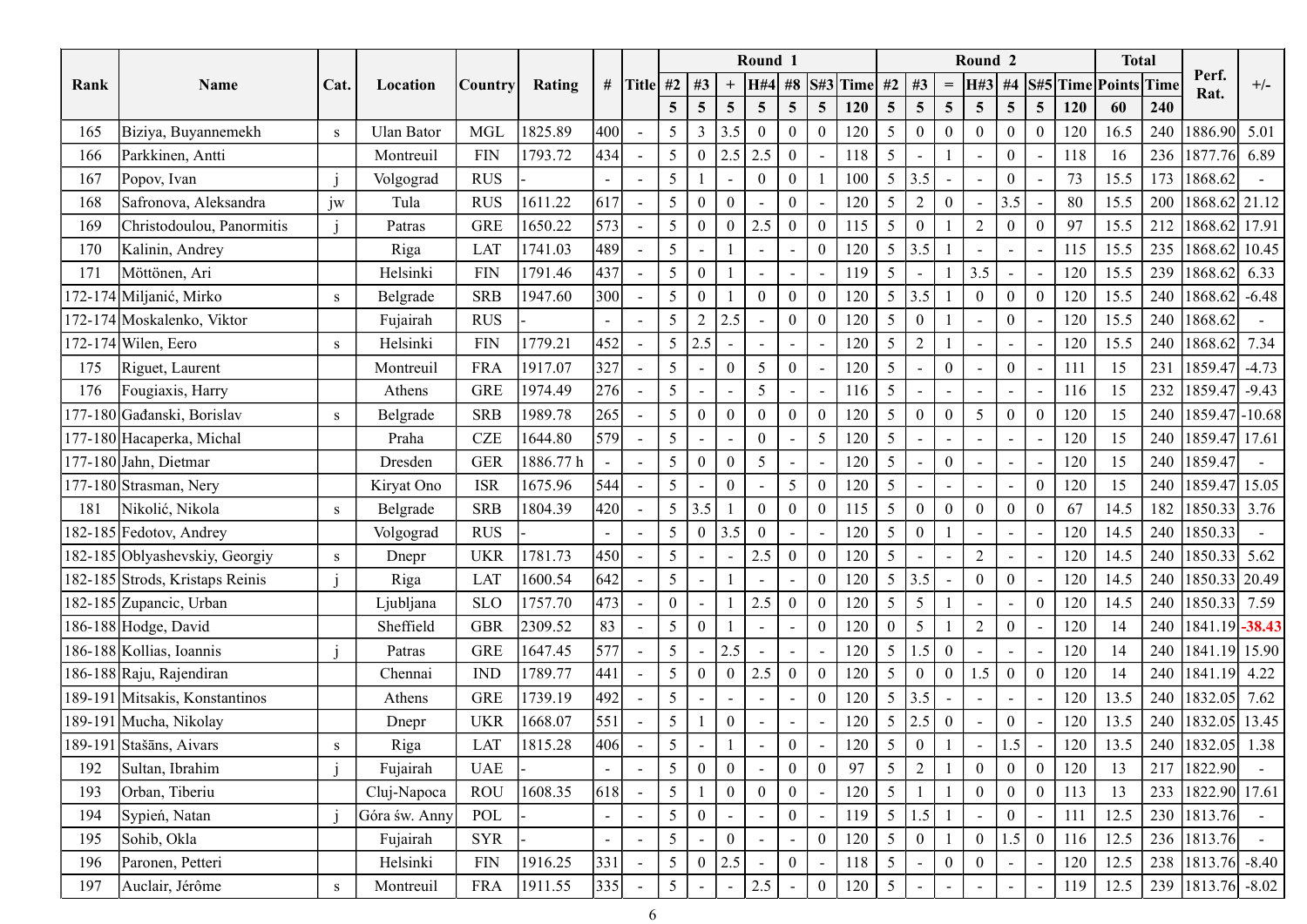|      |                                |              |                   |                             |                      |                          |                 |                |                          |                 | Round 1                  |                  |                 |                   |                                             |                          |                                              | Round <sub>2</sub>         |                |                                 |        | <b>Total</b> |                                        |                    |
|------|--------------------------------|--------------|-------------------|-----------------------------|----------------------|--------------------------|-----------------|----------------|--------------------------|-----------------|--------------------------|------------------|-----------------|-------------------|---------------------------------------------|--------------------------|----------------------------------------------|----------------------------|----------------|---------------------------------|--------|--------------|----------------------------------------|--------------------|
| Rank | Name                           | Cat.         | Location          | Country                     | Rating               |                          | # Title #2   #3 |                |                          |                 | <b>H#4</b>               |                  |                 | #8 $S$ #3 Time    | #2                                          | #3                       | $\displaystyle \qquad \qquad =\qquad \qquad$ | H#3                        | #4             | S#5 Time Points Time            |        |              | Perf.                                  | $+/-$              |
|      |                                |              |                   |                             |                      |                          |                 | 5 <sup>5</sup> | $\overline{5}$           | $5\overline{)}$ | $\overline{5}$           | 5 <sup>5</sup>   | $5\overline{)}$ | <b>120</b>        | $5\overline{)}$                             | $\overline{5}$           | $5\overline{)}$                              | 5 <sup>5</sup>             | $\overline{5}$ | 5 <sup>5</sup><br>120           | 60     | 240          | Rat.                                   |                    |
| 198  | Kaktiņš, Māris                 | S            | Riga              | <b>LAT</b>                  | 1717.76              | 504                      | $\sim$          | 5 <sup>5</sup> | $\bf{0}$                 | 2.5             | $\overline{\phantom{a}}$ |                  |                 | 120               | $\overline{5}$                              | $\mathbf{0}$             | $\sim$                                       |                            |                | 120                             | 12.5   | 240          | 1813.76 7.88                           |                    |
| 199  | Al Hosani, Omran               |              | Fujairah          | <b>UAE</b>                  |                      | $\blacksquare$           | $\sim$          | 5 <sup>5</sup> | $\overline{0}$           |                 | $\overline{\phantom{a}}$ |                  |                 | 120               | 5                                           | $\mathbf{0}$             |                                              | $\overline{0}$<br>$\Omega$ |                | 84                              | 12     | 204          | 1804.61                                |                    |
| 200  | Muset, Grigore                 | S            | Chisinau          | <b>MDA</b>                  | 2010.41              | 248                      | $\sim$          | 5 <sup>5</sup> | $\overline{\phantom{a}}$ |                 | $\overline{\phantom{a}}$ | $\overline{0}$   |                 | 110               | 5<br>$\overline{\phantom{a}}$               |                          |                                              |                            |                | 100                             | 12     | 210          | $ 1804.61 $ -16.88                     |                    |
| 201  | Hatala, Peter                  | S            | <b>Bratislava</b> | <b>SVK</b>                  |                      | $\overline{\phantom{0}}$ | $\sim$          | 5              |                          |                 |                          |                  |                 | 120               | 5                                           | $\theta$                 |                                              |                            |                | 114                             | 12     | 234          | 1804.61                                |                    |
|      | $[202-209]$ Burda, Josef       | S            | Praha             | $CZE$                       | 1800.05              | 425                      | $\sim$          | 5 <sup>5</sup> | $\bf{0}$                 |                 |                          |                  | $\theta$        | 120               | 5<br>$\overline{\phantom{a}}$               |                          | $\overline{0}$                               | 2<br>$\theta$              |                | 120<br>$\overline{\phantom{a}}$ | 12     | 240          | 1804.61                                | $\vert 0.38 \vert$ |
|      | 202-209 Cook, Brian            | S            | Sheffield         | <b>GBR</b>                  | 1614.79              | 610                      | $\sim$          | 5 <sup>5</sup> |                          |                 | $\blacksquare$           |                  |                 | 120               | $5\overline{)}$                             | $\overline{0}$           |                                              | $\overline{0}$             |                | 120<br>$\blacksquare$           | 12     | 240          | 1804.61 15.57                          |                    |
|      | 202-209 Klementiev, Oleg       |              | Dnepr             | <b>UKR</b>                  | 1814.08              | 409                      | $\sim$          | 5 <sup>5</sup> | $\overline{0}$           | $\theta$        | $\sim$                   |                  | $\theta$        | 120               | $5\overline{)}$<br>$\overline{2}$           |                          |                                              |                            |                | 120                             | 12     | 240          | 1804.61                                | $-0.78$            |
|      | 202-209 Nievergelt, Andreas    | S            | Bern              | <b>SUI</b>                  | 1943.12              | 304                      | $\sim$          | 5              |                          |                 | $\overline{\phantom{a}}$ |                  |                 | 120               | $\overline{5}$                              | $\overline{\phantom{a}}$ | $\theta$                                     | $\gamma$                   |                | 120                             | 12     | 240          | 1804.61 - 11.36                        |                    |
|      | 202-209 Pabalan, Rocky         |              | Fujairah          | PHI                         |                      | $\blacksquare$           | $\sim$          | 5              |                          |                 | $\blacksquare$           |                  | $\theta$        | 120               | 5                                           | $\mathbf{0}$             |                                              | $\theta$                   |                | 120                             | 12     | 240          | 1804.61                                |                    |
|      | 202-209 Rayes, Abdul Kader     |              | Fujairah          | <b>SYR</b>                  |                      | $\blacksquare$           | $\sim$          | 5 <sup>5</sup> | $\boldsymbol{0}$         |                 | $\overline{\phantom{0}}$ |                  | $\theta$        | 120               | $5\overline{)}$                             |                          |                                              |                            |                | 120                             | 12     | 240          | 1804.61                                |                    |
|      | 202-209 Suzuki, Tomomichi      |              | Tokyo             | $\rm JPN$                   | 1944.99              | 302                      | $\sim$          | $\overline{0}$ |                          |                 | $\overline{5}$           | $\mathbf{0}$     | $\sim$          | 120               | 5 <sup>5</sup><br>$\bf{0}$                  |                          |                                              | $\overline{0}$             | $\bf{0}$       | $\mathbf{0}$<br>120             | 12     | 240          | $1804.61$ -11.52                       |                    |
|      | 202-209 Temes, Chaim           | $\mathbf{s}$ | Kiryat Ono        | <b>ISR</b>                  | 1810.96              |                          | $ 412  -$       | $\overline{0}$ | $\sim$                   |                 | $\overline{\phantom{a}}$ |                  | $\Omega$        | 120               | $5 \mid$                                    | $5\overline{)}$          |                                              | $\overline{2}$             |                | 120                             | 12     |              | 240   1804.61   $-0.52$                |                    |
| 210  | Papadopoulos, Theodoros        |              | Athens            | <b>GRE</b>                  | 1821.73              | 402                      | $\sim$          | 5 <sup>5</sup> |                          |                 |                          |                  |                 | 117               | $5\overline{)}$                             |                          |                                              |                            |                | 40                              | 11     | 157          | $\left 1786.33\right $ -2.91           |                    |
| 211  | Bender, Zdenko                 |              | Zagreb            | CRO                         | 1746.18              | 483                      | $\sim$          | 5 <sup>5</sup> | $\overline{0}$           |                 |                          |                  | $\Omega$        | 120               | $5\overline{)}$                             |                          |                                              |                            |                | 113                             | 11     | 233          | 1786.33                                | 3.29               |
|      | 212-216 Filipov, Nikolche      |              | Skopje            | $\ensuremath{\mathsf{MKD}}$ | 1758.72              | 472                      | $\sim$          | $\overline{0}$ |                          |                 | 5 <sup>5</sup>           |                  |                 | 120               | $5\overline{)}$                             | $\boldsymbol{0}$         |                                              |                            |                | 120                             | 11     | 240          | 1786.33 2.26                           |                    |
|      | 212-216 Jensen, Poul Hedegaard | S            | Glostrup          | <b>DEN</b>                  | 1612.58              | 614                      | $\sim$          | 5 <sup>1</sup> | $\sim$                   |                 |                          |                  |                 | 120               | $5\overline{)}$                             |                          |                                              |                            | $\mathbf{0}$   | 120                             | 11     | 240          | $\left  \frac{1786.33}{14.25} \right $ |                    |
|      | 212-216 Rasilainen, Matti      | S            | Helsinki          | <b>FIN</b>                  | 1711.93              | 511                      | $\sim$          | 5 <sup>5</sup> | $\overline{0}$           |                 |                          | $\overline{0}$   |                 | 120               | $5\overline{)}$                             | $\mathbf{0}$             | $\overline{0}$                               |                            |                | 120                             | 11     | 240          | $ 1786.33 $ 6.11                       |                    |
|      | 212-216 Sorokina, Natalia      | W            | Tula              | <b>RUS</b>                  | 1156.47 h            | $\sim$                   | $\sim$          | $5 \mid$       | $\mathbf{1}$             |                 |                          |                  |                 | 120               | $\overline{0}$                              | $\overline{3}$           |                                              |                            |                | 120                             | 11     | 240          | 1786.33                                |                    |
|      | 212-216 Vujasinović, Mihajlo   | S            | Belgrade          | <b>SRB</b>                  | 1824.51              | 401                      | $\sim$          | 5 <sup>7</sup> | $\theta$                 |                 |                          | $\overline{0}$   | $\Omega$        | 120               | $\mathbf{0}$                                | 5                        |                                              | $\theta$                   | $\overline{0}$ | $\overline{0}$<br>120           | 11     |              | 240   1786.33   -3.13                  |                    |
| 217  | Spyropoulos, Georgios          |              | Patras            | <b>GRE</b>                  | 1819.13              | 404                      | $\sim$          |                | $0 \mid 0 \mid 2.5$      |                 | $\sim$                   | $\overline{0}$   |                 | $120 \mid 5 \mid$ |                                             | $0 \mid 2.5$             |                                              |                            | $\mathbf{0}$   | 60                              | $10\,$ | 180          | $ 1768.05  -4.18$                      |                    |
| 218  | Heimonen, Arto                 |              | Helsinki          | <b>FIN</b>                  | 1663.39              | 557                      | $\sim$          | 5 <sup>5</sup> |                          | $\Omega$        |                          |                  |                 | $113 \mid 5$      |                                             | $\overline{0}$           | $\overline{0}$                               |                            |                | 108                             | 10     | 221          | $ 1768.05 $ 8.60                       |                    |
| 219  | Jakobcic, Andrej               |              | Ljubljana         | <b>SLO</b>                  | 1673.07              | 548                      | $\sim$          | 5 <sup>5</sup> | $\boldsymbol{0}$         | $\overline{0}$  | $\sim$                   | $\boldsymbol{0}$ |                 | $114 \mid 5$      |                                             | $\overline{0}$           | $\overline{0}$                               |                            |                | 110                             | 10     | 224          | $ 1768.05 $ 7.80                       |                    |
|      | 220-229 Fedorova, Nadezhda     | jw           | Tula              | <b>RUS</b>                  | 1233.67h             | $\blacksquare$           | $\sim$          | 5 <sup>5</sup> |                          |                 | $\overline{\phantom{a}}$ |                  |                 | 120               | $5\overline{)}$<br>$\overline{\phantom{a}}$ |                          | $\sim$                                       |                            |                | 120                             | 10     |              | 240 1768.05                            |                    |
|      | 220-229 Frolovich, Alla        | ${\bf SW}$   | Tula              | <b>RUS</b>                  | 1235.27h             | $\overline{\phantom{a}}$ | $\sim$          | 5 <sup>5</sup> |                          |                 | $\blacksquare$           |                  |                 | 120               | $5\overline{)}$                             |                          |                                              |                            |                | 120                             | 10     | 240          | 1768.05                                |                    |
|      | 220-229 Ghinda, Anatolie       | S            | Chisinau          | <b>MDA</b>                  | 2076.33              | 205                      | $\sim$          | 5 <sup>5</sup> |                          |                 | $\overline{\phantom{a}}$ | $\overline{0}$   | $\Omega$        | 120               | $5\overline{)}$<br>$\overline{\phantom{a}}$ |                          | $\sim$                                       |                            |                | 120                             | 10     | 240          | $ 1768.05  - 25.29$                    |                    |
|      | 220-229 Kosova, Ekaterina      | jw           | Tula              | <b>RUS</b>                  | $1688.70~\mathrm{h}$ | $\blacksquare$           | $\sim$          | 5 <sup>5</sup> |                          |                 |                          |                  |                 | 120               | $5\overline{)}$                             |                          |                                              |                            |                | 120                             | 10     | 240          | 1768.05                                |                    |
|      | 220-229 Krohmalnik, Andrei     | $\mathbf{s}$ | Kiryat Ono        | <b>ISR</b>                  | 1810.48              | 413                      | $\sim$          | 5 <sup>5</sup> |                          |                 |                          |                  |                 | 120               | $5\overline{)}$                             |                          |                                              |                            |                | 120                             | 10     | 240          | $ 1768.05  -3.48$                      |                    |
|      | 220-229 Mihalcescu, Cristian   |              | Cluj-Napoca       | <b>ROU</b>                  | 1600.00              | 644                      | $\sim$          | 5 <sup>5</sup> |                          |                 |                          |                  |                 | 120               | $5\overline{)}$                             | $\mathbf{0}$             | $\mathbf{0}$                                 | $\overline{0}$             |                | 120                             | 10     | 240          | 1768.05 13.78                          |                    |
|      | 220-229 Nissim, Yonatan        |              | Kiryat Ono        | <b>ISR</b>                  |                      |                          | $\sim$          | 5 <sup>5</sup> |                          |                 |                          | $\mathbf{0}$     |                 | 120               | $5\overline{)}$                             |                          | $\overline{0}$                               | $\overline{0}$             |                | 120                             | $10\,$ | 240          | 1768.05                                |                    |
|      | 220-229 Pozdnak, Oleg          | S            | Poltava           | <b>UKR</b>                  | $1664.13$ na         | $\overline{\phantom{a}}$ | $\sim$          | $\overline{0}$ | $\bf{0}$                 |                 |                          | 5 <sup>1</sup>   |                 | 120               | 5 <sup>5</sup>                              |                          |                                              | $\Omega$                   |                | 120                             | 10     | 240          | 1768.05 8.52                           |                    |
|      | 220-229 Soma, Shinichi         |              | Tokyo             | <b>JPN</b>                  | 1616.84              | 608                      | $\sim$          | 5 <sup>5</sup> | $\mathbf{0}$             |                 |                          |                  | $\Omega$        | 120               | $5 \mid$                                    | $\mathbf{0}$             | $\sim$                                       |                            | $\theta$       | 120                             | $10\,$ | 240          | 1768.05 12.41                          |                    |
|      | 220-229 Teacenco, Ghenadii     | S            | Chisinau          | <b>MDA</b>                  | 1639.37              | 584                      | $\sim$          | 5 <sup>5</sup> |                          |                 |                          |                  |                 | 120               | 5 <sup>5</sup><br>$\overline{0}$            |                          |                                              |                            |                | 120                             | 10     | 240          | $ 1768.05 $ 10.55                      |                    |
|      | 230 Červenka, Marian           | S            | Bratislava        | <b>SVK</b>                  | 1584.14              | 757                      | $\sim$          | $\overline{0}$ | $\bf{0}$                 |                 |                          | $\overline{0}$   |                 | 120               | 5                                           | $\overline{3}$           |                                              |                            |                | 113                             | 9      |              | 233 1749.75 13.59                      |                    |
|      |                                |              |                   |                             |                      |                          |                 |                |                          |                 |                          |                  |                 |                   |                                             |                          |                                              |                            |                |                                 |        |              |                                        |                    |